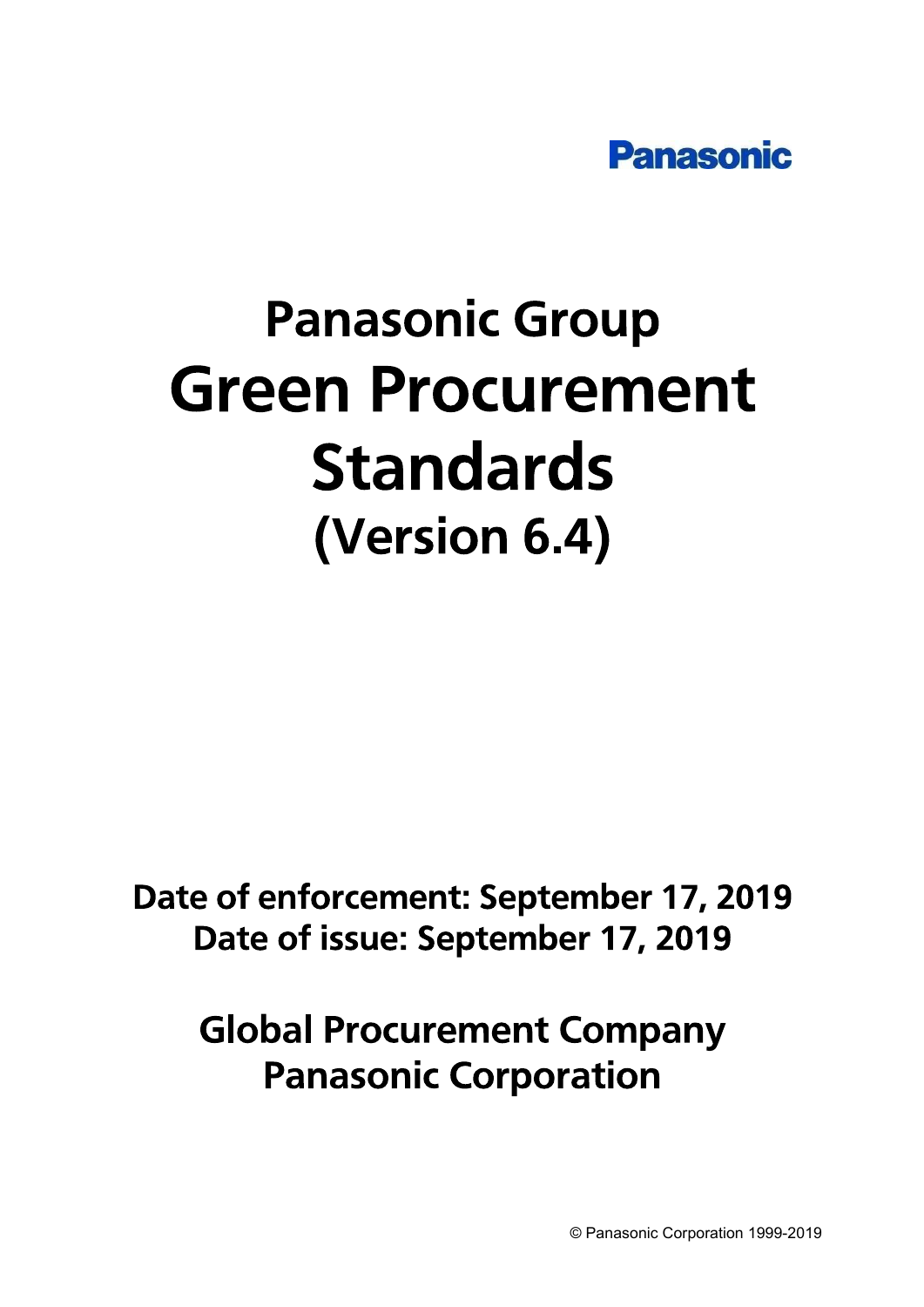## **Contents**

| Introduction      |                                                                                                 | $-2-$          |
|-------------------|-------------------------------------------------------------------------------------------------|----------------|
|                   | <b>Composition of Green Procurement Standards</b>                                               | $-3-$          |
| 1.                | I. The Panasonic Group's Environmental Sustainability Management<br><b>Environmental Policy</b> | $-4-$<br>$-5-$ |
| 2.                | The Green Plan 2021 Environmental Action Plan                                                   | $-6-$          |
| 3.                | Initiatives Based on Collaboration with Stakeholders                                            | $-8-$          |
|                   | II. Green Procurement Standards                                                                 | $-9-$          |
|                   | Chapter 1 General Rules                                                                         | $-10-$         |
|                   | <b>Chapter 2 Green Procurement Policy</b>                                                       | $-10-$         |
| $-12-$            | Chapter 3 Applicable Suppliers and Supplier Category-based Requests                             |                |
|                   | Chapter 4 Environmental Impacts Reduction Initiatives                                           | $-13-$         |
| Chapter 5         | <b>Sharing Achievements through Collaboration</b><br>(ECO-VC Activities)                        | $-19-$         |
|                   | Chapter 6 Encouraging Upstream Suppliers                                                        | $-19-$         |
|                   | Chapter 7 Application                                                                           | $-19-$         |
|                   | III. Green Procurement Operation Manual                                                         | $-20-$         |
| 1.                | Tools for monitoring the status of initiatives at suppliers                                     | $-21-$         |
| 2.                | Supplier evaluation principles                                                                  | $-23-$         |
| Appendix 1        |                                                                                                 | - 24 -         |
| <b>Appendix 2</b> |                                                                                                 | $-28-$         |
| Appendix 3        |                                                                                                 | $-30-$         |
|                   | <b>Green Procurement Standards Revision Record</b>                                              | $-32-$         |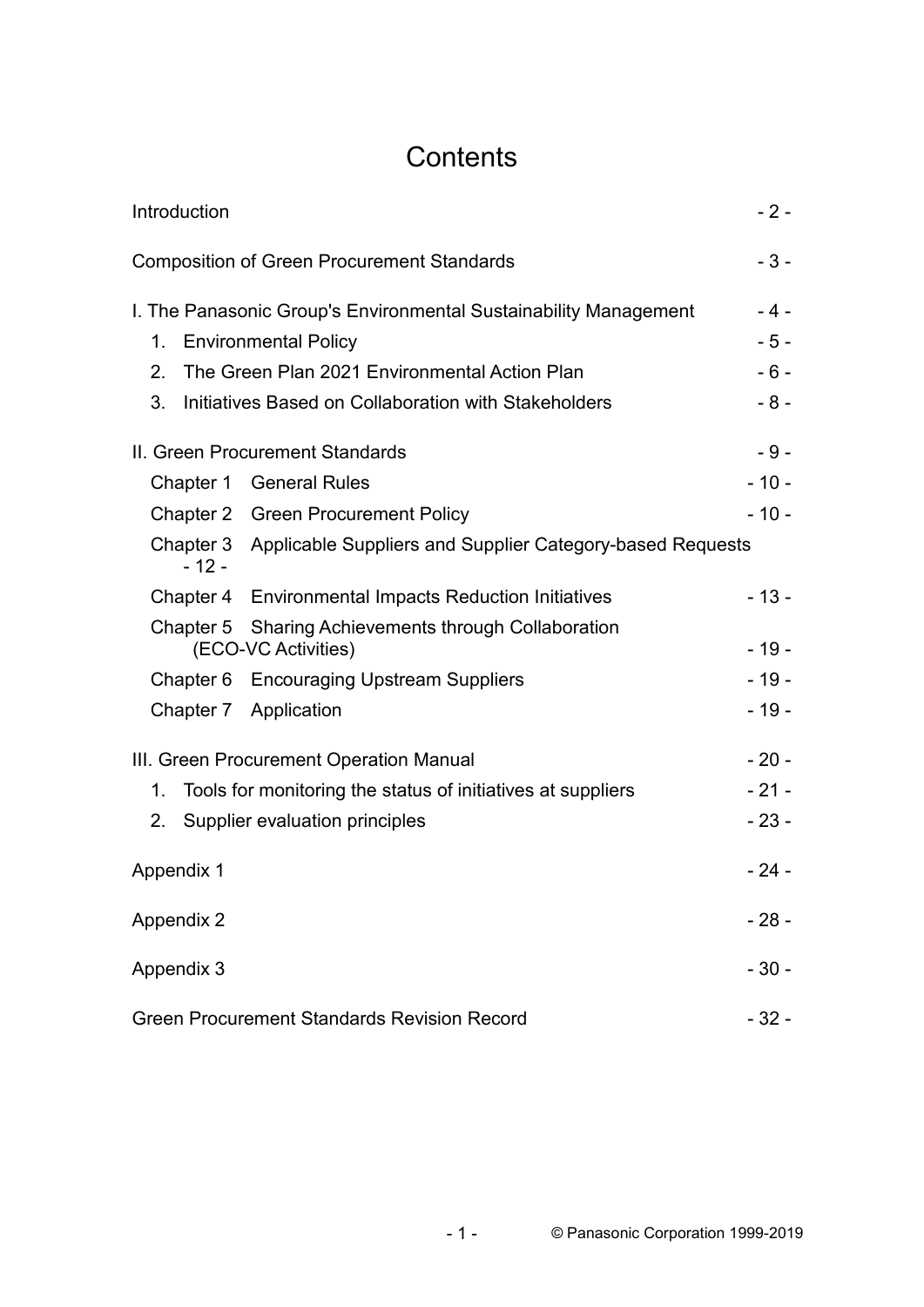## **Introduction**

The threat of global warming is intensifying, and concerns are being raised about the depletion of resources and the looming ecological crisis. Global environmental issues are now the greatest challenge we have to address as a global community.

The Panasonic Group formulated the Environmental Statement on June 5, 1991, stating our policy to contribute to the conservation of the global environment and establishment of a sustainable society. All our business units have been working hard to reduce the environmental impacts and on Mar. 10, 1999, our company has first issued Green Procurement Standards which state our company's preference to procure from suppliers who are proactive in reducing their environmental impacts.

In 2010 with the aim to bring forth revolution and establish a sustainable society with stakeholders, we have set out our Green Plan 2018, which is our environmental action plan that outlines initiatives for all employees. In collaboration with our various stakeholders including suppliers and logistics partners (hereinafter referred to as "partners") who are closely linked to our business activities, we are accelerating initiatives to address global environmental issues across the boundaries of our company, including  $CO<sub>2</sub>$  emissions reduction, resource recycling, water and biodiversity conservation, and mitigation of the effect of chemical substances on human beings and environment. As for collaboration with suppliers, we have formulated our new Green Procurement Policy and incorporated shared targets in our Green Plan 2018.

As a first step, we have revised our Green Procurement Standards on January 1, 2012, in which we request our suppliers to establish an environmental management system and ensure comprehensive chemical substance management, as well as to expedite resource recycling, biodiversity conservation and the reduction of greenhouse gas emissions. On July 1, 2013, we revised the Environmental Policy that sets out our basic environmental sustainability management policy. In conjunction with the revision of the policy, we revised the Green Plan 2018. Moreover, to reflect the social needs and international efforts - the 21st session of the Conference of the Parties (COP21) to the United Nations Framework Convention on Climate Change - for  $CO<sub>2</sub>$  emissions reduction and support our changing business opportunities and fields such as car equipment and B2B markets, we again revised Green Plan 2018 in 2016. By continuing such efforts over the past nine years since 2010, we have achieved almost all the targets we set out in Green Plan 2018.

Additionally, we formulated the Environment Vision 2050 in 2017 to achieve "a better life" and "a sustainable global environment," aiming for a society with clean energy and a more comfortable lifestyle. Under the Vision, through the development of products, technologies, and solutions relating to energy creation, storage, saving, and management, Panasonic will work towards creation and more efficient utilization of energy which exceeds the amount of energy used.

We have newly created Green Plan 2021 towards realizing Panasonic Environment Vision 2050. To meet these revised targets, we shall revise the Green Procurement Standards.

By promoting eco-conscious procurement based on these Green Procurement Standards, we hope to contribute to the protection of the global environment with our suppliers. We would like to request our suppliers to continue to support and cooperate with our Green Procurement initiatives.

> President Global Procurement Company Panasonic Corporation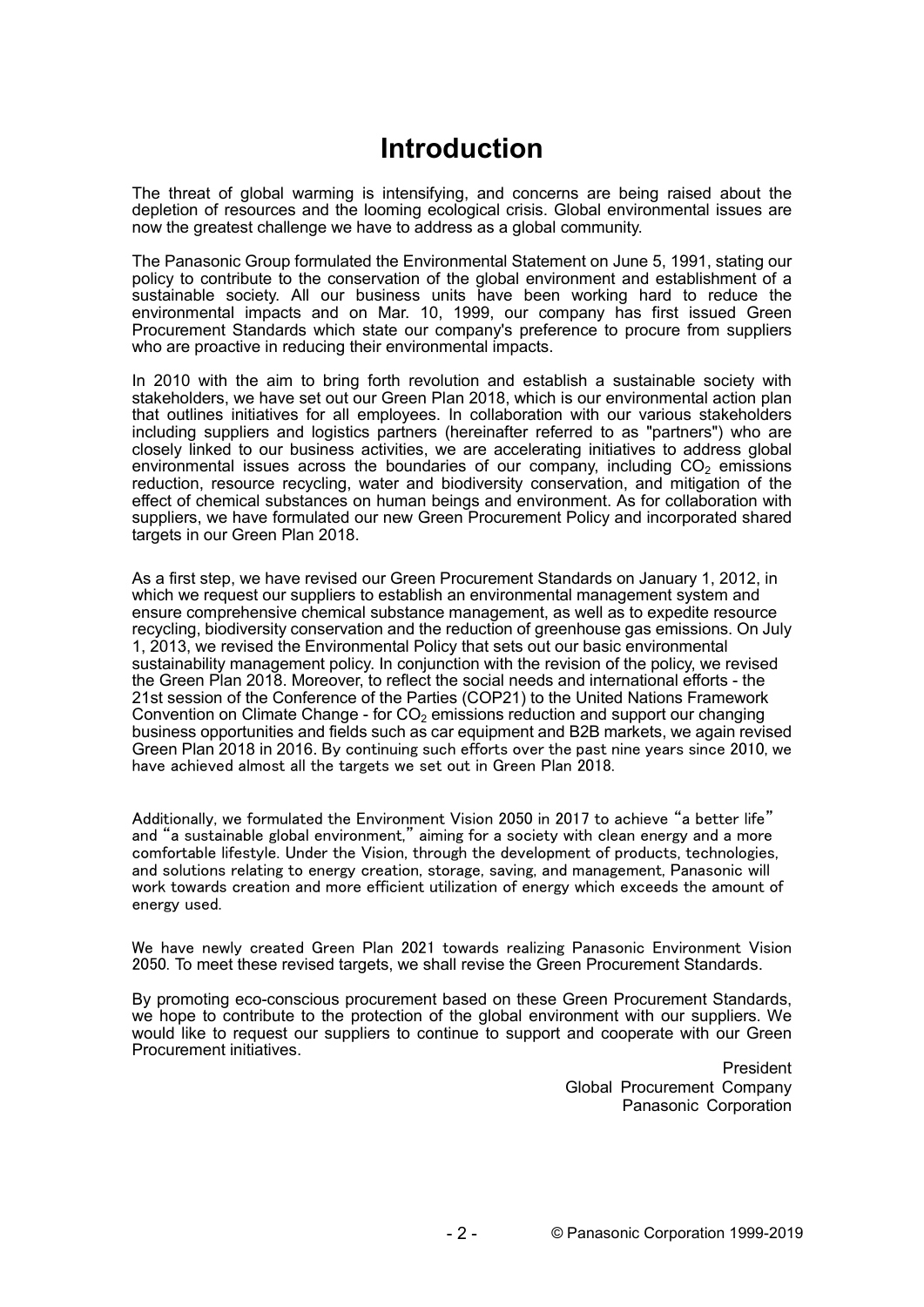## **Composition of Green Procurement Standards**

These standards consist of the following three sections.

Section I. The Panasonic Group's Environmental Sustainability Management: This section introduces our Environmental Statement, Environmental Action Plan, which constitutes the core of our company's environmental sustainability management activities, our vision looking to the 100th anniversary of our founding, and outlines of the Green Plan 2021 along with the acceleration of environmental impacts reduction based on collaboration throughout our supply chain.

Section II. Green Procurement Standards:

This section describes our Green Procurement Policy and specific requests to suppliers. Our business units may make specific requests that differ from these Green Procurement Standards based on the laws, ordinances, and rules of the country where they are located, business forms, customer requests, etc. In this case, we would like to request our suppliers to prioritize these requests from our business units.

Section III. Green Procurement Operation Manual:

This section describes the methods and tools that we will use to monitor and evaluate suppliers' responses to our requests.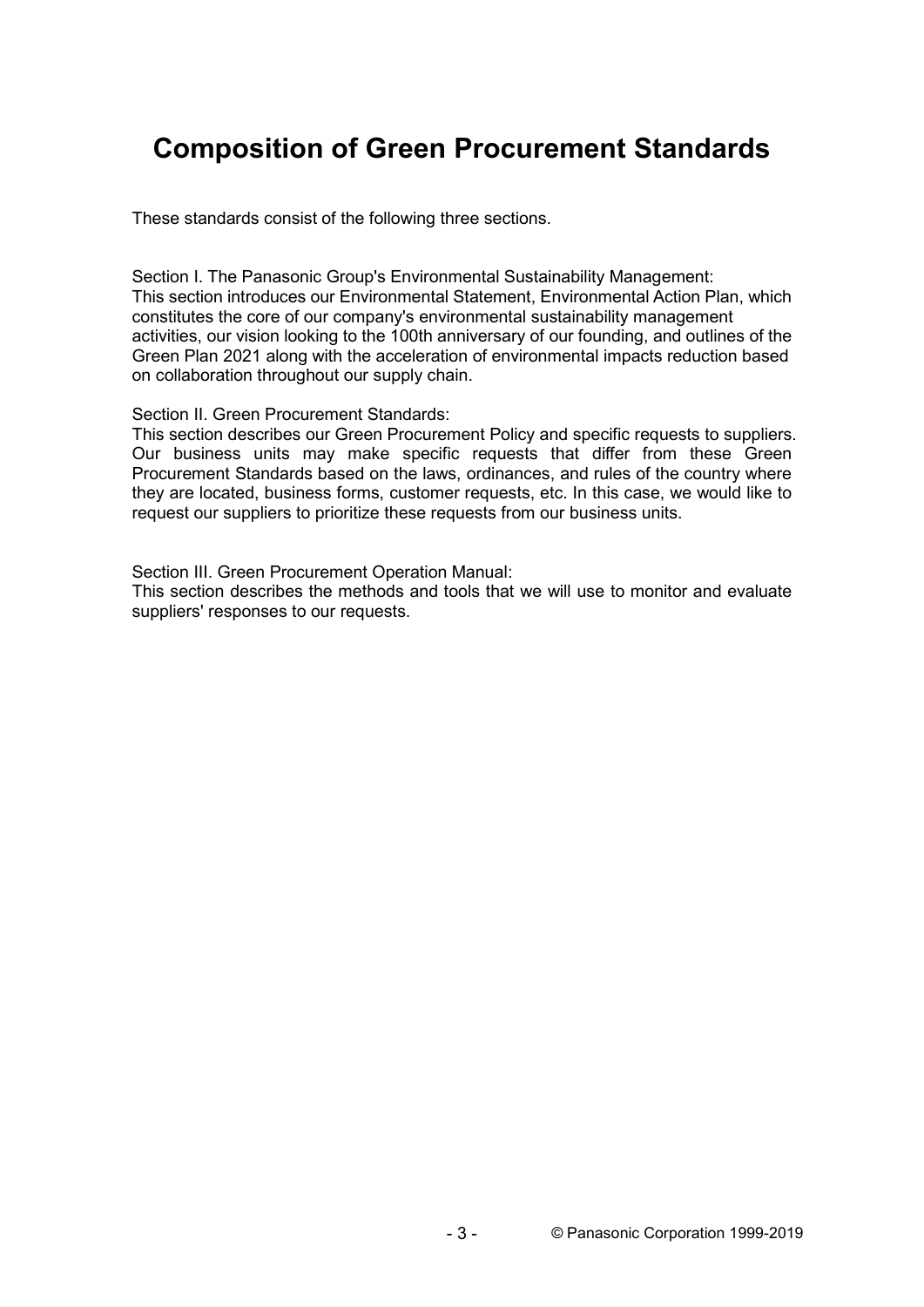## **I. The Panasonic Group's Environmental Sustainability Management**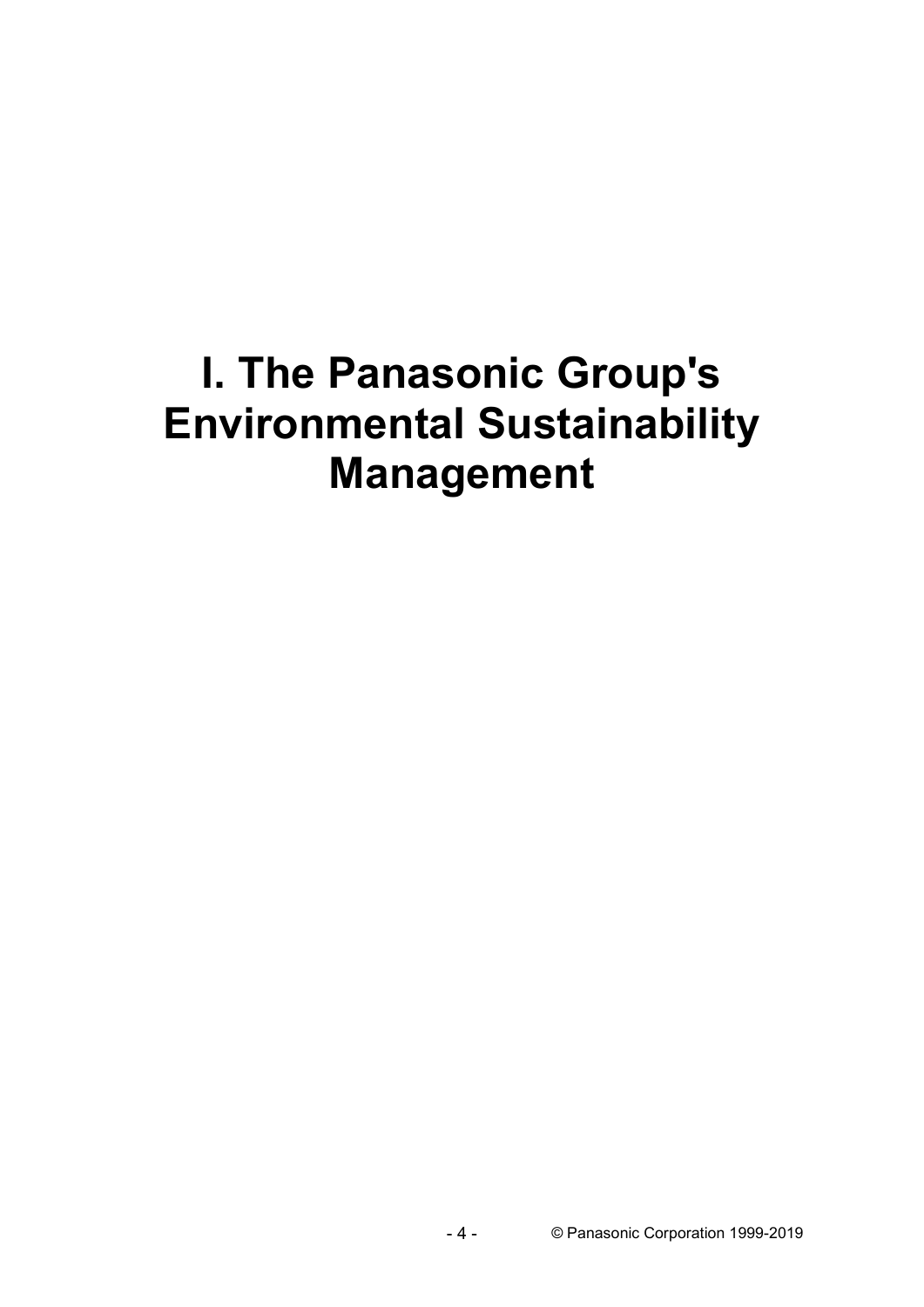We have issued an Environmental Statement that clearly expresses our thinking on environmental issues. The Environmental Statement illustrates our belief based on "The Law of Nature," whereby genuine progress and prosperity cannot be achieved without the co-prosperity of all the beings on the earth. The statement also reflects the environmental aspect of our management philosophy, to be more specific, our social responsibilities with the awareness that humankind has the obligation to make the best use of creation in a thoughtful and fair manner. Based on this outlook, all of our business units around the world have formulated their own rules and standards and have promoted environmental conservation.

On July 1, 2013, we revised the Environmental Policy that sets out our basic environmental sustainability management policy. The new Environmental Policy consists of the Environmental Statement that stipulates our environmental responsibility, the Environmental Action Guideline that sets out our goals, and the Green Plan 2021 that defines specific action targets. Toward achieving a sustainable society and develop our business through the creation of environmental value, the Environmental Policy specifies that we will strive to address environmental challenges through our business activities and expand our environmental initiatives based on collaboration with stakeholders.

As we will not be able to make our Environmental Policy a reality only through our own initiatives, we will collaborate with partners who have close links with our business activities to reduce our environmental impacts throughout our supply chain.

## **1. Environmental Policy**

### **1-1 Environmental Statement**

Fully aware that humankind has a special responsibility to respect and preserve the delicate balance of nature, we at Panasonic acknowledge our obligation to maintain and nurture the ecology of this planet. Accordingly, we pledge ourselves to the prudent, sustainable use of the earth's resources and the protection of the natural environment while we strive to fulfill our corporate mission of contributing to enhanced prosperity for all.

### **1-2 Environmental Action Guideline**

Toward achieving a sustainable society, we will strive to develop our business through the creation of environmental value. For this purpose, we will address environmental challenges through our business activities and will expand our environmental initiatives based on collaboration with stakeholders.

(1) Initiatives to address environmental challenges

- $\bullet$  We will reduce  $CO<sub>2</sub>$  emissions through production activities, products and services.
- We will work to efficiently use resources by pursuing Recycling-oriented Manufacturing.
- We will conserve water resources through efficient use of water and prevention of contamination.
- We will reduce the impact of chemical substances on human health and the environment.
- We will consider and conserve biodiversity.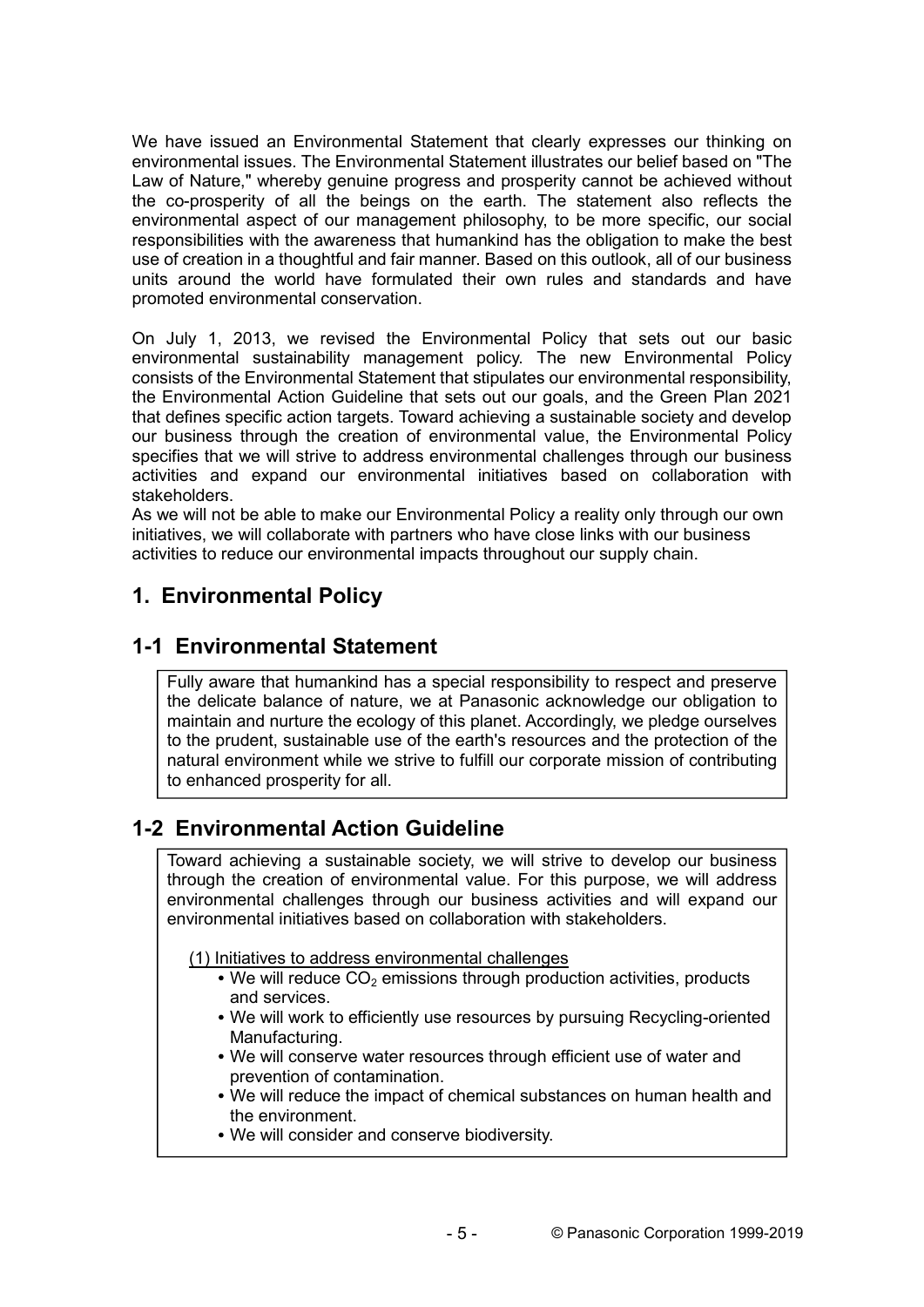(2) Initiatives based on collaboration with stakeholders

- We will provide products and services that create environmental value for customers with our technical strengths.
- We will expand our environmental contributions with our partner companies.
- We will deepen communications with local communities and work as a team to address environmental challenges.

## **1-3 Environmental Action Plan**

We will separately formulate an Environmental Action Plan in line with the Environmental Action Guidelines and review its contents as needed.

## **2. The Green Plan 2021 Environmental Action Plan**

Upon completing the targets we set out in Green Plan 2018, we have newly created Green Plan 2021 towards realizing Panasonic Environment Vision 2050, which aims at building a society based on clean energy and a more comfortable lifestyle in order to achieve both a better life and a sustainable global environment.

Green Plan 2021 sets targets that focus on "energy" and "resources," which are the materiality to address to realize Environment Vision 2050. We plan to direct our efforts to make "energy created" exceed "energy used" towards the year 2050, or even earlier. We will continue expanding our environmental contributions with our partners. Specifically, we have set the targets for Green Procurement and ECO-VC Activities (initiatives to reduce the environmental impact of our business activities while reducing costs) with a view to accelerating environmental initiatives together with various partners across the supply chain. We will steadily put this environmental action plan into practice to achieve the set targets by fiscal 2022.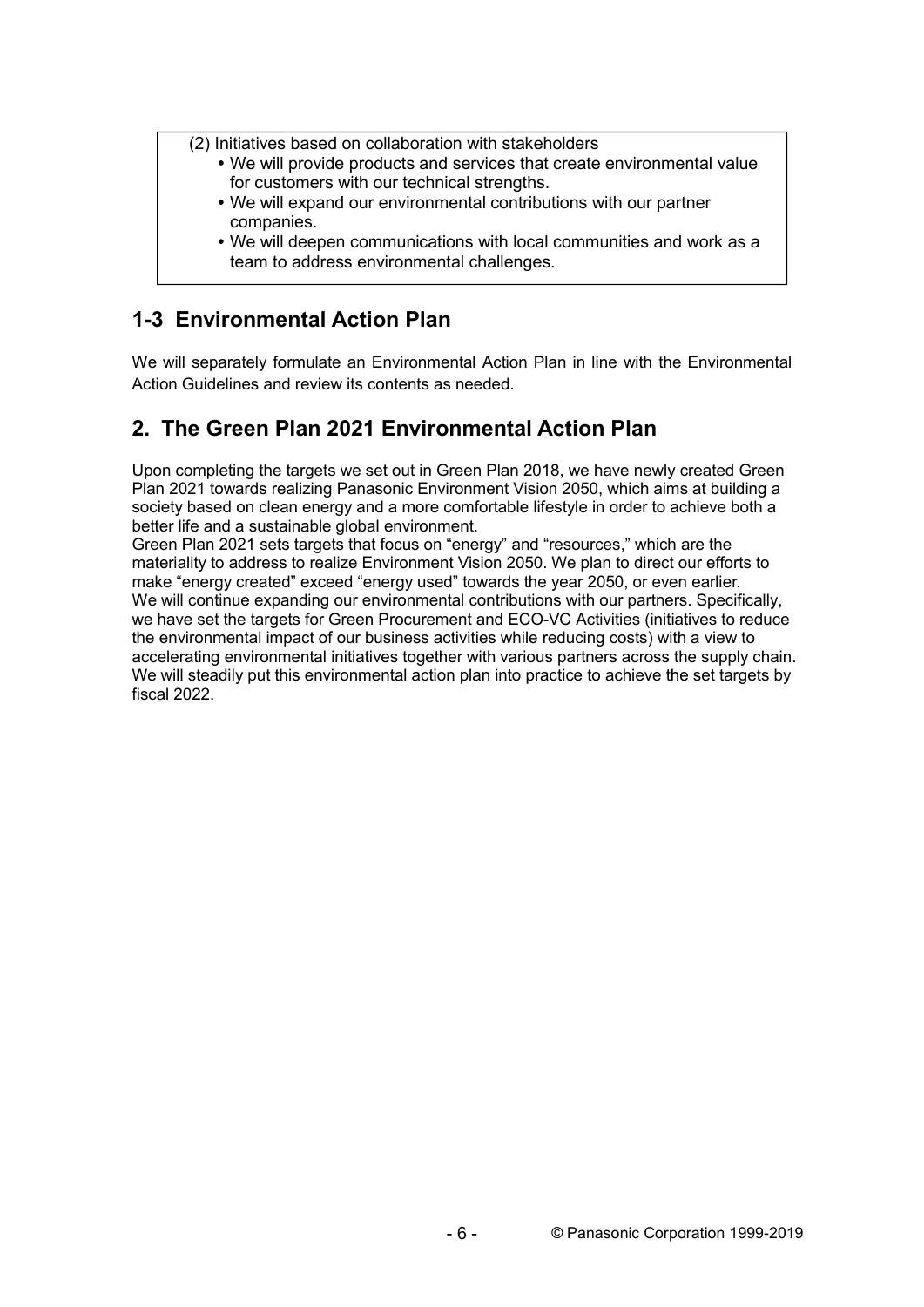| Category                                   |        | 2021 targets           |  |                                                                                                                                                                      |                                                                                                                                        |                                                                                                                                                  |  |  |
|--------------------------------------------|--------|------------------------|--|----------------------------------------------------------------------------------------------------------------------------------------------------------------------|----------------------------------------------------------------------------------------------------------------------------------------|--------------------------------------------------------------------------------------------------------------------------------------------------|--|--|
|                                            |        |                        |  | total energy used                                                                                                                                                    | Increase the ratio of total energy created to                                                                                          | Total energy created*1 : total energy used*2 = 1 : 8.5                                                                                           |  |  |
|                                            |        |                        |  |                                                                                                                                                                      | Increase amount of energy created                                                                                                      | Amount of energy created*1: 30,000 GWh or more                                                                                                   |  |  |
|                                            |        |                        |  | Products<br>&                                                                                                                                                        | Increase the size of contribution<br>toward energy savings through<br>products and services                                            | Size of contribution toward energy savings through products<br>and services*3:<br>Direct*4: 25,000 GWh or more<br>Indirect*5: 2.000 GWh or more  |  |  |
|                                            |        |                        |  | Services                                                                                                                                                             | Expand energy creation businesses                                                                                                      |                                                                                                                                                  |  |  |
| Material Issues                            | Energy |                        |  | IoT/AI                                                                                                                                                               | Expand energy efficient products and services business, focusing on products and services utilizing                                    |                                                                                                                                                  |  |  |
|                                            |        |                        |  | Promote zero-CO2 model factories<br>- Establish model factory using advanced hydrogen technology<br>- Establish at least one zero-CO2 model factory in each region*6 |                                                                                                                                        |                                                                                                                                                  |  |  |
|                                            |        |                        |  | Factories                                                                                                                                                            | Increase the use of renewable energy<br>through the generation of renewable<br>energy on-site and procurement of<br>renewable energy   | Renewable energy generated on<br>our sites*7:<br>40,000 MWh or more                                                                              |  |  |
|                                            |        |                        |  |                                                                                                                                                                      | Promote energy efficiency in production<br>- Reduce energy loss through IoT<br>- Improve productivity through manufacturing innovation |                                                                                                                                                  |  |  |
|                                            |        |                        |  |                                                                                                                                                                      | development of circular economy                                                                                                        | Create circular economy business modelsAnalysis of the Create circular economy business modelsAnalysis of the<br>development of circular economy |  |  |
|                                            |        | <b>Resources</b>       |  |                                                                                                                                                                      | options for existing businesses: 100%                                                                                                  | options for existing businesses: 100%                                                                                                            |  |  |
|                                            |        |                        |  |                                                                                                                                                                      | Reduce resource consumption and increase                                                                                               | Reduce resource consumption and increase                                                                                                         |  |  |
|                                            |        | Water                  |  |                                                                                                                                                                      | Reduce water consumption in production activities                                                                                      |                                                                                                                                                  |  |  |
|                                            |        | Chemical<br>substances |  |                                                                                                                                                                      |                                                                                                                                        | Minimize the environmental impact of chemical substances usage in production activities and products                                             |  |  |
|                                            |        |                        |  |                                                                                                                                                                      |                                                                                                                                        |                                                                                                                                                  |  |  |
|                                            |        | <b>Biodiversity</b>    |  |                                                                                                                                                                      | Promote procurement of sustainable materials                                                                                           |                                                                                                                                                  |  |  |
| Other environmenta<br>sustainability goals |        | Local<br>communities   |  |                                                                                                                                                                      |                                                                                                                                        | Promote environmental initiatives to contribute to local communities and educate the next generation                                             |  |  |
|                                            |        | Compliance             |  |                                                                                                                                                                      | Ensure compliance with environmental laws and regulations                                                                              |                                                                                                                                                  |  |  |

\*1 Clean energy that is created/efficiently utilized in business activities as well as for products/services made through such activities.

\*2 Energy that is used in business activities as well as for products/services made through such activities.

\*3 The amount of energy achieved by deducting the actual emissions from the amount that would have been emitted without the improvements by the energy-saving performance of our products.

\*4 Size of contribution by our major products.

\*5 Size of contribution by our solutions, or materials and components built into products of other companies.

\*6 Five areas, covering: Japan; China & Northeast Asia; Southeast Asia & Oceania, India & South Asia, and Middle East & Africa; North America and Latin America; and Europe & CIS. \*7 Usage in Panasonic's sites of renewable energy (solar, wind, biomass, etc.) generated by renewable power generating facilities in Panasonic's sites.

\*8 Mass of recycled materials contained in the recycled resin used in our products.

\*9 Amount of resources recycled/(Amount of resources recycled + Amount of landfill).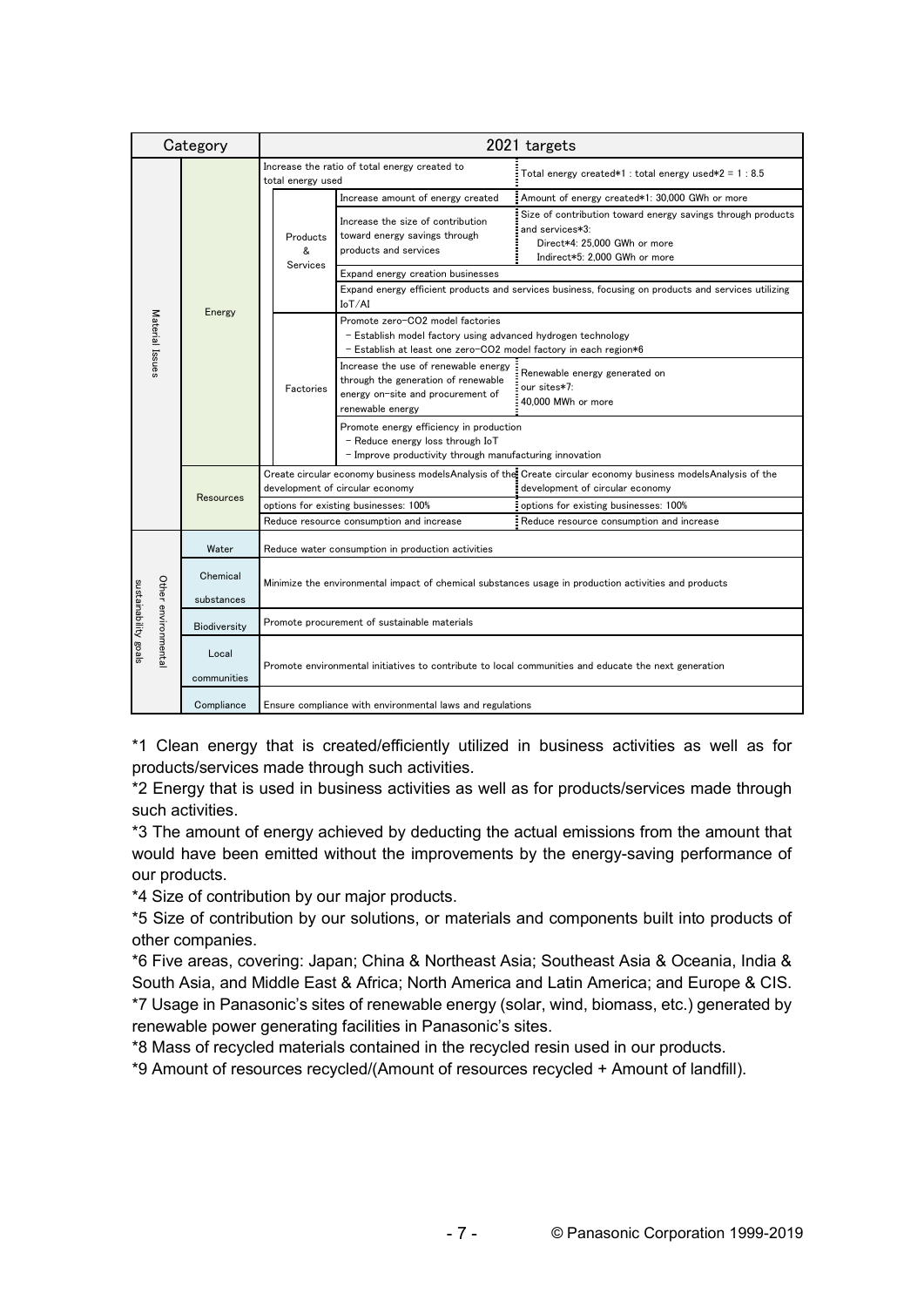### **3. Initiatives Based on Collaboration with Stakeholders**

The development of our business through the creation of environmental value toward achieving a sustainable society cannot be achieved by Panasonic alone. In the revised Green Plan 2021, we will bring forth revolution with stakeholders through initiatives based on collaboration as the key concept and expand environmental contribution with our partners. To that end, we will expedite collaboration with partners and a wide range of other stakeholders who are closely linked to our business activities, and further reduce the environmental impact throughout our supply chain in various fields, including energy, resources, water resource conservation, chemical substance management and biodiversity conservation.

(1) Collaboration with suppliers and logistics partners

With an aim to promote eco-conscious manufacturing with suppliers, we have issued and disclosed our first Green Procurement Standards in March 1999 and have implemented green procurement.

We request suppliers to be familiarized with our environmental initiatives and principles; to establish, maintain and improve an environmental management system based on ISO 14001 certification; and to reduce the environmental impacts of parts and materials we purchase from them based on our Green Procurement Standards.

(2) Promotion of the ECO-VC Activities aiming to reduce the environmental impact of our business activities while reducing costs

We started ECO-VC Activities with suppliers in fiscal 2009. In these activities, we aim to achieve energy and resource conservation and promote recycling in consideration of the environment, while reducing the costs of the parts and materials we purchase. Based on the ideas provided by suppliers around the world, we have been adopting approaches such as energy conservation of products and at suppliers, manufacturing of smaller and lighter products, and reduction of the number of parts. We present these excellent practices at ECO-VC activities commendation ceremonies and meetings to share information and encourage the practices.

We urge more partners to support ECO-VC Activities in the aspect of GHG emissions reduction and recycling-oriented manufacturing (minimizing the total amount of resources used, promoting recycling and substitution of petroleum-based materials, etc.) so that cost rationalization can be realized.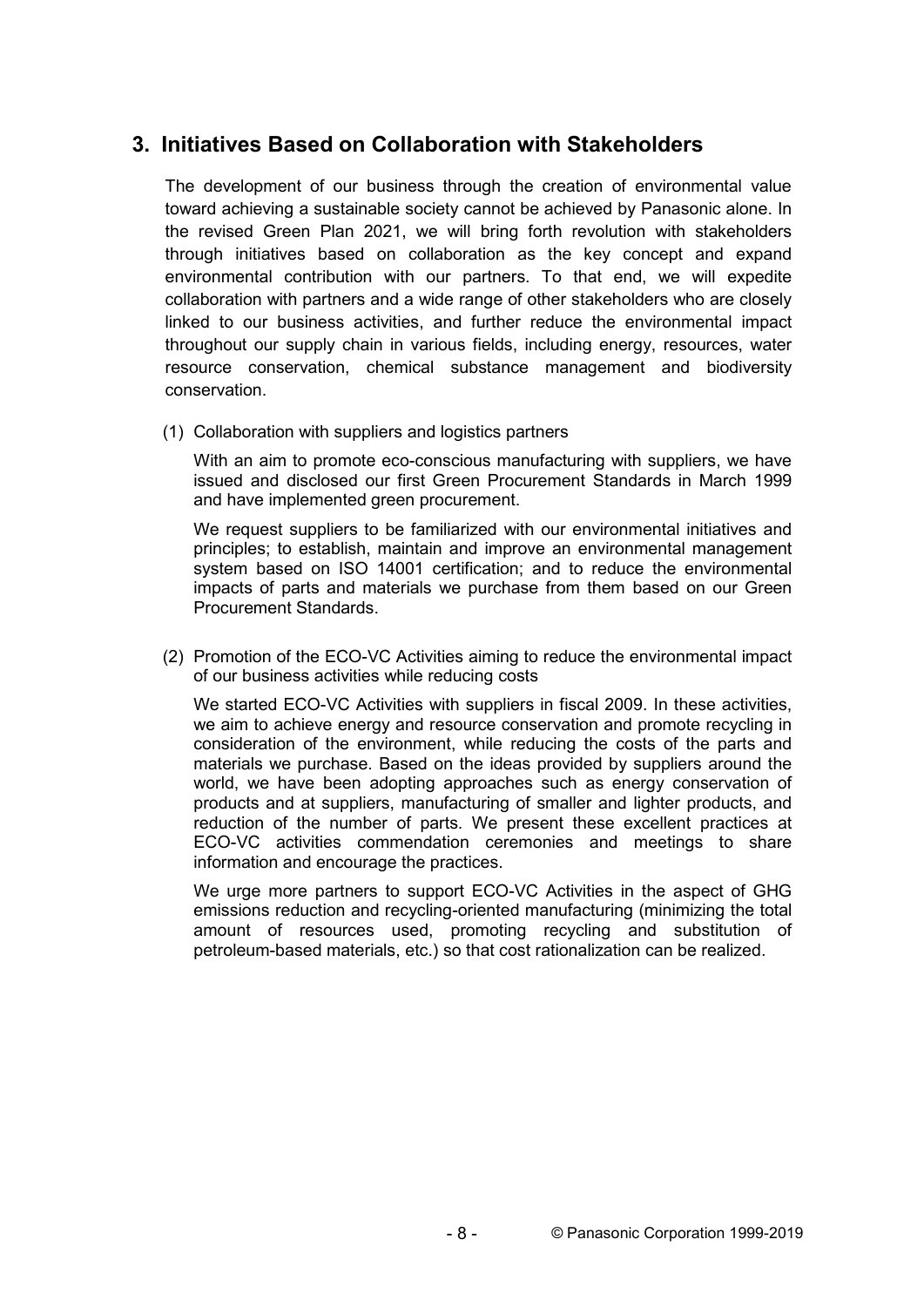## **II. Green Procurement Standards**

This section describes our Green Procurement Policy and specific requests to suppliers.

Our business units may make specific requests that differ from these Green Procurement Standards based on the laws, ordinances, and rules of the country where they are located, business forms, customer requests, etc. In this case, we would like to request our suppliers to prioritize these requests from our business units.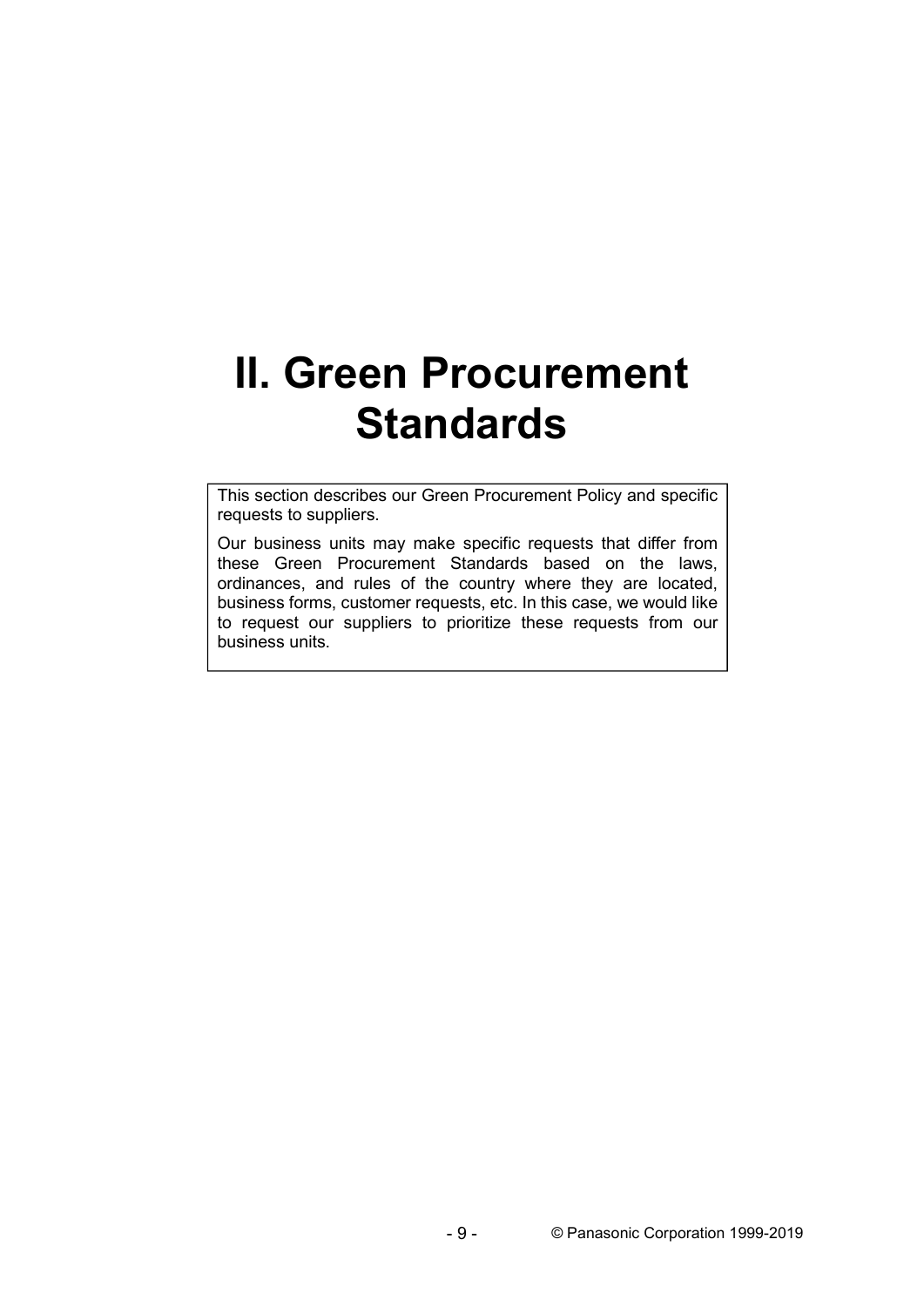### **Chapter 1 General Rules**

**Objectives Article 1.** The objectives of these Green Procurement Standards are to disclose our Green Procurement Policy and specific requests to suppliers and ensure that our requests are met by suppliers in an effort to promote the procurement of materials with less impacts on the global environment, or "Green Procurement." **Application Article 2**. These Green Procurement Standards shall apply to material procurement activities in our company. "Materials" collectively refer to raw materials, parts and purchased products used for the manufacturing of products. 1. Parts include component materials (tape, solder, adhesives, etc.,) of auxiliary materials, packaging materials of products, packaging materials for product transport and packaging materials used for transport/protection by part suppliers. 2. Purchased products refer to finished products whose design and manufacturing are consigned by our company or equivalent products, finished products manufactured with the manufacturer's standards or specifications and purchased by our company or equivalent products, products for sales promotion, etc. [2] The relevant articles of these Green Procurement Guidelines shall apply mutatis mutandis to procurement activities for molds, mechanical equipment, service parts materials, etc. [3] The relevant articles of these Green Procurement Guidelines shall apply mutatis mutandis to procurement activities of information deliverables and services such as software, design consignment, research and translations. **Chapter 2 Green Procurement Policy Supplier Group Establishment Article 3**. Our company shall establish approved supplier groups to deliver products and goods conform to our Environmental Policy.

> **Article 4**. Our company shall make the following basic requests to suppliers to establish supplier groups specified in the preceding article.

**Basic Requirements of Suppliers**

1. Reduce the environmental impacts not only from the products and goods that suppliers deliver, but also from their business activity fields such as procurement, production, logistics, development and sales.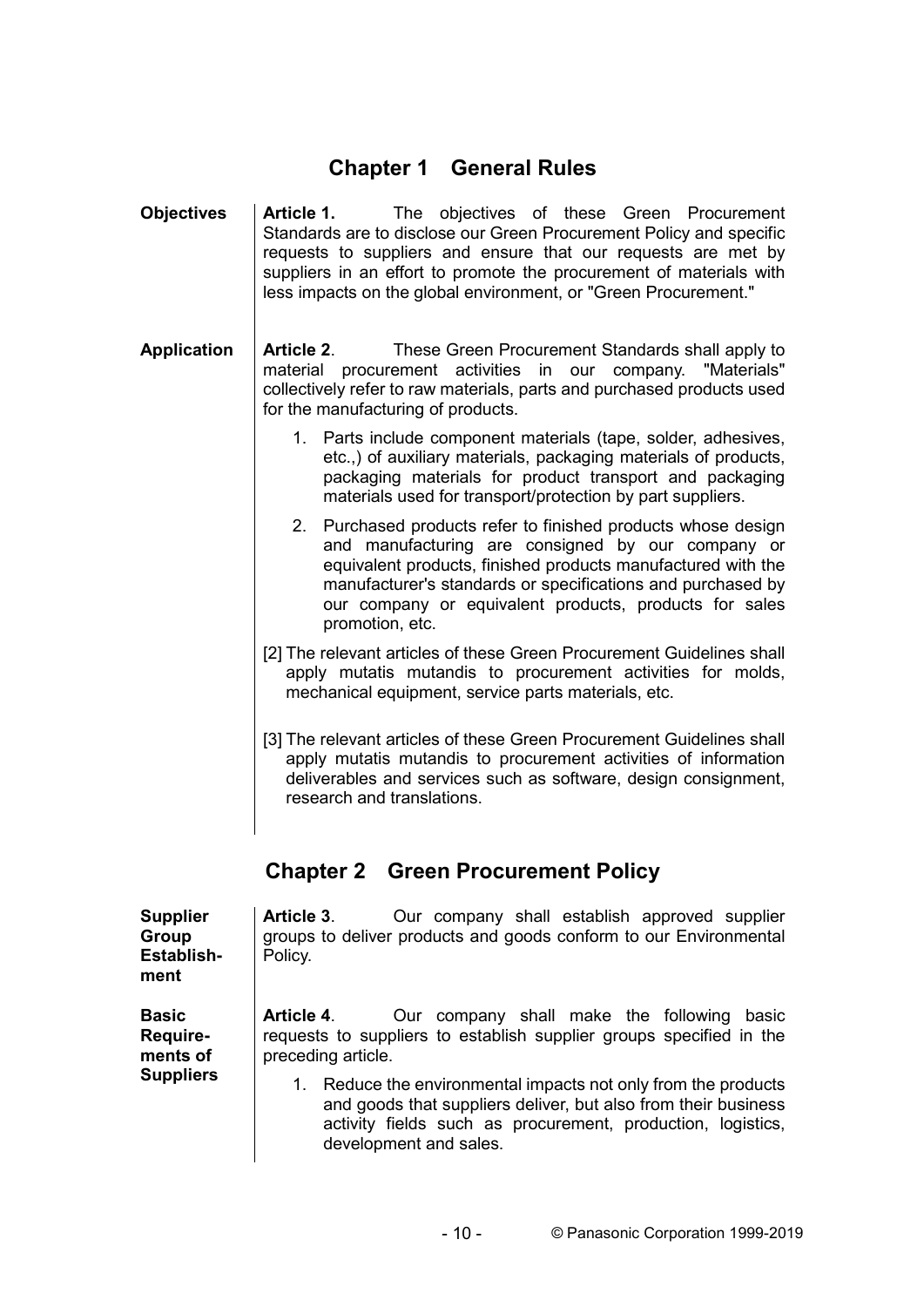|                                         | 2. Share achievements through collaboration.                                                                                                                                                                                                                                                                                                                                                                                               |
|-----------------------------------------|--------------------------------------------------------------------------------------------------------------------------------------------------------------------------------------------------------------------------------------------------------------------------------------------------------------------------------------------------------------------------------------------------------------------------------------------|
|                                         | 3. Encourage upstream business partners of their supply chain<br>to reduce their environmental impacts.                                                                                                                                                                                                                                                                                                                                    |
| <b>Supplier</b><br><b>Selection</b>     | Article 5.<br>In our selection of suppliers, our company shall<br>seek equality in business opportunities and fair judgment based on<br>compliance with environment-related laws and regulations, product<br>deliveries, services, technical development<br>prices,<br>quality,<br>capabilities, etc.<br>Priority shall be given to those suppliers who are positively<br>implementing<br>the following environmental impacts<br>reduction |
|                                         | initiatives.                                                                                                                                                                                                                                                                                                                                                                                                                               |
|                                         | 1. Establishment of an environmental management system                                                                                                                                                                                                                                                                                                                                                                                     |
|                                         | 2.<br>Ensuring comprehensive chemical substance management                                                                                                                                                                                                                                                                                                                                                                                 |
|                                         | 3.<br><b>Reduction of GHG emissions</b>                                                                                                                                                                                                                                                                                                                                                                                                    |
|                                         | 4. Promotion of resource recycling                                                                                                                                                                                                                                                                                                                                                                                                         |
|                                         | 5.<br>Promotion of water recycling                                                                                                                                                                                                                                                                                                                                                                                                         |
|                                         | 6.<br><b>Biodiversity conservation</b>                                                                                                                                                                                                                                                                                                                                                                                                     |
| <b>Selection of</b><br><b>Materials</b> | In the selection of materials, priority shall be given<br>Article 6.<br>to those materials that meet the following requirements, in addition to<br>securing the required quality, functions and economical rationality.                                                                                                                                                                                                                    |
|                                         | Materials that meet the requirements of laws and regulations<br>1.<br>concerning resources, energy, chemical substances, etc.                                                                                                                                                                                                                                                                                                              |
|                                         | 2.<br>Materials for which the content of separately specified<br>chemical substances has been clarified and that do not<br>contain prohibited substances                                                                                                                                                                                                                                                                                   |
|                                         | 3.<br>Materials that generate minimal noise, vibration, offensive<br>odor, etc.                                                                                                                                                                                                                                                                                                                                                            |
|                                         | 4.<br>Materials that have a low environmental impacts in terms of<br>chemical substance release, air, water or soil pollution, etc.<br>after disposal                                                                                                                                                                                                                                                                                      |
|                                         | 5.<br>Materials designed for re-use as recycled resources and<br>parts; resource conservation through reduced size and<br>energy conservation                                                                                                                                                                                                                                                                                              |
|                                         | Materials with easy-to-recycle designs<br>6.                                                                                                                                                                                                                                                                                                                                                                                               |
|                                         | 7.<br>Materials whose environmental information is disclosed                                                                                                                                                                                                                                                                                                                                                                               |
|                                         | 8.<br>Packaging materials for which measures have been<br>implemented for resource conservation, recycling, volume<br>reduction, chemical substance content reduction, etc.                                                                                                                                                                                                                                                                |
|                                         |                                                                                                                                                                                                                                                                                                                                                                                                                                            |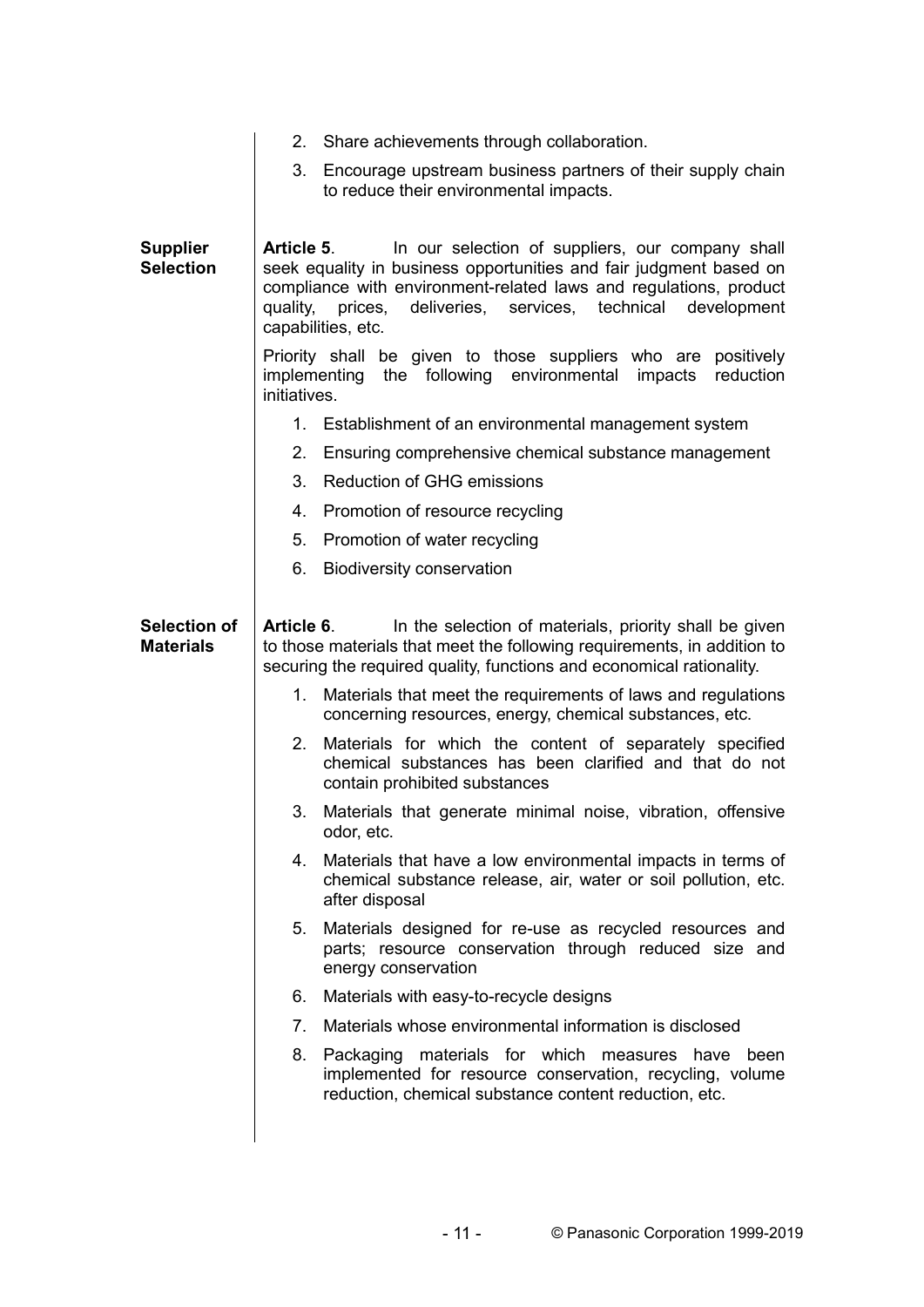### **Chapter 3 Applicable Suppliers and Supplier Category-based Requests**

| <b>Applicable</b><br><b>Suppliers</b>                          | <b>Article 7.</b><br>These Green Procurement Standards shall apply to<br>suppliers and raw materials manufacturers who deliver information<br>deliverables, services, etc., such as materials, molds/mechanical<br>equipment, service parts materials, etc., to our company.<br>[2] If a supplier is a trade firm, these standards shall apply to the                                                                                                                                                                                                                                                                                                                                      |                        |                        |                        |  |  |  |  |  |
|----------------------------------------------------------------|--------------------------------------------------------------------------------------------------------------------------------------------------------------------------------------------------------------------------------------------------------------------------------------------------------------------------------------------------------------------------------------------------------------------------------------------------------------------------------------------------------------------------------------------------------------------------------------------------------------------------------------------------------------------------------------------|------------------------|------------------------|------------------------|--|--|--|--|--|
|                                                                | manufacturers linked to the supplier.                                                                                                                                                                                                                                                                                                                                                                                                                                                                                                                                                                                                                                                      |                        |                        |                        |  |  |  |  |  |
| <b>Supplier</b>                                                | Article 8.<br>Supplier categories shall be defined as follows.                                                                                                                                                                                                                                                                                                                                                                                                                                                                                                                                                                                                                             |                        |                        |                        |  |  |  |  |  |
| <b>Categories</b>                                              | Supplier Category 1: Suppliers who deliver materials that<br>1.<br>meet the requirements of Article 2-1.                                                                                                                                                                                                                                                                                                                                                                                                                                                                                                                                                                                   |                        |                        |                        |  |  |  |  |  |
|                                                                | Supplier Category 2: Suppliers who deliver molds/mechanical<br>2.<br>equipment used for manufacturing products, service parts<br>materials, etc., that meet the requirements of Article 2-2.                                                                                                                                                                                                                                                                                                                                                                                                                                                                                               |                        |                        |                        |  |  |  |  |  |
|                                                                | 3.<br>Supplier Category 3: Suppliers who deliver information<br>deliverables and services such as software, design<br>consignment, research and translations that meet the<br>requirements of Article 2-3.                                                                                                                                                                                                                                                                                                                                                                                                                                                                                 |                        |                        |                        |  |  |  |  |  |
| <b>Supplier</b><br><b>Categories</b><br>and<br><b>Requests</b> | Requests on the reduction of environmental impacts<br>Article 9.<br>to suppliers shall be listed in the following Table. "O" refers to<br>mandatory initiatives; "O" refers to applicable initiatives that shall<br>apply mutatis mutandis. " $-$ " refers to optional initiatives; " $\triangle$ " means<br>that chemical substance management requirements shall be partially<br>applied in cases where chemical substances may scatter or fall onto<br>products from equipment, etc., or chemical substances may adhere<br>to or transfer to products due to contact with equipment, etc.<br>(Detailed explanations are provided in Section III Green Procurement<br>Operation Manual.) |                        |                        |                        |  |  |  |  |  |
|                                                                | Environmental impacts reduction<br>initiatives                                                                                                                                                                                                                                                                                                                                                                                                                                                                                                                                                                                                                                             | Supplier<br>Category 1 | Supplier<br>Category 2 | Supplier<br>Category 3 |  |  |  |  |  |
|                                                                | Establishment of an<br>environmental management<br>system                                                                                                                                                                                                                                                                                                                                                                                                                                                                                                                                                                                                                                  | ⊙                      |                        |                        |  |  |  |  |  |
|                                                                | Ensuring comprehensive<br>chemical substance<br>management                                                                                                                                                                                                                                                                                                                                                                                                                                                                                                                                                                                                                                 | ⊙                      | Δ                      |                        |  |  |  |  |  |
|                                                                | Reduction of GHG emissions                                                                                                                                                                                                                                                                                                                                                                                                                                                                                                                                                                                                                                                                 | $\odot$                | $\circ$                | $\circ$                |  |  |  |  |  |
|                                                                | Promotion of resource recycling                                                                                                                                                                                                                                                                                                                                                                                                                                                                                                                                                                                                                                                            | $\odot$                | $\circ$                | $\circ$                |  |  |  |  |  |
|                                                                | Promotion of water recycling                                                                                                                                                                                                                                                                                                                                                                                                                                                                                                                                                                                                                                                               | ⊙                      | $\circ$                | $\circ$                |  |  |  |  |  |
|                                                                | <b>Biodiversity conservation</b>                                                                                                                                                                                                                                                                                                                                                                                                                                                                                                                                                                                                                                                           | $_{\odot}$             | $\circ$                | $\circ$                |  |  |  |  |  |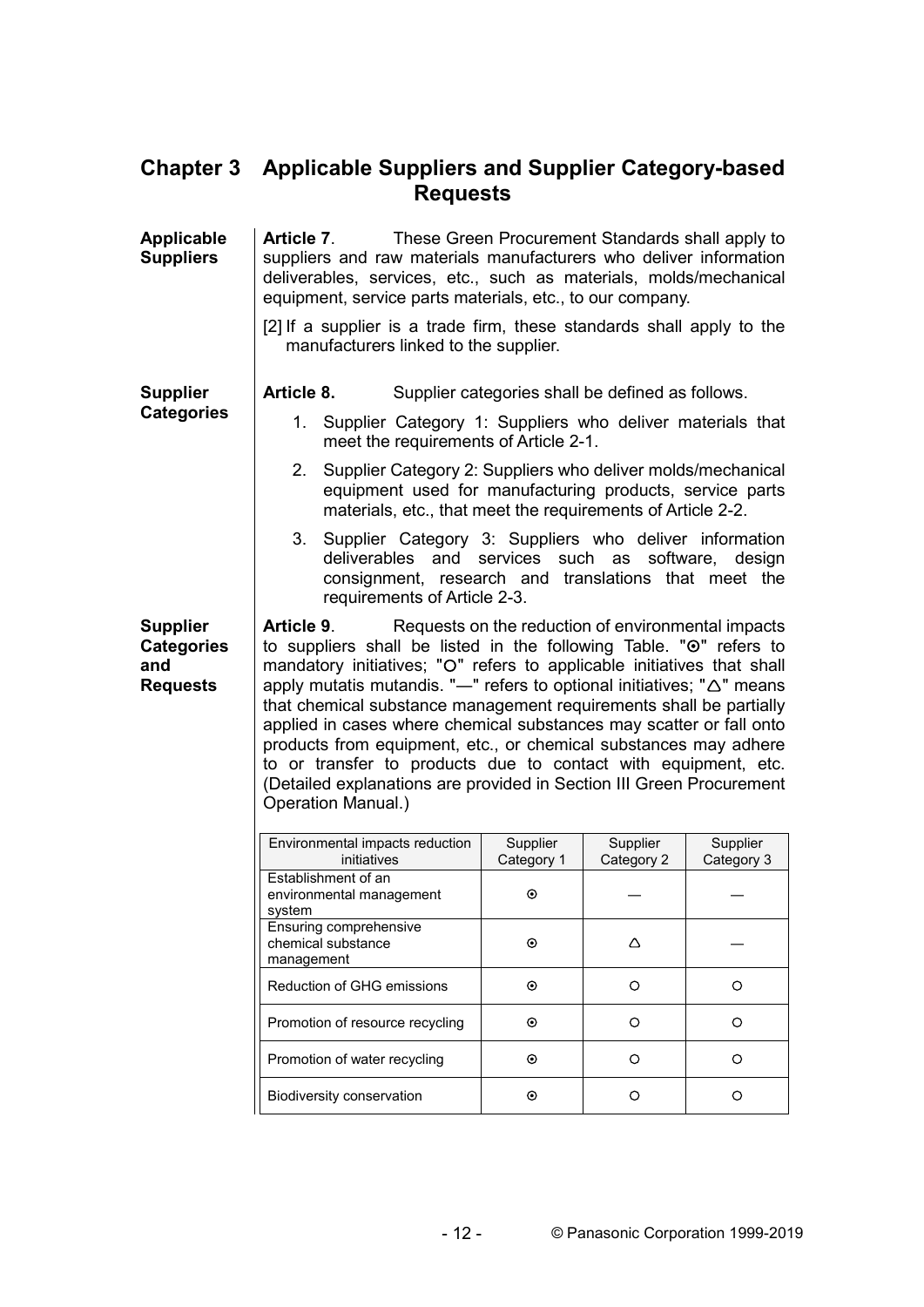## **Chapter 4 Environmental Impacts Reduction Initiatives**

| <b>Establish-</b><br>ment of an<br><b>Environ-</b>                                                | Article 10.<br>Suppliers shall establish, maintain and improve an<br>environmental management system based on the ISO 14001<br>certification.                                                                                                                                                                                                                                                                                                                                                                                                                                                                               |
|---------------------------------------------------------------------------------------------------|-----------------------------------------------------------------------------------------------------------------------------------------------------------------------------------------------------------------------------------------------------------------------------------------------------------------------------------------------------------------------------------------------------------------------------------------------------------------------------------------------------------------------------------------------------------------------------------------------------------------------------|
| mental<br><b>Management</b><br><b>System</b>                                                      | [2] Suppliers who have not yet obtained ISO 14001 certification shall<br>formulate a plan to obtain certification and implement the<br>necessary actions.                                                                                                                                                                                                                                                                                                                                                                                                                                                                   |
|                                                                                                   | [3] Our company shall extend the deadline for acquisition of ISO<br>14001 certification for a specified period for suppliers only who<br>have not yet obtained ISO 14001 certification but have obtained or<br>have been implementing the actions required for the acquisition of<br>other third-party certifications, etc., (EMAS, EA21, ISO 14005,<br>$etc.$ ).                                                                                                                                                                                                                                                           |
| <b>Ensuring</b><br>compre-<br>hensive<br><b>Chemical</b><br><b>Substance</b><br><b>Management</b> | Article 11.<br>Suppliers shall follow the latest version of the<br>Group Chemical Substances Management Rank<br>Panasonic<br>Guidelines (For Products) (hereinafter referred to as "Rank<br>Guidelines"). However, the requirement of non-use warranty of<br>chemical substances in products that applies to suppliers refers to the<br>warranty of the content below the regulated value and not the<br>controlled value. In cases where materials delivered by suppliers are<br>exempted from the full or partial application of the Rank Guidelines,<br>our business units shall advise suppliers of any such exemption. |
|                                                                                                   | [2] Suppliers shall also not use ozone depleting substances<br>(excluding HCFC), which are specified as Level 1 Prohibited<br>Substances in the Rank Guidelines, in manufacturing processes.<br>Manufacturing processes include those of their upstream business<br>partners.                                                                                                                                                                                                                                                                                                                                               |
|                                                                                                   | [3] Suppliers shall submit the latest version of the "Non-use Warranty<br>of Chemical Substances Pertaining to Products (hereinafter<br>referred to as "non-use warranty")" prepared by applicable<br>business unit of our company to the business units in response to<br>their requirements. Our business units shall prepare a non-use<br>warranty form that meets the following requirements and ask<br>suppliers to submit a warranty.<br>All the contents of the non-use warranty form issued by the<br>1.<br>Corporate Division in the Head Office of Panasonic                                                      |
|                                                                                                   | Corporation shall be incorporated.                                                                                                                                                                                                                                                                                                                                                                                                                                                                                                                                                                                          |
|                                                                                                   | 2. If the non-use warranty form issued by the Corporate Division<br>in the Head Office of Panasonic Corporation has been<br>revised in line with a revision of the Rank Guidelines etc., the<br>changes shall immediately be incorporated into the form<br>prepared by the business unit.                                                                                                                                                                                                                                                                                                                                   |
|                                                                                                   | [4] Suppliers who deliver materials including<br>printed<br>circuit<br>assemblies (PCAs) used for products destined for the United                                                                                                                                                                                                                                                                                                                                                                                                                                                                                          |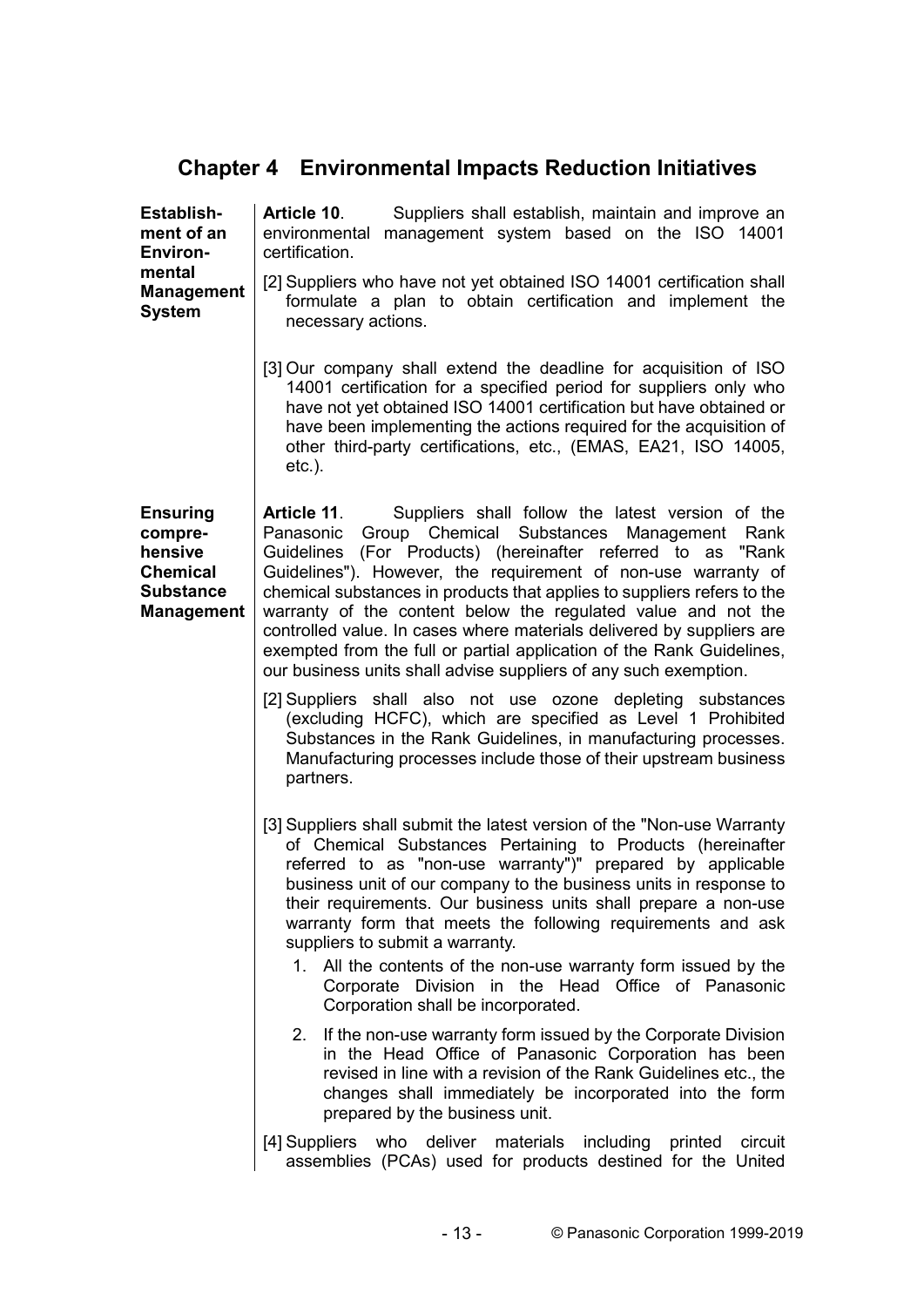States shall submit the "Oath of Non-use of Ozone Depleting Substances" (hereinafter referred to as the "ODC Non-use Oath") to our business units at the request of our business units. The ODC Non-use oath does not need to be updated. Our business units shall provide the relevant suppliers with an ODC Non-use oath form for ODC Non-use oath submission (attached to Environmental Notice 2010-3-1 (internal document)).

- [5] If suppliers find prohibited substances to be present in delivered materials, or prohibited substances are found to have been used in their manufacturing processes, they shall promptly notify our business units of this finding and implement remedial measures in consultation with both parties.
- [6] Suppliers shall prepare chemical substance inclusion information of products and other goods they deliver to our company based on the chemical substance inclusion information about parts and materials they purchase along with scientific knowledge and manufacturing information related to their own manufacturing processes. When requested by our business units, they shall input the data in the "product chemical substance management system."
- [7] When selecting materials, suppliers shall submit analysis data that certifies that the concentrations of hazardous substances specified in the RoHS Directive (hereinafter referred to as "substances subject to the RoHS Directive") in applicable materials are below the regulatory limits to our business units upon their request. For any substances subject to the RoHS Directive, if they continue to be delivered to us beyond the date when the prohibition of delivery comes into effect, they shall be subject to inspection.
- [8] Suppliers shall periodically submit analysis data that certifies the non-inclusion of substances subject to the RoHS Directive to our business units at the request of our business units. For any substances subject to the RoHS Directive, if they continue to be delivered to us beyond the date when the prohibition of delivery comes into effect, they shall be subject to inspection. If it is possible to deem that the risk of the inclusion of substances subject to the RoHS Directive is extremely low, suppliers shall submit documents that certify that there have been no changes to manufacturing conditions (materials, manufacturing methods, manufacturing equipment / manufacturing sites, subcontractors, suppliers of parts and materials, etc.) and similarly certify that the concentrations of substances subject to the RoHS Directive are below the regulatory limits as a substitute for submission of analysis data.
- [9] Suppliers shall undergo supplier environmental quality assurance system audits (hereinafter referred to as "supplier environmental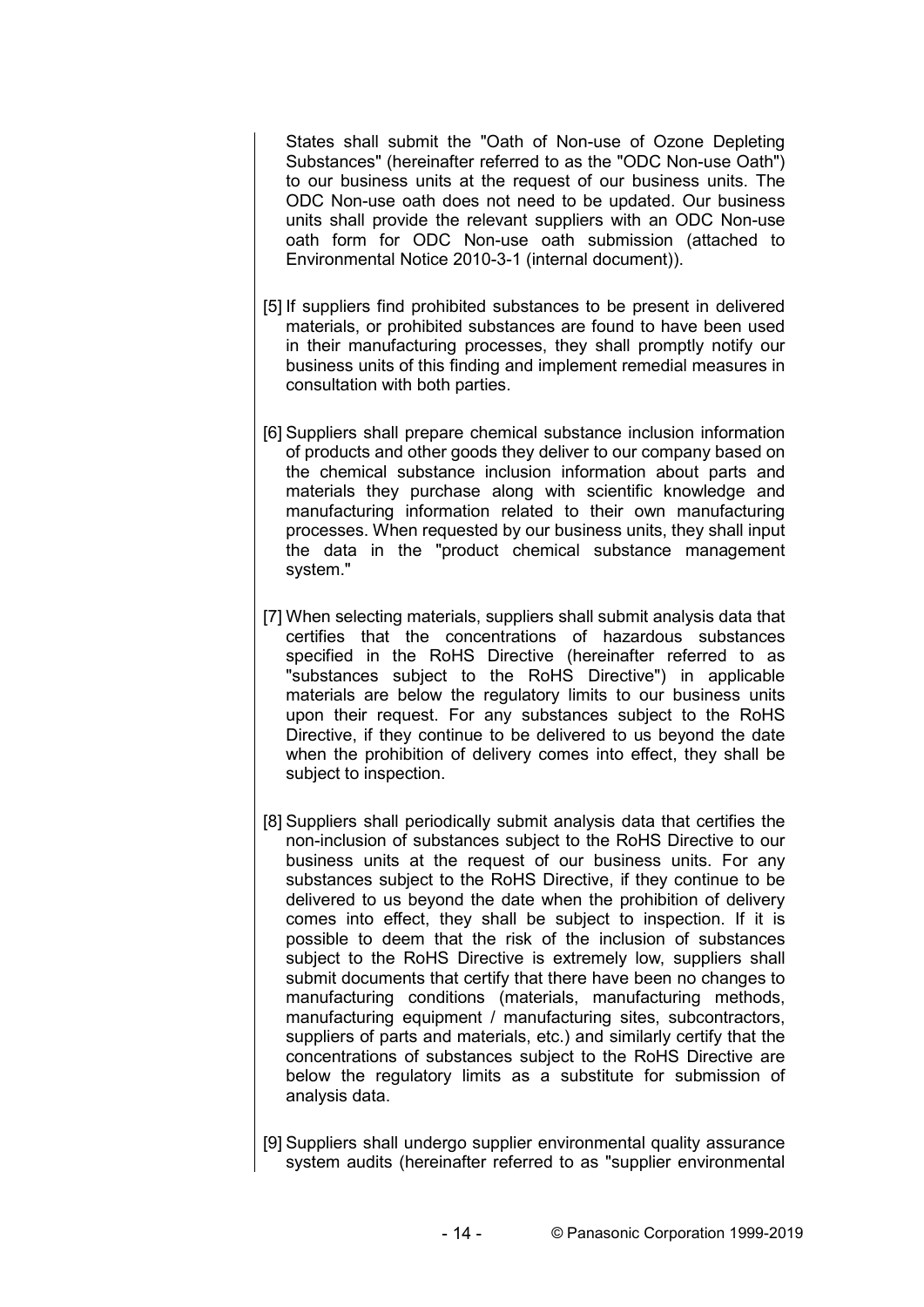audits") at the request of our business units. Supplier environmental audits shall be regularly implemented.

- [10] Suppliers shall check for the risk of contamination by substances subject to the RoHS Directive (presence of parallel production, conformance of stocked parts and materials with RoHS Directive, etc.). If there is any risk of contamination (parallel production is being carried out, there is uncertainty about the conformance of stocked parts and materials with RoHS Directive, etc.), suppliers shall implement measures to prevent contamination with substances subject to the RoHS Directive.
- [11] Suppliers shall check for the risk of contamination by substances subject to the RoHS Directive (presence of parallel production, conformance of stocked parts and materials with RoHS Directive, etc.) in their supply chain. If there is any risk of contamination (parallel production is being carried out, there is uncertainty about the conformance of stocked parts and materials with RoHS Directive, etc.), suppliers shall ask business partners in their supply chain to implement measures to prevent contamination and confirm their implementation status.
- [12] Suppliers shall provide advance notice to our business units for any changes in manufacturing conditions (materials, manufacturing methods, manufacturing equipment manufacturing sites, subcontractors, suppliers of parts and materials, etc.).
- [13] Materials used for research and development shall be exempted from Article 11-1 to Article 11-12.
- [14] If chemical substances scatter or fall onto products from equipment, etc., they shall be regarded as including no Prohibited Substances specified in the Rank Guidelines for Supplier Category 2 suppliers. Similarly, if there is a risk that chemical substances may adhere to or be transferred to products due to contact with equipment, etc., the sections of equipment, etc., that have been in contact with the products shall be regarded as including no Prohibited Substances as specified in the Rank Guidelines. The above provision shall apply to any substance for which an official gazette has been issued for making an announcement to the effect that it shall be subject to the RoHS Directive.

**Reduction of Greenhouse Gas Emissions Article 12**. Suppliers shall recommend materials that effectively reduce greenhouse gas (hereinafter referred to as "GHG") emissions at our business units and advise them to adopt such materials. Materials that effectively reduce GHG emissions include the following materials.

1. Materials that contribute to energy conservation of products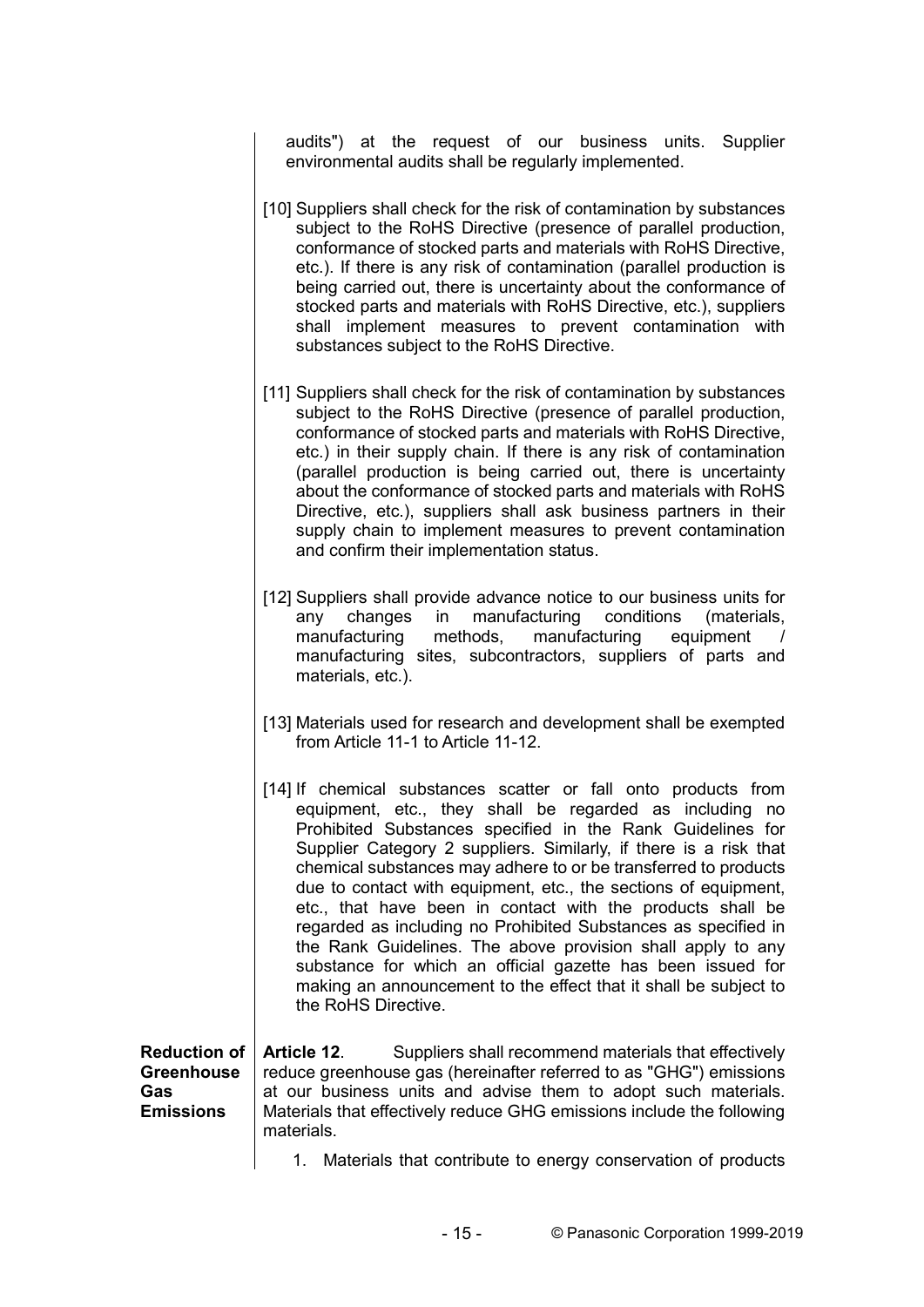when incorporated into products 2. Materials that contribute to the reduction of GHG emissions of suppliers during material production [2] Suppliers shall monitor the progress of their initiatives to reduce GHG emissions using the following five-level scale and improve the level of their initiatives. 1. Level 1: Suppliers examine the measures needed (training, establishment of internal organizations, etc.) to monitor and reduce GHG emissions. 2. Level 2: Suppliers monitor GHG emissions by year or factory while implementing the initiatives required at Level 1 3. Level 3: Suppliers declared their GHG emissions reduction target to external parties as their commitment and launched initiatives to reduce GHG emissions while implementing the initiatives required at Level 2 4. Level 4: Suppliers implement continuous improvement measures (PDCA cycles) to reduce GHG emissions while implementing the initiatives required at Level 3 5. Level 5: Suppliers ask their upstream business partners to reduce GHG emissions while implementing the initiatives required at Level 4 [3] To facilitate the monitoring and reduction of GHG emissions throughout the supply chain of our company, suppliers shall cooperate in calculating and submitting GHG emissions data for products they deliver to our company at the requests of our business unit. **Promotion of Resource Recycling Article 13**. Suppliers shall recommend, to our business units, materials that contribute to recycling-oriented manufacturing that our company promote for effective use of resources and advise them to adopt such materials. Materials that contribute to recycling-oriented manufacturing are defined as the following materials. 1. Materials that contribute to a reduction of the total resources used 2. Materials that contribute to the greater use of recycled resources 3. Materials that contribute to the reuse of packaging materials for product transport 4. Materials that contribute to zero waste emissions from manufacturing activities at our company's sites (including reuse of packaging materials used for transport/protection by part suppliers, etc.) [2] Suppliers shall monitor the progress of their initiatives for zero waste emissions from manufacturing activities using the following five-level scale and improve the level of their initiatives. 1. Level 1: Suppliers examine measures (training,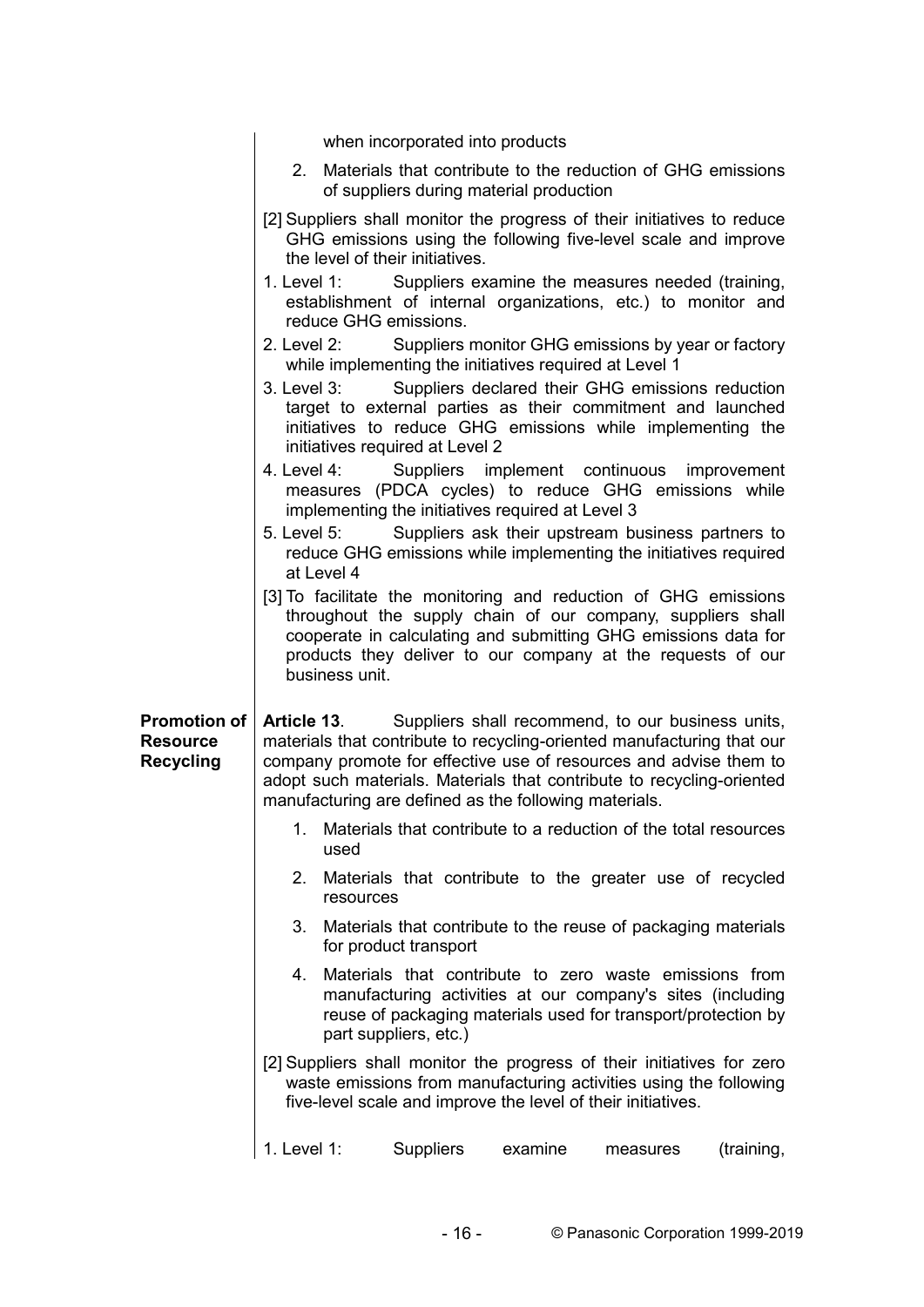|                                                  | establishment of internal organizations, etc.) to reduce waste<br>emissions from manufacturing activities.                                                                                                                                                                            |
|--------------------------------------------------|---------------------------------------------------------------------------------------------------------------------------------------------------------------------------------------------------------------------------------------------------------------------------------------|
|                                                  | 2. Level 2:<br>Suppliers monitor the types, amount, and treatment<br>status, etc., of waste emissions while implementing the initiatives<br>required at Level 1.                                                                                                                      |
|                                                  | 3. Level 3:<br>Suppliers declared their waste emissions reduction<br>target to external parties as their commitment and launched<br>initiatives to reduce production waste while implementing the<br>initiatives required at Level 2.                                                 |
|                                                  | 4. Level 4:<br>Suppliers implement continuous improvement<br>measures (PDCA cycles) to reduce waste emissions while<br>implementing the initiatives required at Level 3.                                                                                                              |
|                                                  | 5. Level 5:<br>Suppliers ask their upstream business partners to<br>reduce waste emissions while implementing the initiatives<br>required at Level 4.                                                                                                                                 |
| <b>Promotion of</b><br>Water<br><b>Recycling</b> | Article 14. Our company promotes resource recycling.<br>Suppliers shall recommend materials that contributes to water<br>recycling to our business units and advise them to adopt such<br>materials. Materials that contribute to water recycling include the<br>following materials. |
|                                                  | 1. Materials that contribute to water conservation or water<br>recycling functions of our products                                                                                                                                                                                    |
|                                                  | 2. Materials that contribute to the reduction of water<br>consumption during production at our sites                                                                                                                                                                                  |
|                                                  | [2] Suppliers shall monitor the progress of their initiatives to reduce<br>water consumption used in production using the following<br>five-level scale, and improve the level of their initiatives.                                                                                  |
|                                                  | Suppliers examine the measures needed (training,<br>1. Level 1:<br>establishment of internal organizations, etc.) to reduce water<br>consumption used in production.                                                                                                                  |
|                                                  | 2. Level 2: Suppliers monitor the purpose, amount, treatment<br>status, etc. of water consumption used in production while<br>implementing the initiatives required by Level 1.                                                                                                       |
|                                                  | Suppliers set the target for reduction in their water<br>3. Level 3:<br>consumption used in production and launched initiatives to<br>reduce water consumption during production while implementing<br>the initiatives required by Level 2.                                           |
|                                                  | 4. Level 4:<br>Suppliers implement continuous improvement<br>measures (PDCA cycles) to reduce water consumption during<br>production while implementing the initiatives required by Level 3.                                                                                          |
|                                                  | 5. Level 5:<br>Suppliers request their upstream business partners<br>water consumption during production<br>while<br>reduce<br>to<br>implementing the initiatives required by Level 4.                                                                                                |
|                                                  | [3] Suppliers shall monitor their factory effluence management using<br>the following five-level scale, and improve the level of their<br>initiatives.                                                                                                                                |
|                                                  | 1. Level $1:$<br>Suppliers examine the measures required (training,<br>establishment of internal organizations, etc.) for factory effluence                                                                                                                                           |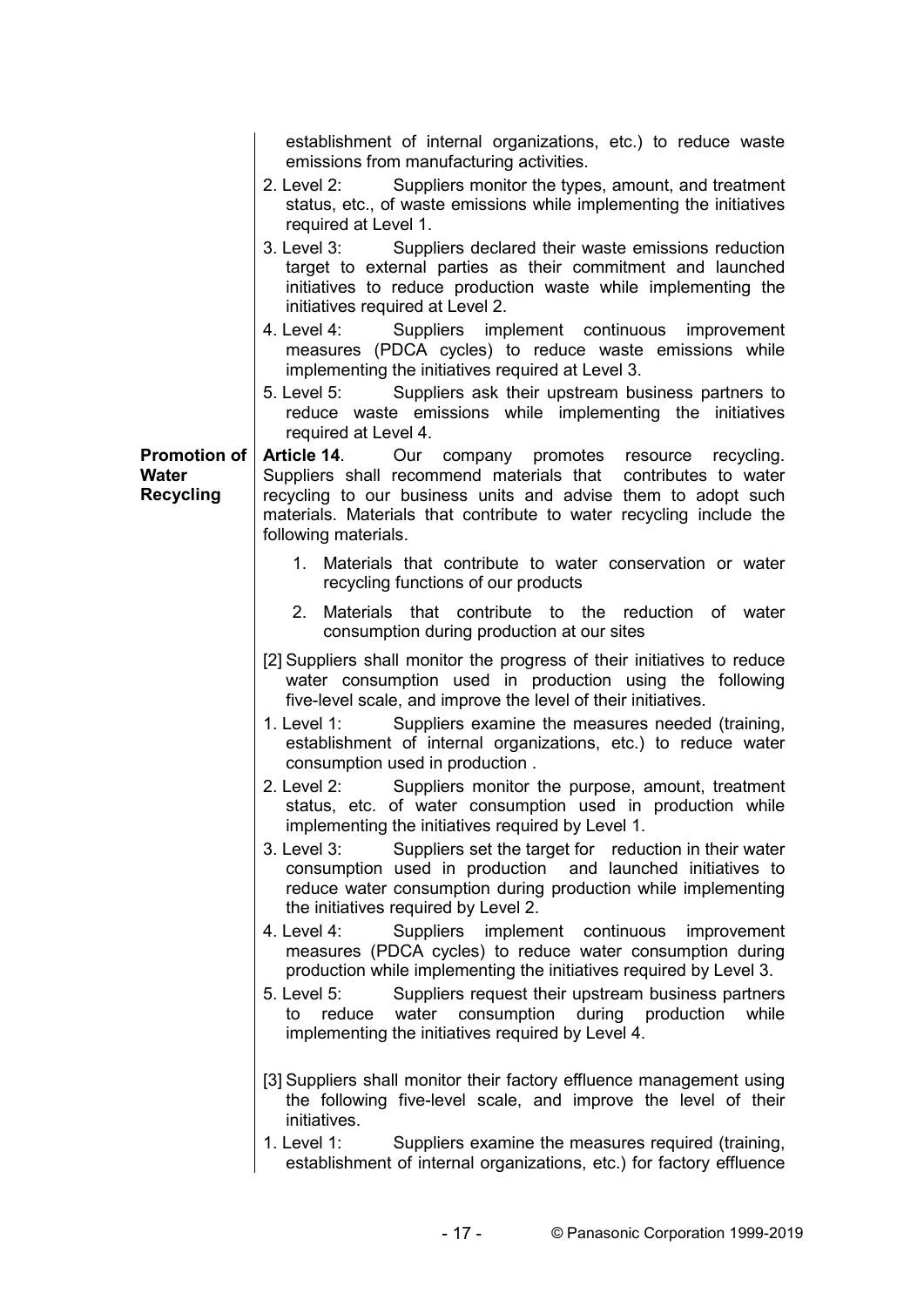management.

 $\overline{\phantom{a}}$ 

|                                     | 2. Level 2:<br>Suppliers periodically measure chemical substance<br>concentrations of factory effluence and confirm that they are below<br>the legal limits while implementing the initiatives required by Level<br>1 <sub>1</sub>                                                                                                                                                                            |
|-------------------------------------|---------------------------------------------------------------------------------------------------------------------------------------------------------------------------------------------------------------------------------------------------------------------------------------------------------------------------------------------------------------------------------------------------------------|
|                                     | Suppliers established a system for addressing<br>3. Level 3:<br>problems (of exceeding<br>the legal<br>while<br>detected<br>limit)<br>implementing the initiatives required by Level 2.                                                                                                                                                                                                                       |
|                                     | Suppliers implement continuous<br>4. Level 4:<br>improvement<br>measures (PDCA cycles) for factory effluence management while<br>implementing the initiatives required by Level 3.                                                                                                                                                                                                                            |
|                                     | 5. Level 5:<br>Suppliers ask their upstream business partners to<br>implement factory effluent-related initiatives while implementing<br>the initiatives required by Level 4.                                                                                                                                                                                                                                 |
| <b>Biodiversity</b><br>Conservation | Article 15.<br>Suppliers shall recommend, to our business units,<br>materials that contribute to the biodiversity conservation and advise<br>them to adopt such materials. Examples of materials that contribute<br>to the conservation of biodiversity are given below.                                                                                                                                      |
|                                     | $1_{\cdot}$<br>Materials made from wood produced from properly managed<br>forests                                                                                                                                                                                                                                                                                                                             |
|                                     | Example: FSC certified wood                                                                                                                                                                                                                                                                                                                                                                                   |
|                                     | Materials excluding wood, minerals, etc., gained as a result of<br>2.<br>forest destruction, etc., that have harmful effects on valuable<br>ecosystems that require the protection or the survival of rare<br>wild animals. (In the future, our company may conduct<br>surveys on the use of applicable materials if specific wood or<br>minerals are specified in terms of the biodiversity<br>conservation) |
|                                     | [2] Suppliers shall monitor the progress of their initiatives for the<br>biodiversity conservation with the following five-level scale and<br>improve the level of their initiatives.                                                                                                                                                                                                                         |
|                                     | 1. Level 1:<br>Suppliers<br>examine<br>(training,<br>measures<br>establishment of internal organizations, etc.) for the biodiversity<br>conservation.                                                                                                                                                                                                                                                         |
|                                     | 2. Level 2:<br>Suppliers declared their targets for the biodiversity<br>conservation as their commitment and launched initiatives for the<br>biodiversity conservation while implementing the initiatives<br>required at Level 1                                                                                                                                                                              |
|                                     | 3. Level 3:<br>Suppliers implement initiatives for the biodiversity<br>conservation jointly with stakeholders (local governments, NPOs,<br>specialists, etc.) while implementing the initiatives required at<br>Level <sub>2</sub>                                                                                                                                                                            |
|                                     | 4. Level 4:<br><b>Suppliers</b><br>implement<br>continuous<br>improvement<br>measures (PDCA cycles) for the biodiversity conservation while<br>implementing the initiatives required at Level 3                                                                                                                                                                                                               |
|                                     | 5. Level 5:<br>Suppliers asked their upstream business partners to<br>conserve biodiversity while implementing the initiatives required at<br>Level 4                                                                                                                                                                                                                                                         |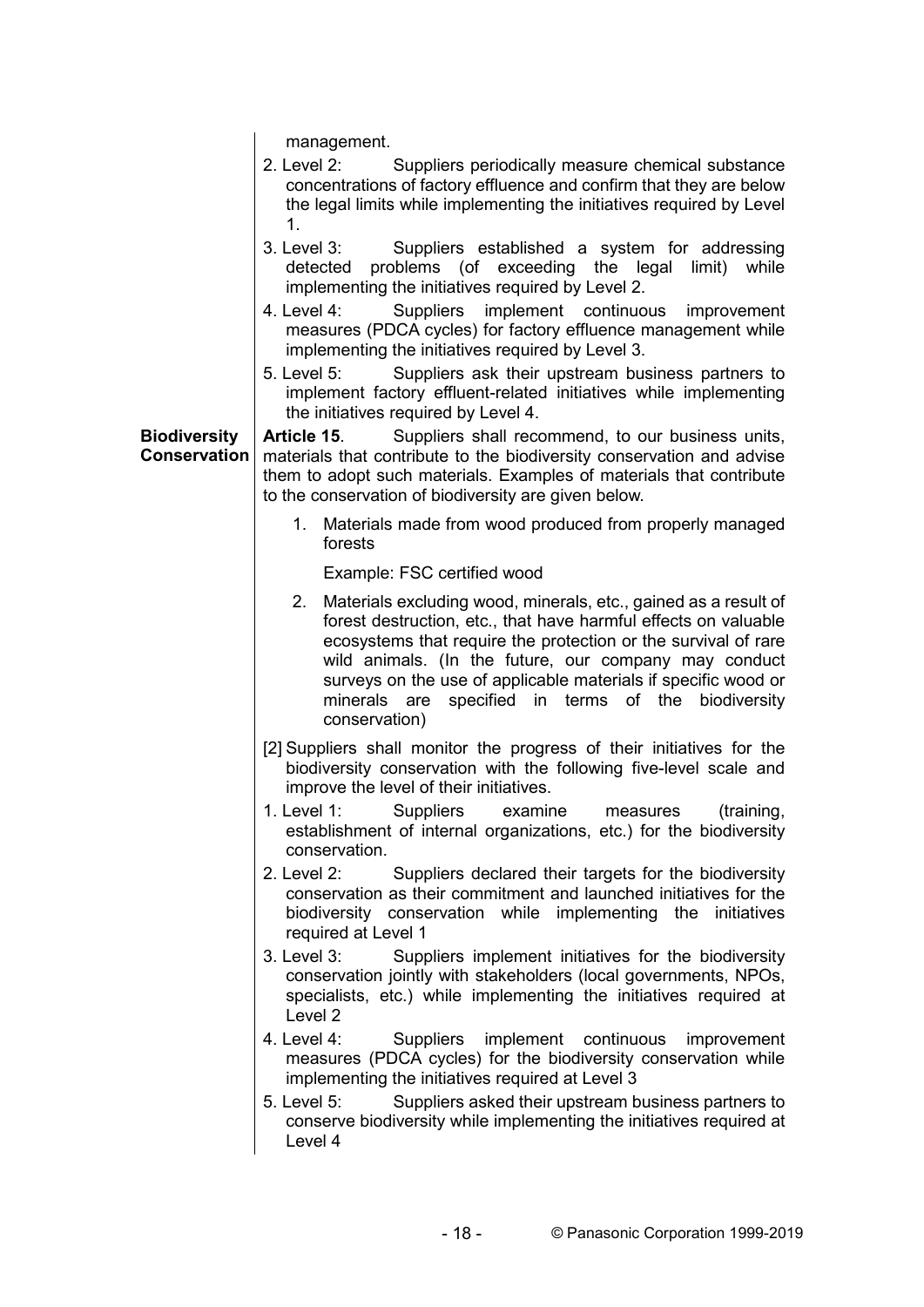### **Chapter 5 Sharing Achievements through Collaboration (ECO-VC Activities)**

**Sharing Achievements through Collaboration Article 16**. Suppliers shall implement activities that reduce the environmental impacts and cost (ECO-VC Activities) of the materials they deliver through collaboration with our company and share the results of these activities.

### **Chapter 6 Encouraging Upstream Suppliers**

**Encouraging Upstream Suppliers Article 17**. Suppliers must not only comply with environment-related laws and regulations but also encourage upstream business partners, with the aim of ensuring the adoption of environmental impact reduction initiatives across our supply chain so as to establish an environmental management system,so as to ensure comprehensive chemical substance management, reduce GHG emissions, promote resource/water recycling, and conserve biodiversity.

### **Chapter 7 Application**

**Basics of Application Article 18**. Our business units may make specific requests that differ from these Green Procurement Standards based on the laws, ordinances, and rules of the country where they are located, business forms, customer requests, etc. In this case, suppliers shall prioritize these requests from our business units.

[2] Suppliers shall meet our requests stated in these Green Procurement Standards and follow the Green Procurement Operation Manual provided in Section III.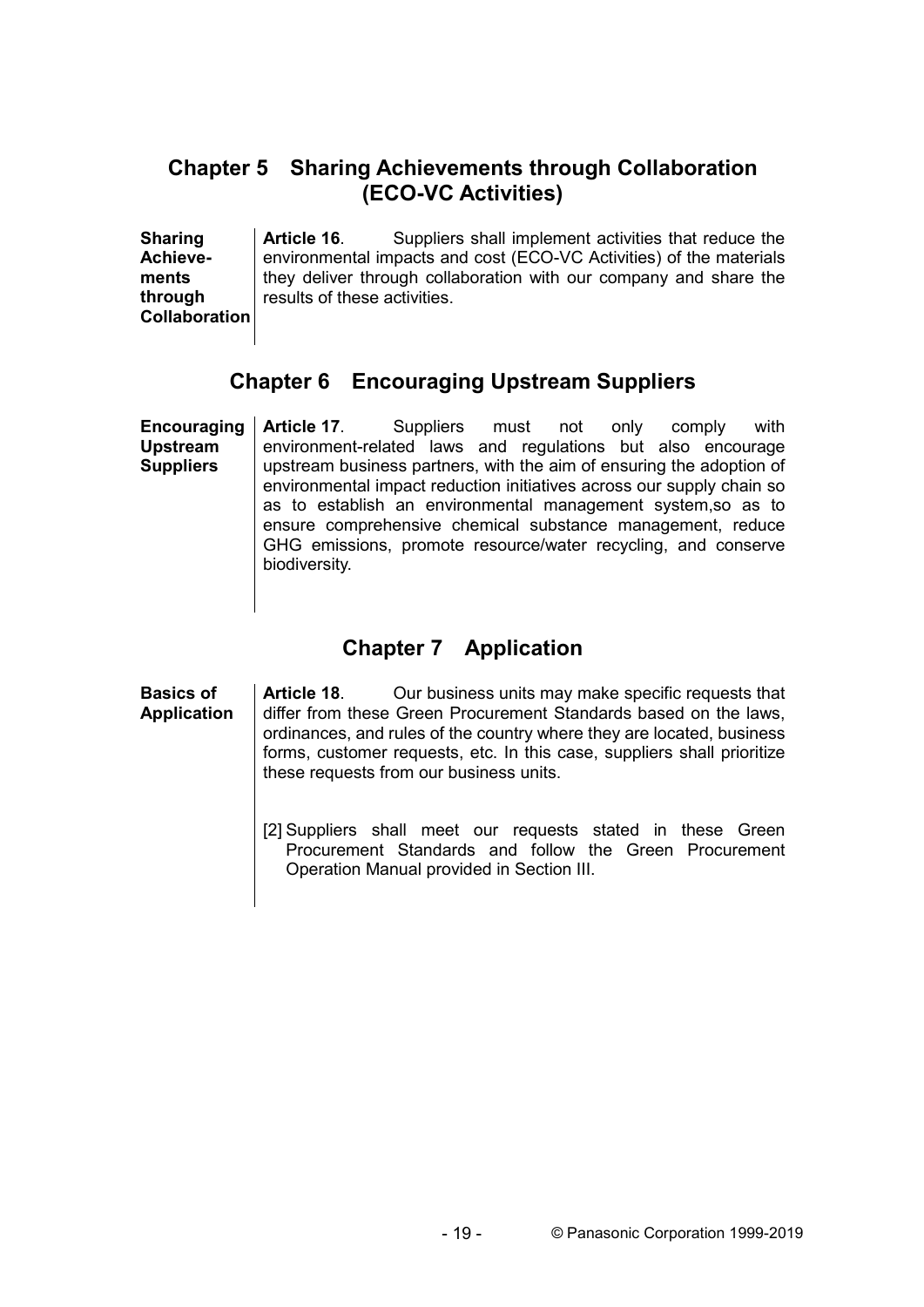## **III. Green Procurement Operation Manual**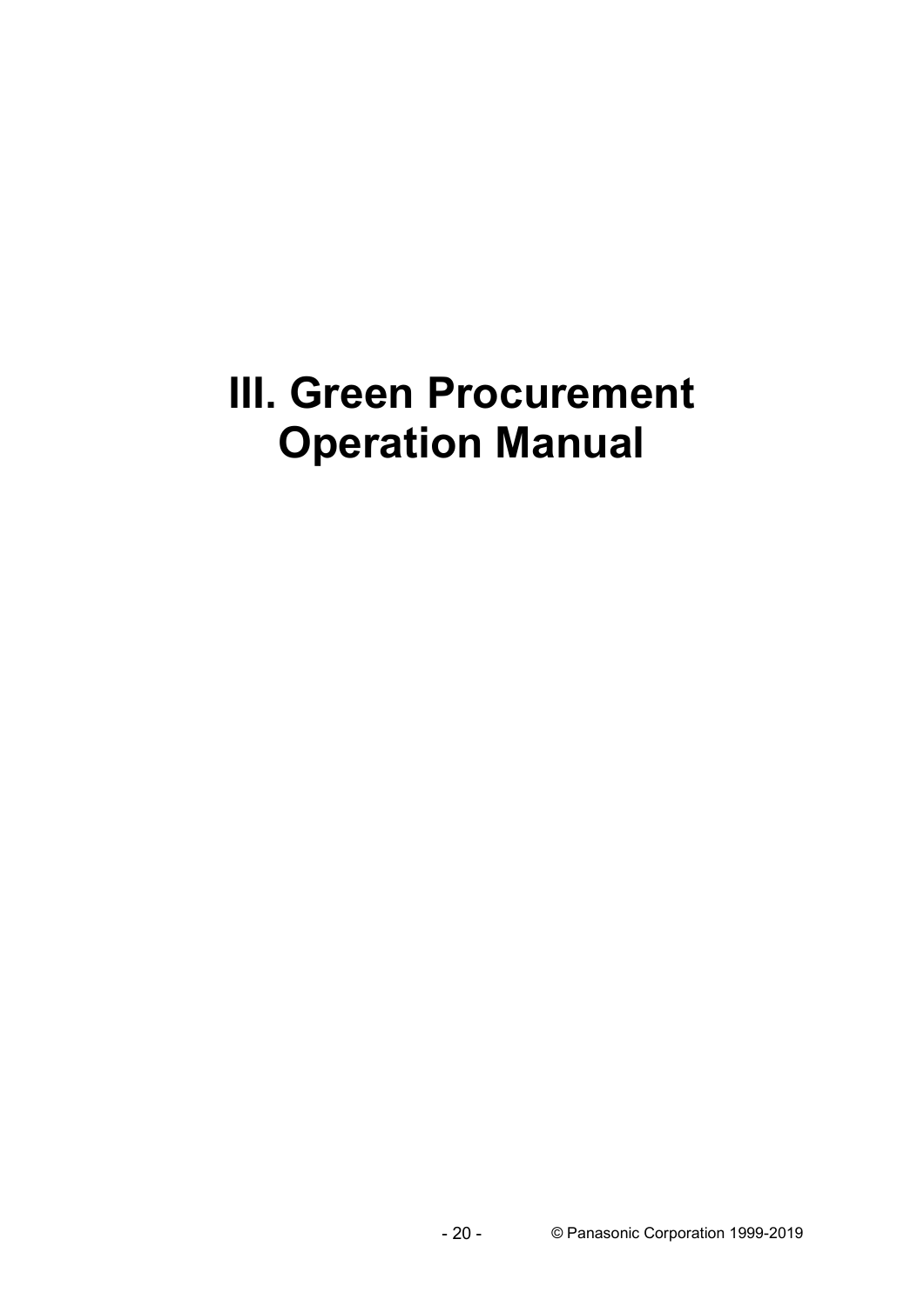We prefer to procure from suppliers who are proactive in reducing their environmental impacts.

We will monitor the status of the implementation of the initiatives we have requested to suppliers in Section II: Green Procurement Standards, and evaluate the suppliers. We will share the evaluation results with the suppliers, with the aim to improve the level of environmental impacts reduction initiatives implemented by the suppliers.

This manual provides the tools and evaluation principles used to monitor the status of environmental impacts reduction initiatives of suppliers. We would like to request suppliers to read through this manual and cooperate with our monitoring of the status of implementation of items requested in Section II: Green Procurement Standards.

#### **1. Tools for monitoring the status of initiatives at suppliers**

We will monitor the status of the suppliers' responses to our Green Procurement requests using the following tools.

- (1) Green Procurement Survey
	- We plan to monitor the status of environmental impact reduction initiatives of suppliers by asking them to enter their replies in the "Green Procurement Survey" form provided by our business units.
	- Please refer to Appendices 1, 2 and 3 for the "Green Procurement Survey" form provided by our business units.
	- Appendix 1 is for Category I suppliers, Appendix 2 is for Category II suppliers, and Appendix 3 is for Category III suppliers respectively.
	- Our business units that have transactions with respective suppliers will send survey requests separately.
	- We will conduct the survey on a regular basis.
	- Our business units may use their own names for the survey.
- (2) Supplier environmental quality assurance system audit
	- We will conduct this audit to check the system that ensures the non-use of the Prohibited Substances specified in the Rank Guidelines.
	- Through the audit, we will monitor the level of suppliers' systems that ensure the non-use of these chemical substances.
	- Our business units that have transactions with respective suppliers will carry out the audit.
	- We will conduct the audit based on a separate audit checklist. Suppliers will be requested to fill out voluntary audit columns in this checklist before our audit.
	- Our business units that have transactions with respective suppliers send requests to suppliers separately.
	- We will conduct the audit on a regular basis.
- (3) Product chemical substance management system
	- We will monitor the response from suppliers through the data input into our "product chemical substance management system ".
	- We monitor the response level of suppliers on our side using the "Product chemical substance management system".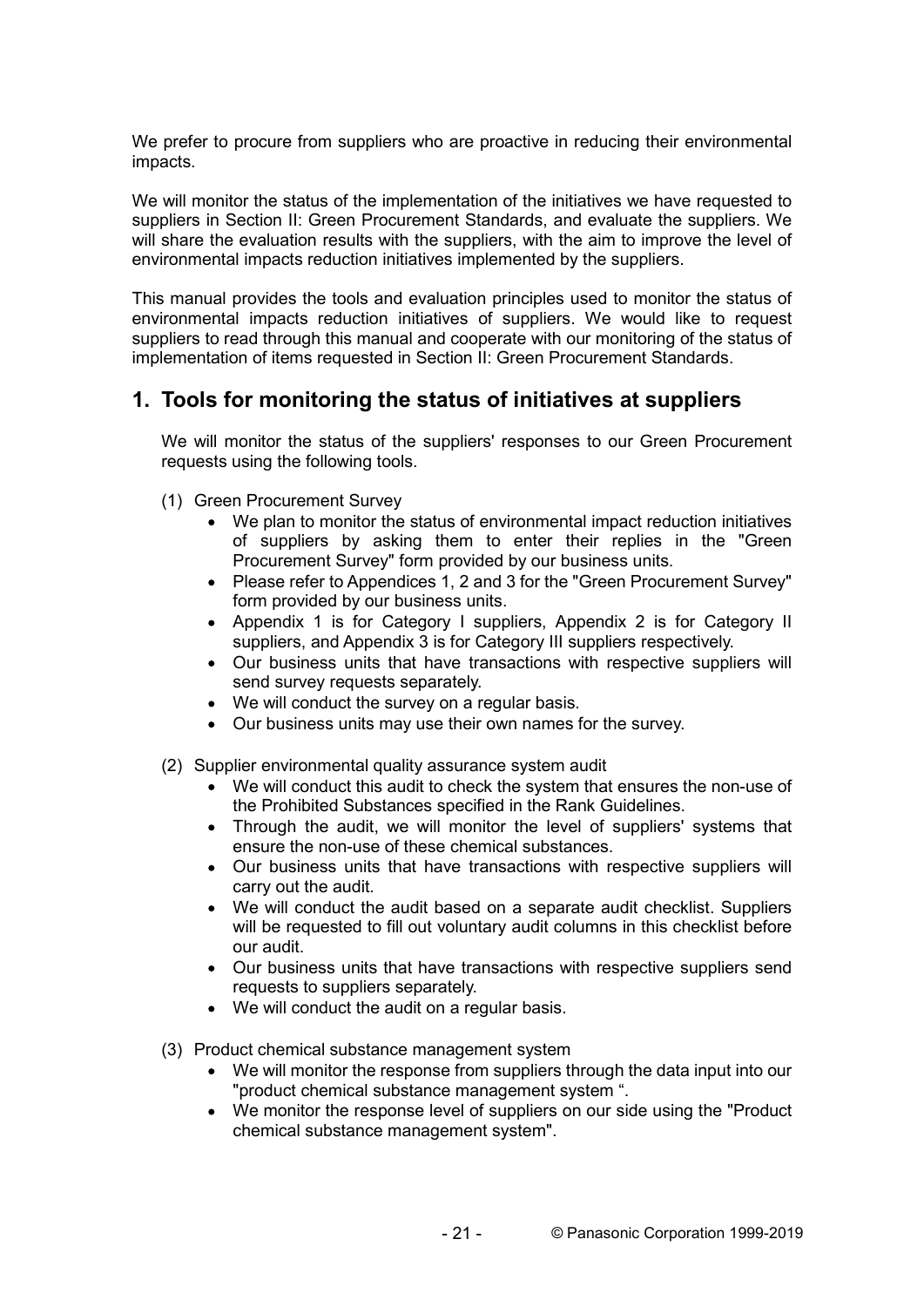Below is a summary of the monitoring tools for each request:

|                     |                                                                               |                                                                                                                                                                                                                                                                                                                                   |                   | Monitoring tools                                |   |
|---------------------|-------------------------------------------------------------------------------|-----------------------------------------------------------------------------------------------------------------------------------------------------------------------------------------------------------------------------------------------------------------------------------------------------------------------------------|-------------------|-------------------------------------------------|---|
| Items               |                                                                               | Major requests                                                                                                                                                                                                                                                                                                                    |                   | Environ-<br>Green<br>mental<br>Survey<br>audits |   |
| Mandatory criteria  | Establishment of<br>an environmental<br>management<br>system                  | . Comply with environment-related laws and<br>regulations and request upstream suppliers to<br>ensure compliance.<br>· Obtain ISO 14001 certification.                                                                                                                                                                            | O<br>(Applicable) | (Not<br>applicable)                             |   |
|                     | Ensuring<br>comprehensive<br>chemical<br>management                           | • Submit non-use warranty form<br>• Acquire Level A rating in the supplier<br>environmental quality assurance system audit<br>• Input data to "Product chemical substance"<br>management system"                                                                                                                                  | $\circ$           | O                                               | O |
|                     | <b>Reduction of GHG</b><br>emissions                                          | • Provide materials that contribute to the<br>reduction of GHG emissions.<br>• Report the level of GHG emissions reduction<br>initiatives at suppliers.<br>• Report GHG emissions from the<br>manufacturing of materials supplied to our<br>company, including emissions from separately<br>specified supply chains of suppliers. | O                 |                                                 |   |
|                     | Promotion of<br>resource recycling                                            | • Provide materials that contribute to resource<br>recycling.<br>. Report the level of initiatives on zero waste<br>emissions at suppliers.                                                                                                                                                                                       | O                 |                                                 |   |
| Point-earning items | Promotion of<br>water recycling                                               | • Provide materials that contribute to water<br>recycling.<br>. Report the level of initiatives to reduce water<br>consumption used in production to suppliers.<br>• Report the level of initiatives to manage<br>factory effluence to suppliers.                                                                                 | O                 |                                                 |   |
|                     | <b>Biodiversity</b><br>conservation                                           | . Provide materials that contribute to<br>biodiversity conservation.<br>. Report the level of initiatives for biodiversity<br>conservation.                                                                                                                                                                                       | O                 |                                                 |   |
|                     | Sharing<br>achievements<br>through<br>collaboration<br>(ECO-VC<br>Activities) | • Reduce environmental impacts and cost<br>through collaboration with suppliers.                                                                                                                                                                                                                                                  | $\circ$           |                                                 |   |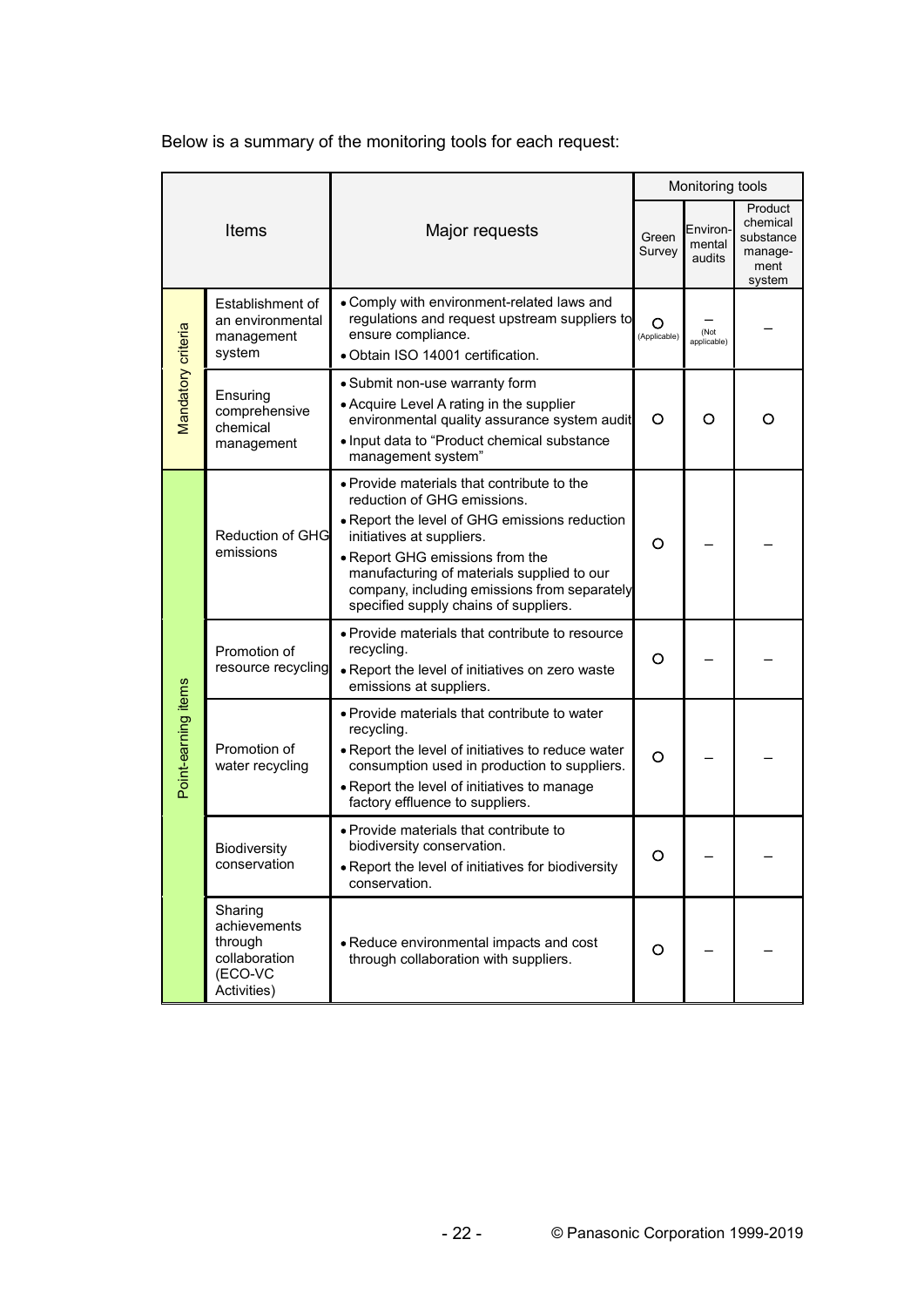## **2. Supplier evaluation principles**

- We evaluate suppliers by supplier category.
- In Supplier Category 1, we evaluate mandatory and point-earning items.
- In Supplier Categories 2 and 3, we evaluate point-earning items.
- Mandatory criteria include establishing an environmental management system and ensuring comprehensive chemical substance management. Evaluation results of these items are important factors for decisions on continuing transactions.
- Point-earning items consist of reducing GHG emissions, promotion of resource recycling, promotion of water recycling, biodiversity conservation and ECO-VC Activities. Evaluation results of these items are factors for preferential transactions, commendations, etc.
- In ECO-VC Activities, we will evaluate the entries of suppliers based on a list of internal criteria and present awards to the best programs.
- Our business units will send requests to suppliers that they have transactions with to participate in ECO-VC Activities. Participation is not mandatory.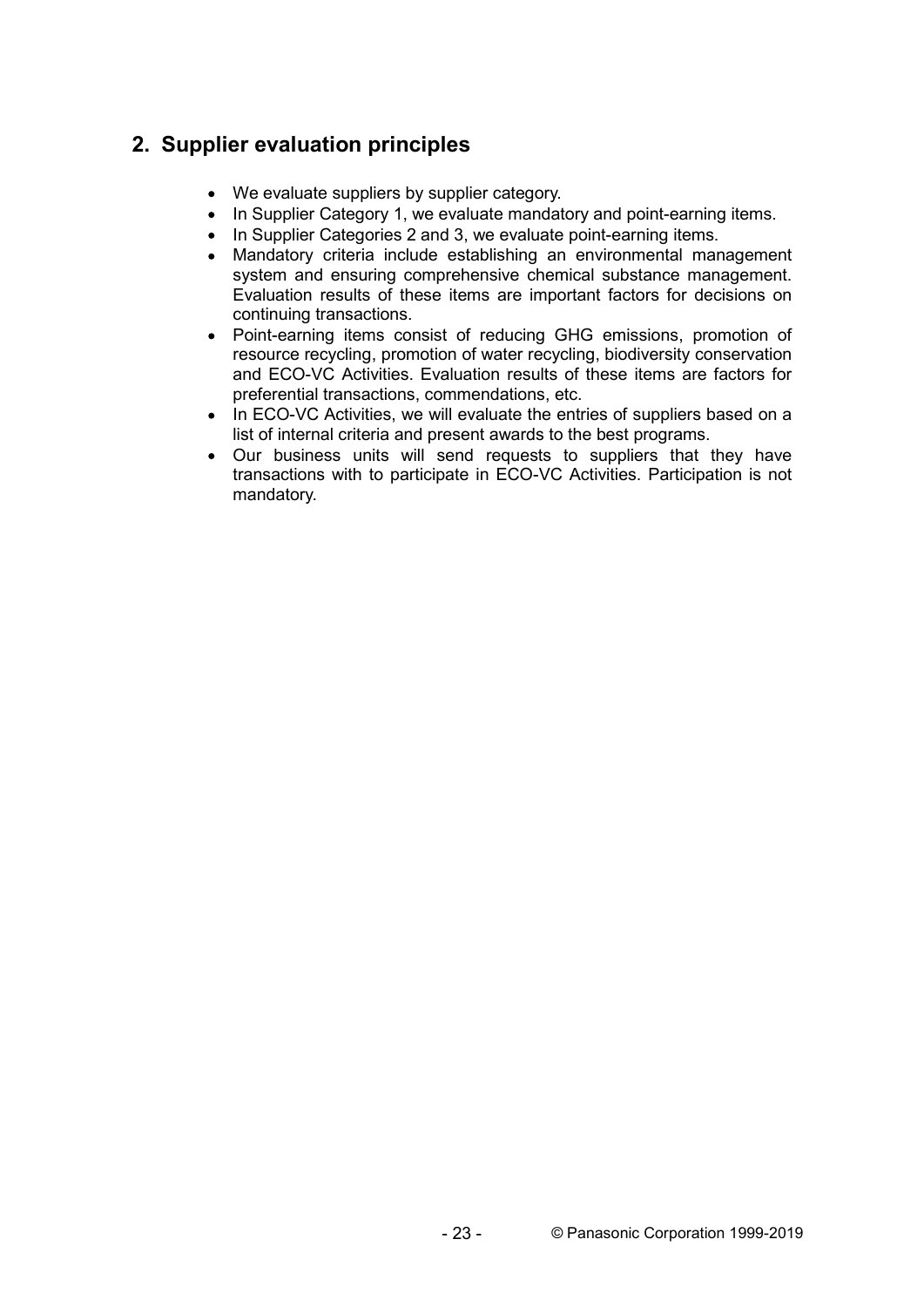## Green Procurement Survey List (For Category I Suppliers)

(Please record the results of your initiatives at the production site where you manufacture products delivered to our company.)

| <supplier's basic="" information=""></supplier's> |            | -Information about deliveries to our company> Please record the top 5 business units in terms of sales amount. |                    |  |  |
|---------------------------------------------------|------------|----------------------------------------------------------------------------------------------------------------|--------------------|--|--|
| Survey year                                       | Fiscal XX  | Domain company name                                                                                            | Business unit name |  |  |
| Date of entry                                     | YYYY/MM/DD |                                                                                                                |                    |  |  |
| Company name                                      |            |                                                                                                                |                    |  |  |
| G code                                            |            |                                                                                                                |                    |  |  |
| Production site                                   |            |                                                                                                                |                    |  |  |
| Person responsible for entry                      |            |                                                                                                                |                    |  |  |
| (Title)                                           |            |                                                                                                                |                    |  |  |

|               |                                                           | Green Procurement Standards  |                                                                                                                                                                                                                      | Question                                                                                                                                                                                                                                                                                                                                                                                                                                                                                                                                                                                                                                                                                                                                                   | Answer column | Key   | Weighting Optional |     |
|---------------|-----------------------------------------------------------|------------------------------|----------------------------------------------------------------------------------------------------------------------------------------------------------------------------------------------------------------------|------------------------------------------------------------------------------------------------------------------------------------------------------------------------------------------------------------------------------------------------------------------------------------------------------------------------------------------------------------------------------------------------------------------------------------------------------------------------------------------------------------------------------------------------------------------------------------------------------------------------------------------------------------------------------------------------------------------------------------------------------------|---------------|-------|--------------------|-----|
|               | Item                                                      | Article                      | Request                                                                                                                                                                                                              |                                                                                                                                                                                                                                                                                                                                                                                                                                                                                                                                                                                                                                                                                                                                                            |               | Items |                    |     |
|               |                                                           | Article 5                    | Confirmation of the compliance with<br>environment-related laws and<br>regulations                                                                                                                                   | Have you confirmed that your company does not breach any environment-related laws or regulations?<br>1.Confirmed<br>2. Have yet to confirm                                                                                                                                                                                                                                                                                                                                                                                                                                                                                                                                                                                                                 |               | Key   | 2                  |     |
|               |                                                           |                              | Requests for compliance with                                                                                                                                                                                         | Do you request compliance with environment-related laws and requlations by your upstream business partners?                                                                                                                                                                                                                                                                                                                                                                                                                                                                                                                                                                                                                                                |               |       |                    |     |
|               | Environmental<br>management system<br>(compliance)        |                              | environment-related laws and<br>regulations by your upstream business<br>partners                                                                                                                                    | 1. Requested<br>2. Have yet to request                                                                                                                                                                                                                                                                                                                                                                                                                                                                                                                                                                                                                                                                                                                     |               |       |                    |     |
|               |                                                           | Article 17                   | Verification of compliance with                                                                                                                                                                                      | Have you confirmed that your upstream business partners did not breach any environment-related laws or                                                                                                                                                                                                                                                                                                                                                                                                                                                                                                                                                                                                                                                     |               |       |                    |     |
|               |                                                           |                              | environment-related laws and<br>regulations by your upstream business                                                                                                                                                | regulations?<br>1.Confirmed                                                                                                                                                                                                                                                                                                                                                                                                                                                                                                                                                                                                                                                                                                                                |               |       | 2                  |     |
|               |                                                           |                              | partners                                                                                                                                                                                                             | 2. Have yet to confirm                                                                                                                                                                                                                                                                                                                                                                                                                                                                                                                                                                                                                                                                                                                                     |               |       |                    |     |
|               |                                                           |                              |                                                                                                                                                                                                                      | We'd like to ask you about your ISO14001 certification status. Please select the applicable answ er from the<br>follow ing options. In cases w here multiple departments of your company are trading w ith our company, please<br>select one of them, and answ er the ISO14001 certification status of the selected department.<br>1. You have obtained the ISO14001 certification.<br>2. You have obtained another third-party environmental management system certification<br>3. You are implementing initiatives to obtain the ISO140001 or another third-party environmental management                                                                                                                                                               |               | Key   | $\overline{4}$     |     |
|               |                                                           |                              |                                                                                                                                                                                                                      | system certification<br>4. You have yet to obtain the ISO140001 or another third-party environmental management system certification                                                                                                                                                                                                                                                                                                                                                                                                                                                                                                                                                                                                                       |               |       |                    |     |
|               |                                                           |                              |                                                                                                                                                                                                                      | (Record the follow ing information if you selected Answ er 1 for the above question.)<br>We'd like to ask you about your ISO14001 certification status. Please enter your answ er in the answ er column<br>for each question from (1) to (3).                                                                                                                                                                                                                                                                                                                                                                                                                                                                                                              |               |       |                    |     |
|               |                                                           |                              |                                                                                                                                                                                                                      | (1) Enter the name of the certification body.                                                                                                                                                                                                                                                                                                                                                                                                                                                                                                                                                                                                                                                                                                              |               |       |                    |     |
|               |                                                           |                              |                                                                                                                                                                                                                      | (2) Enter the registration number of the certification.                                                                                                                                                                                                                                                                                                                                                                                                                                                                                                                                                                                                                                                                                                    |               |       |                    |     |
|               |                                                           |                              |                                                                                                                                                                                                                      | (3) Enter the expiration date of the certification.                                                                                                                                                                                                                                                                                                                                                                                                                                                                                                                                                                                                                                                                                                        | YYYY/MMDD     |       |                    |     |
|               |                                                           |                              |                                                                                                                                                                                                                      | (Record the follow ing information if you selected Answ er 2 for the above question.)                                                                                                                                                                                                                                                                                                                                                                                                                                                                                                                                                                                                                                                                      |               |       |                    |     |
|               | Establishment of an<br>environmental<br>management system | Articles 10-1), 2) and<br>3) | Confirmation of the status of<br>establishing an environmental<br>management system                                                                                                                                  | We'd like to ask you about the status of third-party certification of any of your environmental management<br>systems other than ISO14001. Please enter your answ er in the answ er column for each question from (1) to<br>$(4)$ .                                                                                                                                                                                                                                                                                                                                                                                                                                                                                                                        |               |       |                    |     |
|               |                                                           |                              |                                                                                                                                                                                                                      | (1) Enter the name of the environmental management system certification.                                                                                                                                                                                                                                                                                                                                                                                                                                                                                                                                                                                                                                                                                   |               |       |                    |     |
|               |                                                           |                              |                                                                                                                                                                                                                      | (2) Enter the name of the certification body.                                                                                                                                                                                                                                                                                                                                                                                                                                                                                                                                                                                                                                                                                                              |               |       |                    |     |
|               |                                                           |                              |                                                                                                                                                                                                                      | (3) Enter the registration number of the certification.                                                                                                                                                                                                                                                                                                                                                                                                                                                                                                                                                                                                                                                                                                    |               |       |                    |     |
|               |                                                           |                              |                                                                                                                                                                                                                      | (4) Enter the expiration date of the certification.                                                                                                                                                                                                                                                                                                                                                                                                                                                                                                                                                                                                                                                                                                        | YYYY/MM       |       |                    |     |
| criteria      |                                                           |                              |                                                                                                                                                                                                                      | (Record the follow ing information if you selected Answer 3 for the above question.)<br>We'd like to ask you about the status of initiatives that are underw ay to obtain the ISO140001 or another third-<br>party environmental management system certification. Please enter your answ er in the answ er column for<br>each question from (1) to (3).                                                                                                                                                                                                                                                                                                                                                                                                    |               |       |                    |     |
| $\rightarrow$ |                                                           |                              |                                                                                                                                                                                                                      | (1) Enter the name of the environmental management system certification that you are going to obtain.                                                                                                                                                                                                                                                                                                                                                                                                                                                                                                                                                                                                                                                      |               |       |                    |     |
| Mandator      |                                                           |                              |                                                                                                                                                                                                                      | (2) Enter the year and month in w hich you started the initiatives to obtain the certification.                                                                                                                                                                                                                                                                                                                                                                                                                                                                                                                                                                                                                                                            | YYYY/MM       |       |                    |     |
|               |                                                           |                              |                                                                                                                                                                                                                      | (3) Enter the scheduled year and month of the certification.                                                                                                                                                                                                                                                                                                                                                                                                                                                                                                                                                                                                                                                                                               | YYYY/MM       |       |                    | Opt |
|               |                                                           | Article 11-3)                | Submission of a non-use w arranty<br>* Confirm the submission by your<br>company to our domain company or<br>overseas manufacturing company                                                                          | Has your company submitted the latest version of "Non-use Warranty for Chemical Substances Pertaining to<br>Products" (hereinafter referred to as "non-use w arranty") prepared by applicable business units of our company<br>to the business units in response to their requirements? This excludes the case w here you have submitted a<br>document that has content similar to that of a non-use w arranty, with prior approval of our business unit with<br>regards to submission of such a document in place of a non-use w arranty.<br>1.Submitted<br>2. Have yet to submit                                                                                                                                                                         |               | Key   | $\overline{1}$     |     |
|               |                                                           |                              |                                                                                                                                                                                                                      | (Record the follow ing information if you selected Answ er 1 for the above question.)<br>Please enter your answ er in the answ er column for each question from (1) to (2).                                                                                                                                                                                                                                                                                                                                                                                                                                                                                                                                                                                |               |       |                    |     |
|               |                                                           |                              |                                                                                                                                                                                                                      | (1) Please enter the version number of the Panasonic Group Chemical Substances Management Rank<br>Guidelines (For Products), as indicated in the non-use w arranty.                                                                                                                                                                                                                                                                                                                                                                                                                                                                                                                                                                                        |               |       |                    |     |
|               |                                                           |                              |                                                                                                                                                                                                                      | (2) Please enter the issuing date of the non-use w arranty.                                                                                                                                                                                                                                                                                                                                                                                                                                                                                                                                                                                                                                                                                                | YYYY/MWDD     |       |                    |     |
|               | Guaranteeing chemical<br>substances<br>management         | Article 11-4)                | Submission of an ODC non-use oath<br>* Confirm the submission by your<br>company to our domain company or<br>overseas manufacturing company                                                                          | Question for suppliers that deliver parts/materials containing a printed circuit assembly (PCA), w hich should be<br>used for our products marketed in the U.S.;<br>Has your company submitted an "Oath of Non-use of Ozone Depleting Substances" (hereinafter referred to as<br>"ODC non-use oath") to our business unit, at the request of the business unit? If you do not deliver parts/materials<br>containing a printed circuit assembly (PCA) for use in our products marketed in the U.S., please select "Not<br>applicable".<br>1.Submitted<br>2. Have yet to submit<br>3. Not applicable                                                                                                                                                         |               |       | -1                 |     |
|               |                                                           |                              |                                                                                                                                                                                                                      | (Record the follow ing information if you selected Answ er 1 for the above question.)<br>Please enter your answ er in the answ er column.                                                                                                                                                                                                                                                                                                                                                                                                                                                                                                                                                                                                                  |               |       |                    |     |
|               |                                                           |                              |                                                                                                                                                                                                                      | Please enter the issuing date of the ODC non-use oath.                                                                                                                                                                                                                                                                                                                                                                                                                                                                                                                                                                                                                                                                                                     | YYYY/MWDD     |       |                    |     |
|               |                                                           | Article 11-5)                | Establishment of systems for<br>implementation of necessary actions in<br>the event that the presence of a<br>prohibited substance or use of a<br>prohibited substance in the<br>manufacturing process is identified | Has your company established systems to ensure that, in the event that presence of a prohibited substance in<br>your product, or use of a prohibited substance, in your manufacturing process is identified, our business unit shall<br>be promptly notified thereof, and that necessary actions w ill be taken through consultation betw een the two<br>parties?<br>1. Established<br>2. Have yet to establish                                                                                                                                                                                                                                                                                                                                            |               |       | -1                 |     |
|               |                                                           | Article 11-6)                | Input to "Product chemical substance"<br>management system" of chemical<br>substances data based on the Rank<br>Guidelines                                                                                           | Do you input into "Product chemical substance management system" content data on chemical substances based<br>on the Rank Guidelines, as requested by our business unit?<br>1.All content data are input into "Product chemical substance management system".<br>2. Some content data are input into "Product chemical substance management system".<br>3. Because we cannot access "Product chemical substance management system", we submit all<br>content data by other means.<br>4. Because we cannot access "Product chemical substance management system", we submit some<br>content data by other means.<br>5. We do not input content data to "Product chemical substance management system", nor do we<br>submit content data by any other means. |               | Key   | 2                  |     |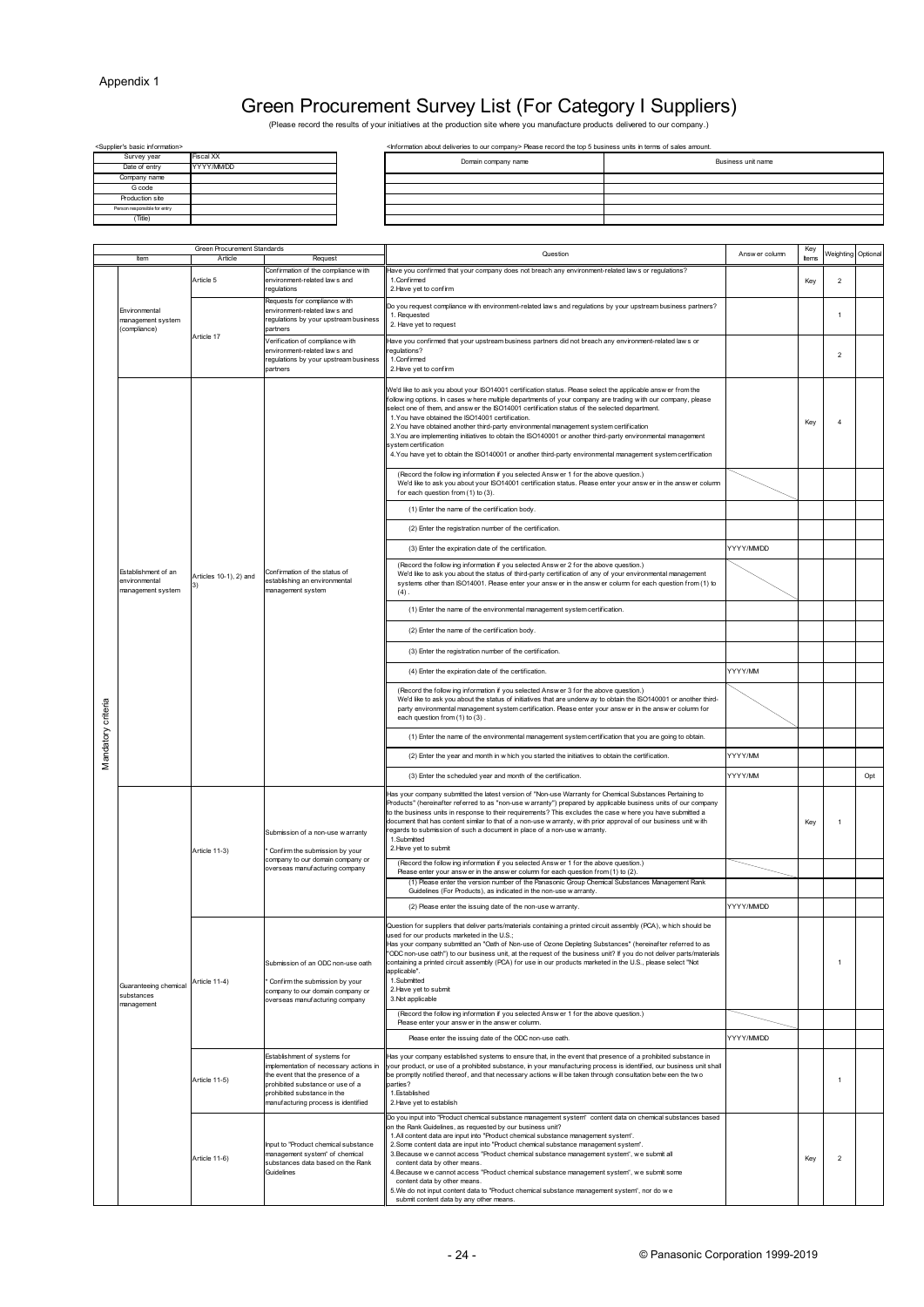|                     |                                                   | Green Procurement Standards |                                                                                                                                | Question                                                                                                                                                                                                                                                                                                                                                                                                                                                                                                                                                                                                                                                                                                                                                                                                                                                                                                                                                                                                                                                                                                                                                                                                                                                                                                                                                                                                                                                       | Answ er column | Key          | Weighting Optional |  |
|---------------------|---------------------------------------------------|-----------------------------|--------------------------------------------------------------------------------------------------------------------------------|----------------------------------------------------------------------------------------------------------------------------------------------------------------------------------------------------------------------------------------------------------------------------------------------------------------------------------------------------------------------------------------------------------------------------------------------------------------------------------------------------------------------------------------------------------------------------------------------------------------------------------------------------------------------------------------------------------------------------------------------------------------------------------------------------------------------------------------------------------------------------------------------------------------------------------------------------------------------------------------------------------------------------------------------------------------------------------------------------------------------------------------------------------------------------------------------------------------------------------------------------------------------------------------------------------------------------------------------------------------------------------------------------------------------------------------------------------------|----------------|--------------|--------------------|--|
|                     | Item                                              | Article                     | Request                                                                                                                        | Do you submit analysis data evidencing that, among the substances contained in the new product (material), the<br>concentrations of substances subject to the RoHS Directive are below the requlatory limits? For any substances<br>subject to the RoHS Directive, if they continue to be delivered to us beyond the date when the prohibition of<br>delivery comes into effect, they shall be subject to inspection.                                                                                                                                                                                                                                                                                                                                                                                                                                                                                                                                                                                                                                                                                                                                                                                                                                                                                                                                                                                                                                          |                | ttems<br>Key | $\overline{2}$     |  |
|                     |                                                   | Articles 11-7), 8)          | Verification of non-inclusion of<br>substances subject to the RoHS<br>Directive concerning new ly delivered<br>parts/materials | 1.Submitted<br>2. Have yet to submit<br>Does your company periodically submit to our business unit either analysis data evidencing that the concentrations<br>of substances subject to the RoHS Directive are below the regulatory limits, or a document that certifies that there<br>have been no changes to manufacturing conditions (materials, manufacturing methods, manufacturing<br>equipment/manufacturing sites, subcontractors, suppliers of parts and materials, etc.), and that the concentrations<br>of substances subject to the RoHS Directive are below the regulatory limits? For any substances subject to the<br>RoHS Directive, if they continue to be delivered to us beyond the date w hen the prohibition of delivery comes into<br>effect, they shall be subject to analysis and inspection.<br>1. Analysis data evidencing that the concentrations of substances subject to the RoHS Directive are<br>below the regulatory limits are submitted.<br>2. Substitute certificate is submitted.<br>3. No analysis data evidencing that the concentrations of substances subject to the RoHS Directive<br>are below the regulatory limits or substitute certificate submitted.<br>(Record the follow ing information if you selected Answ er 1 or 2 for the above question.)<br>Please enter your answ er in the answ er column.<br>Please enter the latest issuing date of analysis data evidencing that the concentrations of substances | YYYY/MMDD      |              |                    |  |
|                     |                                                   |                             | Undergoing Supplier Environmental                                                                                              | subject to the RoHS Directive are below the regulatory limits or substitute certificate.<br>Has your company undergone our Supplier Environmental Quality Assurance System Audits, at the request of our<br>business unit(s) (including a business unit differing from the one that requested this survey)?<br>How ever, if you are a trading company, Supplier Environmental Quality Assurance System Audits that are<br>conducted on your parts/materials manufacturers in collaboration betw een your company and our business unit(s)<br>at the request of our business unit(s) are also included in "Undergone."<br>1.Undergone<br>2. Have not received a request for audit from your business unit.                                                                                                                                                                                                                                                                                                                                                                                                                                                                                                                                                                                                                                                                                                                                                      |                |              |                    |  |
|                     |                                                   | Article 11-9)               | Quality Assurance System Audits                                                                                                | (Record the follow ing information if you selected Answ er 1 for the above question.)<br>Question to suppliers w ho have undergone our Supplier Environmental Quality Assurance System Audits;<br>Please enter your answ er in the answ er column for each question from $(1)$ to $(2)$ .                                                                                                                                                                                                                                                                                                                                                                                                                                                                                                                                                                                                                                                                                                                                                                                                                                                                                                                                                                                                                                                                                                                                                                      |                |              |                    |  |
| Mandatory criteria  | Guaranteeing chemical<br>substances               |                             |                                                                                                                                | (1) Please enter the latest date of undergoing our Supplier Environmental Quality Assurance System Audits. YYYY/MM/DD<br>(2) Please enter your rating in the latest Supplier Environmental Quality Assurance System Audits (A, B or<br>$C$ ).                                                                                                                                                                                                                                                                                                                                                                                                                                                                                                                                                                                                                                                                                                                                                                                                                                                                                                                                                                                                                                                                                                                                                                                                                  |                |              |                    |  |
|                     | management                                        |                             |                                                                                                                                | Do you check for risk of contamination by substances subject to the RoHS Directive (e.g. presence of parallel<br>oroduction using substances subject to the RoHS Directive, conformance of stocked parts/materials with RoHS)?<br>1.Confirmed<br>2. Have yet to confirm                                                                                                                                                                                                                                                                                                                                                                                                                                                                                                                                                                                                                                                                                                                                                                                                                                                                                                                                                                                                                                                                                                                                                                                        |                |              | -1                 |  |
|                     |                                                   | Articles 11-10), 11)        | Checking for risk of contamination by<br>substances subject to the RoHS<br>Directive                                           | (Record the follow ing information if you selected Answ er 1 for the above question.)<br>Questions for suppliers that check for risk of contamination by substances subject to the RoHS Directive; In (1)<br>below, please select one of the three alternatives provided. In (2) below, please enter your answ er in the<br>answer column.                                                                                                                                                                                                                                                                                                                                                                                                                                                                                                                                                                                                                                                                                                                                                                                                                                                                                                                                                                                                                                                                                                                     |                |              |                    |  |
|                     |                                                   |                             |                                                                                                                                | (1) Do you implement measures to prevent contamination by substances subject to the RoHS Directive, in<br>cases where any risk of contamination has been identified through checking for contamination as above?<br>If there is no risk of contamination, please select "No risk of contamination".<br>1. There is a risk of contamination, therefore measures to prevent contamination have been implemented.<br>2. There is a risk of contamination, but measures to prevent contamination have not been implemented.<br>3. No risk of contamination                                                                                                                                                                                                                                                                                                                                                                                                                                                                                                                                                                                                                                                                                                                                                                                                                                                                                                         |                |              |                    |  |
|                     |                                                   |                             |                                                                                                                                | (2) Please enter the most recent date on w hich you checked for risk of contamination by substances<br>subject to the RoHS Directive.                                                                                                                                                                                                                                                                                                                                                                                                                                                                                                                                                                                                                                                                                                                                                                                                                                                                                                                                                                                                                                                                                                                                                                                                                                                                                                                          | YYYY/MMDD      |              |                    |  |
|                     |                                                   |                             |                                                                                                                                | Do you check for risk of contamination by substances subject to the RoHS Directive (e.g. presence of parallel<br>production using substances subject to the RoHS Directive, conformance of stocked parts/materials with RoHS) at<br>your upstream business partners?<br>1.Confirmed<br>2. Have yet to confirm                                                                                                                                                                                                                                                                                                                                                                                                                                                                                                                                                                                                                                                                                                                                                                                                                                                                                                                                                                                                                                                                                                                                                  |                |              |                    |  |
|                     |                                                   | <b>Article 11-12)</b>       | Checking for an advanced notice<br>system concerning changes to<br>manufacturing conditions for delivered<br>parts/materials   | Has your company established a system for providing advance notice to our business unit in the case of changes<br>to manufacturing conditions for parts/materials to be delivered to our business unit?<br>1. Established<br>2. Have yet to establish                                                                                                                                                                                                                                                                                                                                                                                                                                                                                                                                                                                                                                                                                                                                                                                                                                                                                                                                                                                                                                                                                                                                                                                                          |                |              | -1                 |  |
|                     |                                                   |                             |                                                                                                                                | (Record the follow ing information if you selected Answ er 1 for the above question.)<br>Question to suppliers that have established an advance notice system concerning manufacturing conditions<br>changes; Please enter your answ er in the answ er column.<br>Please enter the date of provision of the latest advance notice concerning manufacturing conditions                                                                                                                                                                                                                                                                                                                                                                                                                                                                                                                                                                                                                                                                                                                                                                                                                                                                                                                                                                                                                                                                                          |                |              |                    |  |
|                     |                                                   |                             |                                                                                                                                | change. If there has been no necessity for manufacturing conditions change, please enter N/A.                                                                                                                                                                                                                                                                                                                                                                                                                                                                                                                                                                                                                                                                                                                                                                                                                                                                                                                                                                                                                                                                                                                                                                                                                                                                                                                                                                  | YYYY/MMDD      |              |                    |  |
|                     |                                                   |                             | Provision of parts/materials that<br>contribute to higher energy efficiency of<br>our products                                 | Does your company provide our business unit with parts/materials that contribute to higher energy efficiency of<br>our products?<br>1. Such parts/materials are provided.<br>2. Planning provision of such parts/materials.<br>3. Not providing such parts/materials.                                                                                                                                                                                                                                                                                                                                                                                                                                                                                                                                                                                                                                                                                                                                                                                                                                                                                                                                                                                                                                                                                                                                                                                          |                |              |                    |  |
|                     |                                                   | Article 12-1)               | Provision of parts/materials that<br>contribute to reduction of GHG<br>emissions in your manufacturing<br>process              | Does your company provide our business unit w ith parts/materials that contribute to reduction of GHG emissions in<br>your manufacturing process?<br>1. Such parts/materials are provided.<br>2. Planning provision of such parts/materials.<br>3. Not providing such parts/materials.                                                                                                                                                                                                                                                                                                                                                                                                                                                                                                                                                                                                                                                                                                                                                                                                                                                                                                                                                                                                                                                                                                                                                                         |                |              |                    |  |
|                     |                                                   |                             |                                                                                                                                | s your company implementing initiatives to reduce GHG emissions?<br>f your answ er is "yes," does the scope of your initiatives cover all sites or part of your sites?<br>1. Implementing such initiatives at all our sites.<br>2. Implementing such initiatives at part of our sites.<br>3. Not implementing such initiatives.                                                                                                                                                                                                                                                                                                                                                                                                                                                                                                                                                                                                                                                                                                                                                                                                                                                                                                                                                                                                                                                                                                                                |                |              | -1                 |  |
| Point-earning items | Reduction of<br>greenhouse gas (GHG)<br>emissions |                             |                                                                                                                                | (Record the follow ing information if you selected Answ er 1 or 2 for the above question.)<br>Please answ er the follow ing question regarding your company's initiatives to reduce GHG emissions.                                                                                                                                                                                                                                                                                                                                                                                                                                                                                                                                                                                                                                                                                                                                                                                                                                                                                                                                                                                                                                                                                                                                                                                                                                                             |                |              |                    |  |
|                     |                                                   | Article 12-2)               | Confirmation of the implementation and<br>the scope of the initiatives to reduce<br>GHG emissions of your company              | We'd like to ask you about the level of your initiatives to reduce greenhouse gas (GHG) emissions. Please<br>select the level applicable to the initiatives of your company from the follow ing five levels<br>Level 1: Examine the measures needed (training, establishment of internal organizations, etc.) to monitor and<br>reduce GHG emissions.<br>Level 2: Monitor GHG emissions by year or factory w hile implementing the initiatives required at Level 1.<br>Level 3: Declared your GHG emissions reduction target to external parties as your commitment and launched<br>initiatives to reduce GHG emissions w hile implementing the initiatives required at Level 2.<br>Level 4: Implement continued improvement measures (PDCA cycles) to reduce GHG emissions w hile<br>implementing the initiatives required at Level 3.<br>Level 5: Ask your upstream business partners to reduce GHG emissions w hile implementing the initiatives<br>required at Level 4.                                                                                                                                                                                                                                                                                                                                                                                                                                                                                    |                |              |                    |  |
|                     |                                                   | Article 12-3)               | Submission of supply chain GHG<br>emissions data concerning our company                                                        | Does your company calculate supply chain GHG emissions data concerning our company, based on calculation<br>nethods specified by us, at the request of our business unit, and does it submit such data to the business unit?<br>1.Submitted<br>2. Have yet to submit<br>3. Have not received a request for submission.                                                                                                                                                                                                                                                                                                                                                                                                                                                                                                                                                                                                                                                                                                                                                                                                                                                                                                                                                                                                                                                                                                                                         |                |              | 2                  |  |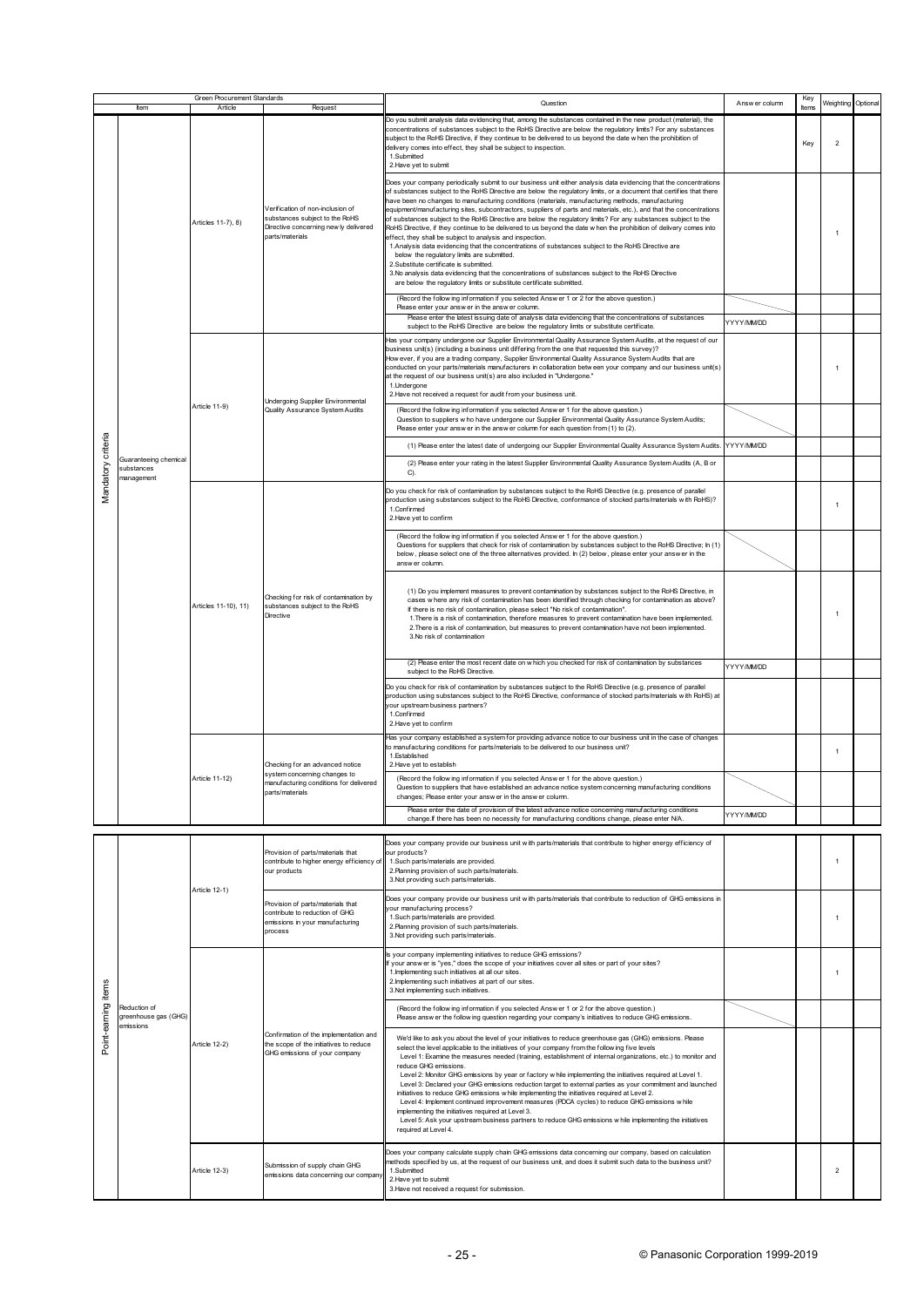|              |                                          | Green Procurement Standards                                                                        | Request                                                                                                                                                                                                                                                                                                                                                                                                                                                                                                                                                                                                                                                                                                                                                                                                                                                                                                                                                                                                                                                                                                                                | Question                                                                                                                                                                                                                                                                                                                                                                                                                                                                                                                                                                                                                                                                                                                                                                                                                                                                                                                                                                                                                                                       | Answer column                                                                                                                                                                                                                                                                                                                                                                                                                                                                                                                                                                                                                                                                                                                                                                                                                                                                                                                                                                                                                                                                                                   | Key   | Weighting Optional |  |  |
|--------------|------------------------------------------|----------------------------------------------------------------------------------------------------|----------------------------------------------------------------------------------------------------------------------------------------------------------------------------------------------------------------------------------------------------------------------------------------------------------------------------------------------------------------------------------------------------------------------------------------------------------------------------------------------------------------------------------------------------------------------------------------------------------------------------------------------------------------------------------------------------------------------------------------------------------------------------------------------------------------------------------------------------------------------------------------------------------------------------------------------------------------------------------------------------------------------------------------------------------------------------------------------------------------------------------------|----------------------------------------------------------------------------------------------------------------------------------------------------------------------------------------------------------------------------------------------------------------------------------------------------------------------------------------------------------------------------------------------------------------------------------------------------------------------------------------------------------------------------------------------------------------------------------------------------------------------------------------------------------------------------------------------------------------------------------------------------------------------------------------------------------------------------------------------------------------------------------------------------------------------------------------------------------------------------------------------------------------------------------------------------------------|-----------------------------------------------------------------------------------------------------------------------------------------------------------------------------------------------------------------------------------------------------------------------------------------------------------------------------------------------------------------------------------------------------------------------------------------------------------------------------------------------------------------------------------------------------------------------------------------------------------------------------------------------------------------------------------------------------------------------------------------------------------------------------------------------------------------------------------------------------------------------------------------------------------------------------------------------------------------------------------------------------------------------------------------------------------------------------------------------------------------|-------|--------------------|--|--|
|              | Item                                     | Article                                                                                            | Provision of parts/materials that<br>contribute to reduction of resource<br>inputs                                                                                                                                                                                                                                                                                                                                                                                                                                                                                                                                                                                                                                                                                                                                                                                                                                                                                                                                                                                                                                                     | Does your company provide our business unit with parts/materials that contribute to reduction of resource inputs?<br>1. Such parts/materials are provided.<br>2. Planning provision of such parts/materials.<br>3. Not providing such parts/materials.                                                                                                                                                                                                                                                                                                                                                                                                                                                                                                                                                                                                                                                                                                                                                                                                         |                                                                                                                                                                                                                                                                                                                                                                                                                                                                                                                                                                                                                                                                                                                                                                                                                                                                                                                                                                                                                                                                                                                 | Items |                    |  |  |
|              |                                          |                                                                                                    | Provision of parts/materials that<br>contribute to greater use of recycled<br>resources                                                                                                                                                                                                                                                                                                                                                                                                                                                                                                                                                                                                                                                                                                                                                                                                                                                                                                                                                                                                                                                | Does your company provide our business unit with parts/materials that contribute to greater use of recycled<br>resources?<br>1. Such parts/materials are provided.<br>2. Planning provision of such parts/materials.<br>3. Not providing such parts/materials.                                                                                                                                                                                                                                                                                                                                                                                                                                                                                                                                                                                                                                                                                                                                                                                                 |                                                                                                                                                                                                                                                                                                                                                                                                                                                                                                                                                                                                                                                                                                                                                                                                                                                                                                                                                                                                                                                                                                                 |       | -1                 |  |  |
|              |                                          | Article 13-1)                                                                                      | Provision of parts/materials that<br>contribute to reuse of packaging<br>materials for transport of our products                                                                                                                                                                                                                                                                                                                                                                                                                                                                                                                                                                                                                                                                                                                                                                                                                                                                                                                                                                                                                       | Does your company provide our business unit with parts/materials that contribute to reuse of packaging materials<br>for transport of our products?<br>1. Such parts/materials are provided.<br>2. Planning provision of such parts/materials.<br>3. Not providing such parts/materials.<br>4.Not applicable                                                                                                                                                                                                                                                                                                                                                                                                                                                                                                                                                                                                                                                                                                                                                    |                                                                                                                                                                                                                                                                                                                                                                                                                                                                                                                                                                                                                                                                                                                                                                                                                                                                                                                                                                                                                                                                                                                 |       |                    |  |  |
|              | Promotion of resource<br>recycling       |                                                                                                    | Provision of parts/materials that<br>contribute to zero production w aste<br>emissions at our company sites                                                                                                                                                                                                                                                                                                                                                                                                                                                                                                                                                                                                                                                                                                                                                                                                                                                                                                                                                                                                                            | Does your company provide our business unit with parts/materials that contribute to zero production waste<br>emissions at our company sites (including reuse of packaging materials used for shipping/protection by parts<br>suppliers, etc.)?<br>1. Such parts/materials are provided.<br>2. Planning provision of such parts/materials.<br>3. Not providing such parts/materials.                                                                                                                                                                                                                                                                                                                                                                                                                                                                                                                                                                                                                                                                            |                                                                                                                                                                                                                                                                                                                                                                                                                                                                                                                                                                                                                                                                                                                                                                                                                                                                                                                                                                                                                                                                                                                 |       |                    |  |  |
|              |                                          |                                                                                                    |                                                                                                                                                                                                                                                                                                                                                                                                                                                                                                                                                                                                                                                                                                                                                                                                                                                                                                                                                                                                                                                                                                                                        | Does your company implement initiatives for zero production waste emissions?<br>f your answ er is "yes," does the scope of your initiatives cover all sites or just some of your sites?<br>1. Implementing such initiatives at all our sites.<br>2. Implementing such initiatives at part of our sites.<br>3. Not implementing such initiatives.<br>(Record the follow ing information if you selected Answ er 1 or 2 for the above question.)                                                                                                                                                                                                                                                                                                                                                                                                                                                                                                                                                                                                                 |                                                                                                                                                                                                                                                                                                                                                                                                                                                                                                                                                                                                                                                                                                                                                                                                                                                                                                                                                                                                                                                                                                                 |       |                    |  |  |
|              |                                          |                                                                                                    |                                                                                                                                                                                                                                                                                                                                                                                                                                                                                                                                                                                                                                                                                                                                                                                                                                                                                                                                                                                                                                                                                                                                        | Please answ er the follow ing question regarding your company's initiatives to zero w aste emissions from<br>manufacturing activities.                                                                                                                                                                                                                                                                                                                                                                                                                                                                                                                                                                                                                                                                                                                                                                                                                                                                                                                         |                                                                                                                                                                                                                                                                                                                                                                                                                                                                                                                                                                                                                                                                                                                                                                                                                                                                                                                                                                                                                                                                                                                 |       |                    |  |  |
|              |                                          | Article 13-2)                                                                                      | Confirmation of your initiatives for zero<br>production w aste emissions                                                                                                                                                                                                                                                                                                                                                                                                                                                                                                                                                                                                                                                                                                                                                                                                                                                                                                                                                                                                                                                               | Questions for suppliers that implement initiatives for zero production w aste emissions, concerning the level of<br>their initiatives; Please select the level applicable to the initiatives of your company from the follow ing five<br>levels.<br>Level 1: Examine the measures needed (training, establishment of internal organizations, etc.) to reduce<br>production w aste.<br>Level 2: Monitor the types, amounts, and treatment status, etc., of production w aste w hile implementing the<br>initiatives required at Level 1.<br>Level 3: Declared your production w aste reduction targets to external parties as your commitment and<br>launched initiatives to reduce production w aste w hile implementing the initiatives required at Level 2.<br>Level 4: Implement ongoing improvement measures (PDCA cycles) to reduce production w aste w hile<br>implementing the initiatives required at Level 3.<br>Level 5: Ask your upstream business partners to reduce production w aste w hile implementing the initiatives<br>required at Level 4. |                                                                                                                                                                                                                                                                                                                                                                                                                                                                                                                                                                                                                                                                                                                                                                                                                                                                                                                                                                                                                                                                                                                 |       |                    |  |  |
| items<br>g   |                                          | Article 14-1)                                                                                      | Provision of parts/materials that<br>contribute to conservation and/or<br>recycling of water resources used for<br>our products                                                                                                                                                                                                                                                                                                                                                                                                                                                                                                                                                                                                                                                                                                                                                                                                                                                                                                                                                                                                        | Does your company provide our business unit with parts/materials that contribute to conservation and/or recycling<br>of water resources used for our products?<br>1. Such parts/materials are provided.<br>2. Planning provision of such parts/materials.<br>3. Not providing such parts/materials.                                                                                                                                                                                                                                                                                                                                                                                                                                                                                                                                                                                                                                                                                                                                                            |                                                                                                                                                                                                                                                                                                                                                                                                                                                                                                                                                                                                                                                                                                                                                                                                                                                                                                                                                                                                                                                                                                                 |       |                    |  |  |
| Point-earnir |                                          |                                                                                                    | Provision of parts/materials that<br>contribute to reduction of w ater<br>resources used in production at all of<br>our sites                                                                                                                                                                                                                                                                                                                                                                                                                                                                                                                                                                                                                                                                                                                                                                                                                                                                                                                                                                                                          | Does your company provide our business unit with parts/materials that contribute to reduction of water resources<br>used in production at all of our sites?<br>1. Such parts/materials are provided.<br>2. Planning provision of such parts/materials.<br>3. Not providing such parts/materials.                                                                                                                                                                                                                                                                                                                                                                                                                                                                                                                                                                                                                                                                                                                                                               |                                                                                                                                                                                                                                                                                                                                                                                                                                                                                                                                                                                                                                                                                                                                                                                                                                                                                                                                                                                                                                                                                                                 |       |                    |  |  |
|              |                                          | Confirmation of your initiatives to reduce<br>Article 14-2)<br>w ater resources used in production |                                                                                                                                                                                                                                                                                                                                                                                                                                                                                                                                                                                                                                                                                                                                                                                                                                                                                                                                                                                                                                                                                                                                        | s your company implementing initiatives to reduce w ater resources used in production at your sites?<br>your answer is "yes," does the scope of your initiatives cover all sites or just some of your sites?<br>1. Implementing such initiatives at all our sites.<br>2. Implementing such initiatives at part of our sites.<br>3. Not implementing such initiatives.                                                                                                                                                                                                                                                                                                                                                                                                                                                                                                                                                                                                                                                                                          |                                                                                                                                                                                                                                                                                                                                                                                                                                                                                                                                                                                                                                                                                                                                                                                                                                                                                                                                                                                                                                                                                                                 |       |                    |  |  |
|              |                                          |                                                                                                    |                                                                                                                                                                                                                                                                                                                                                                                                                                                                                                                                                                                                                                                                                                                                                                                                                                                                                                                                                                                                                                                                                                                                        | (Record the follow ing information if you selected Answ er 1 or 2 for the above question.)<br>Please answer the follow ing question regarding your company's initiatives to reduce water resources used in<br>production.                                                                                                                                                                                                                                                                                                                                                                                                                                                                                                                                                                                                                                                                                                                                                                                                                                      |                                                                                                                                                                                                                                                                                                                                                                                                                                                                                                                                                                                                                                                                                                                                                                                                                                                                                                                                                                                                                                                                                                                 |       |                    |  |  |
|              | Promotion of water<br>resource recycling |                                                                                                    | Questions for suppliers that implement initiatives to reduce water resources used in production, concerning the<br>level of their initiatives; please select the level applicable to the initiatives of your company from the follow ing<br>five levels.<br>Level 1: Examine the measures needed (training, establishment of internal organizations, etc.) to reduce w ater<br>resources used in production.<br>Level 2: Monitor the types, amounts, and treatment status, etc., of w ater resources used in production w hile<br>implementing the initiatives required at Level 1.<br>Level 3: Set reduction targets for w ater resources used in production, and launched initiatives to reduce<br>w ater resources used in production, w hile implementing the initiatives required at Level 2.<br>Level 4: Implement ongoing improvement measures (PDCA cycles) to reduce water resources used in<br>production w hile implementing the initiatives required at Level 3.<br>Level 5: Ask your upstream business partners to reduce w ater resources used in production w hile<br>implementing the initiatives required at Level 4. |                                                                                                                                                                                                                                                                                                                                                                                                                                                                                                                                                                                                                                                                                                                                                                                                                                                                                                                                                                                                                                                                |                                                                                                                                                                                                                                                                                                                                                                                                                                                                                                                                                                                                                                                                                                                                                                                                                                                                                                                                                                                                                                                                                                                 |       |                    |  |  |
|              |                                          |                                                                                                    |                                                                                                                                                                                                                                                                                                                                                                                                                                                                                                                                                                                                                                                                                                                                                                                                                                                                                                                                                                                                                                                                                                                                        | s your company implementing initiatives for the management of factory w astew ater at your sites?<br>? your answ er is "yes," does the scope of your initiatives cover all sites or just some of your sites<br>1. Implementing such initiatives at all our sites.<br>2. Implementing such initiatives at part of our sites.<br>3. Not implementing such initiatives.                                                                                                                                                                                                                                                                                                                                                                                                                                                                                                                                                                                                                                                                                           |                                                                                                                                                                                                                                                                                                                                                                                                                                                                                                                                                                                                                                                                                                                                                                                                                                                                                                                                                                                                                                                                                                                 |       |                    |  |  |
|              |                                          |                                                                                                    |                                                                                                                                                                                                                                                                                                                                                                                                                                                                                                                                                                                                                                                                                                                                                                                                                                                                                                                                                                                                                                                                                                                                        | (Record the follow ing information if you selected Answ er 1 or 2 for the above question.)<br>Please answer the follow ing question regarding your company's initiatives to factory effluent management.                                                                                                                                                                                                                                                                                                                                                                                                                                                                                                                                                                                                                                                                                                                                                                                                                                                       |                                                                                                                                                                                                                                                                                                                                                                                                                                                                                                                                                                                                                                                                                                                                                                                                                                                                                                                                                                                                                                                                                                                 |       |                    |  |  |
|              |                                          |                                                                                                    | Article 14-3)                                                                                                                                                                                                                                                                                                                                                                                                                                                                                                                                                                                                                                                                                                                                                                                                                                                                                                                                                                                                                                                                                                                          | Confirmation of your initiatives for<br>management of factory w astew ater                                                                                                                                                                                                                                                                                                                                                                                                                                                                                                                                                                                                                                                                                                                                                                                                                                                                                                                                                                                     | Questions for suppliers that implement initiatives for the management of factory w astew ater, concerning the<br>level of their initiatives; Please select the level applicable to the initiatives of your company from the following<br>five levels.<br>Level 1: Examine the measures needed (training, establishment of internal organizations, etc.) for the<br>management of factory w astew ater.<br>Level 2: Periodically measure factory w astew ater levels, and verify that they are below regulatory control<br>values, w hile implementing the initiatives required at Level 1.<br>Level 3: Established systems for taking necessary actions in the event of deviation (i.e. exceeding of control<br>values), while implementing the initiatives required at Level 2.<br>Level 4: Implement ongoing improvement measures (PDCA cycles) for management of factory wastew ater<br>w hile implementing the initiatives required at Level 3.<br>Level 5: Ask your upstream business partners to undertake management of factory w astew ater w hile<br>implementing the initiatives required at Level 4. |       |                    |  |  |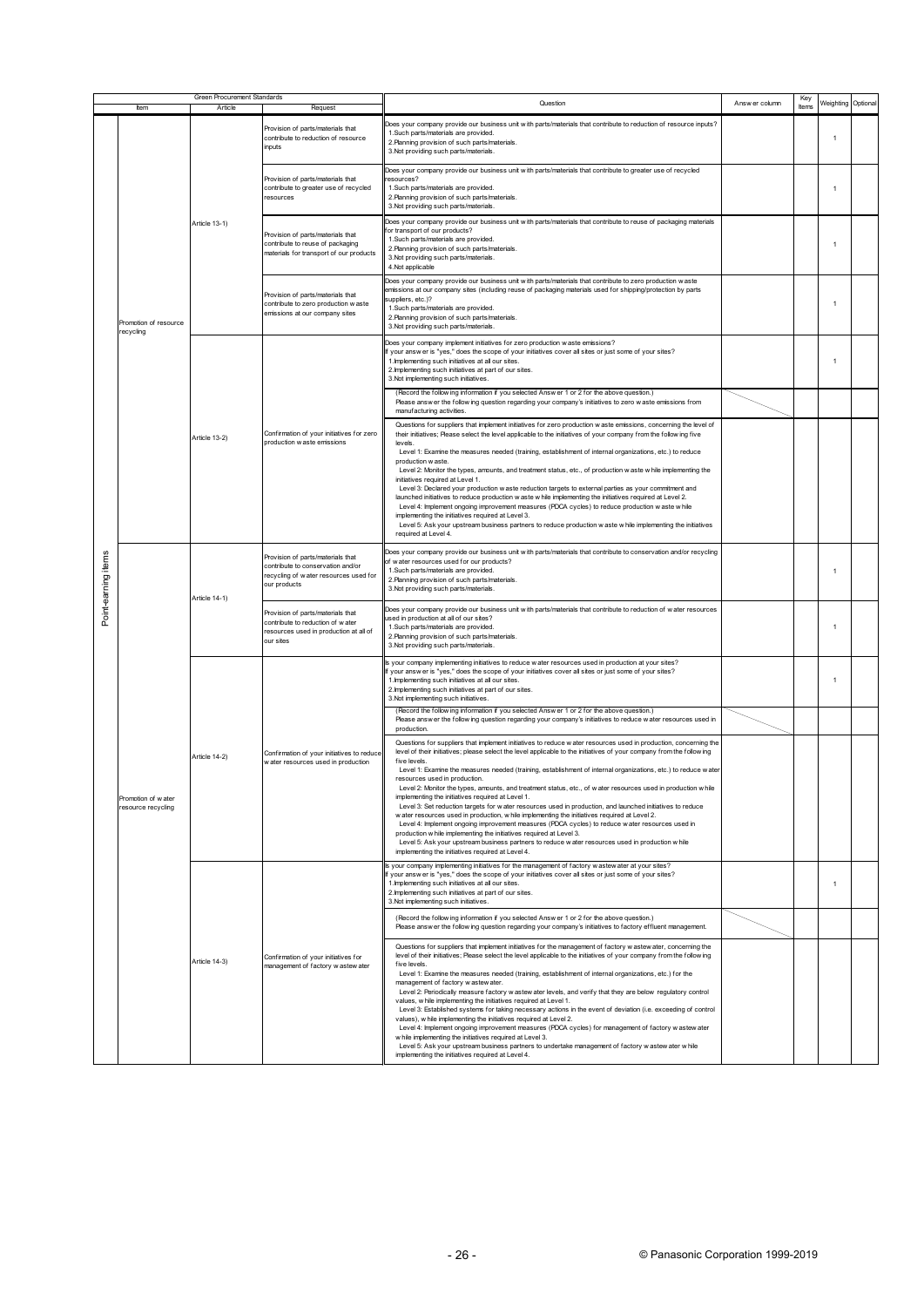- 27 - © Panasonic Corporation 1999-2019

| Green Procurement Standards |                                                       |               |                                                                                                                                                                                                                                                                                                                                                                                                                                                                                                                                                                                                                                                                                                                                                                                                                                                                                                                                                                                                                                                                                                                                                                                                                              |                                                                                                                                                                                                                                                                                                                                                                                                                                                                                                                                                                                                                                                                                                                                                                                                                                                   | Key           |       |                          |     |
|-----------------------------|-------------------------------------------------------|---------------|------------------------------------------------------------------------------------------------------------------------------------------------------------------------------------------------------------------------------------------------------------------------------------------------------------------------------------------------------------------------------------------------------------------------------------------------------------------------------------------------------------------------------------------------------------------------------------------------------------------------------------------------------------------------------------------------------------------------------------------------------------------------------------------------------------------------------------------------------------------------------------------------------------------------------------------------------------------------------------------------------------------------------------------------------------------------------------------------------------------------------------------------------------------------------------------------------------------------------|---------------------------------------------------------------------------------------------------------------------------------------------------------------------------------------------------------------------------------------------------------------------------------------------------------------------------------------------------------------------------------------------------------------------------------------------------------------------------------------------------------------------------------------------------------------------------------------------------------------------------------------------------------------------------------------------------------------------------------------------------------------------------------------------------------------------------------------------------|---------------|-------|--------------------------|-----|
|                             | Item                                                  | Article       | Request                                                                                                                                                                                                                                                                                                                                                                                                                                                                                                                                                                                                                                                                                                                                                                                                                                                                                                                                                                                                                                                                                                                                                                                                                      | Question                                                                                                                                                                                                                                                                                                                                                                                                                                                                                                                                                                                                                                                                                                                                                                                                                                          | Answer column | Items | Weighting Optional       |     |
|                             |                                                       | Article 15-1) | Provision of parts/materials that<br>contribute to conservation of<br>biodiversity                                                                                                                                                                                                                                                                                                                                                                                                                                                                                                                                                                                                                                                                                                                                                                                                                                                                                                                                                                                                                                                                                                                                           | Does your company provide our business unit with parts/materials that proactively contribute to conservation of<br>biodiversity?<br>1. Such parts/materials are provided.<br>2. Planning provision of such parts/materials.<br>3. Not providing such parts/materials.                                                                                                                                                                                                                                                                                                                                                                                                                                                                                                                                                                             |               |       | $\overline{\phantom{a}}$ |     |
|                             |                                                       |               |                                                                                                                                                                                                                                                                                                                                                                                                                                                                                                                                                                                                                                                                                                                                                                                                                                                                                                                                                                                                                                                                                                                                                                                                                              | ls your company implementing initiatives for conservation of biodiversity?<br>f your answ er is "yes," does the scope of your initiatives cover all sites or just some of your sites?<br>1. Implementing such initiatives at all our sites.<br>2. Implementing such initiatives at part of our sites.<br>3. Not implementing such initiatives.                                                                                                                                                                                                                                                                                                                                                                                                                                                                                                    |               |       | $\mathbf{1}$             |     |
|                             | Point-earning item<br>Conservation of<br>biodiversity |               |                                                                                                                                                                                                                                                                                                                                                                                                                                                                                                                                                                                                                                                                                                                                                                                                                                                                                                                                                                                                                                                                                                                                                                                                                              | (Record the follow ing information if you selected Answ er 1 or 2 for the above question.)<br>Please answ er the follow ing question regarding your company's initiatives to conserve biodiversity.                                                                                                                                                                                                                                                                                                                                                                                                                                                                                                                                                                                                                                               |               |       |                          |     |
|                             |                                                       | Article 15-2) | Questions for suppliers that implement initiatives for conservation of biodiversity, concerning the level of their<br>initiatives; Please select the level applicable to the initiatives of your company from the following five levels.<br>Confirmation of your initiatives for<br>Level 1: Examine the measures needed (training, establishment of internal organizations, etc.) for<br>conservation of biodiversity<br>conservation of biodiversity.<br>Level 2: Declared targets for biodiversity conservation to external parties as your commitment and launched<br>initiatives for conservation of biodiversity, while implementing the initiatives required at Level 1.<br>Level 3: Implementing initiatives for conservation of biodiversity in collaboration with other stakeholders (e.g.<br>municipal governments, NPOs, experts), while implementing the initiatives required at Level 2.<br>Level 4: Implement continued improvement measures (PDCA cycles) for conservation of biodiversity, while<br>implementing the initiatives required at Level 3.<br>Level 5: Ask your upstream business partners to undertake conservation of biodiversity, while implementing<br>the initiatives required at Level 4. |                                                                                                                                                                                                                                                                                                                                                                                                                                                                                                                                                                                                                                                                                                                                                                                                                                                   |               |       |                          |     |
|                             | Sharing achievements<br>through collaboration         | Article 16    | Confirmation of enrollment in ECO-VC<br>activities                                                                                                                                                                                                                                                                                                                                                                                                                                                                                                                                                                                                                                                                                                                                                                                                                                                                                                                                                                                                                                                                                                                                                                           | Have you enrolled in ECO-VC activities, at the request of our business unit?<br>1. Enrolled.<br>2. Have yet to enroll.<br>3. Have not received a request for enrollment from your business unit.                                                                                                                                                                                                                                                                                                                                                                                                                                                                                                                                                                                                                                                  |               |       | $\overline{2}$           |     |
|                             |                                                       |               |                                                                                                                                                                                                                                                                                                                                                                                                                                                                                                                                                                                                                                                                                                                                                                                                                                                                                                                                                                                                                                                                                                                                                                                                                              |                                                                                                                                                                                                                                                                                                                                                                                                                                                                                                                                                                                                                                                                                                                                                                                                                                                   |               |       |                          |     |
|                             | Introduction of EDI                                   |               | Confirmation of introduction of EDI<br>(electronic data interchange)                                                                                                                                                                                                                                                                                                                                                                                                                                                                                                                                                                                                                                                                                                                                                                                                                                                                                                                                                                                                                                                                                                                                                         | Has your company introduced EDI with our business unit at its request?<br>1. Have introduced.<br>2. Have yet to introduce.<br>3. Have not received a request for introduction.                                                                                                                                                                                                                                                                                                                                                                                                                                                                                                                                                                                                                                                                    |               |       |                          |     |
|                             |                                                       |               |                                                                                                                                                                                                                                                                                                                                                                                                                                                                                                                                                                                                                                                                                                                                                                                                                                                                                                                                                                                                                                                                                                                                                                                                                              | We'd like to ask you about your ISO9001 certification status. Please select the applicable answ er from the<br>follow ing options. In cases w here multiple departments of your company are trading w ith our company, please<br>select one of them, and answ er the ISO9001 certification status of the selected department.<br>In the case w here your company delivers to our company or other companies parts/materials that pertain to<br>medical devices, it is acceptable to read "ISO9001" in the follow ing questions as "ISO13485", w hich stipulates<br>quality management systems for medical devices, and to answ er those questions accordingly.<br>1. You have obtained the ISO19001 certification.<br>2. You are taking actions tow ard obtaining ISO9001 certification.<br>3. You have yet to obtain the ISO19001 certification. |               |       |                          |     |
| Others                      | Establishment of a                                    |               | Confirmation of the status of<br>establishment of a quality management                                                                                                                                                                                                                                                                                                                                                                                                                                                                                                                                                                                                                                                                                                                                                                                                                                                                                                                                                                                                                                                                                                                                                       | (Record the follow ing information if you selected Answ er 1 for the above question.)<br>If you have obtained ISO9001 certification, please also answ er the following questions. Please enter your<br>answer in the answer column for each question from (1) to (3).                                                                                                                                                                                                                                                                                                                                                                                                                                                                                                                                                                             |               |       |                          |     |
|                             | quality management<br>system                          |               | system                                                                                                                                                                                                                                                                                                                                                                                                                                                                                                                                                                                                                                                                                                                                                                                                                                                                                                                                                                                                                                                                                                                                                                                                                       | (1) Enter the name of the certification body.                                                                                                                                                                                                                                                                                                                                                                                                                                                                                                                                                                                                                                                                                                                                                                                                     |               |       |                          |     |
|                             |                                                       |               |                                                                                                                                                                                                                                                                                                                                                                                                                                                                                                                                                                                                                                                                                                                                                                                                                                                                                                                                                                                                                                                                                                                                                                                                                              | (2) Enter the registration number of the certification.                                                                                                                                                                                                                                                                                                                                                                                                                                                                                                                                                                                                                                                                                                                                                                                           |               |       |                          |     |
|                             |                                                       |               |                                                                                                                                                                                                                                                                                                                                                                                                                                                                                                                                                                                                                                                                                                                                                                                                                                                                                                                                                                                                                                                                                                                                                                                                                              | (3) Enter the expiration date of the certification.                                                                                                                                                                                                                                                                                                                                                                                                                                                                                                                                                                                                                                                                                                                                                                                               | YYYY/MWDD     |       |                          |     |
|                             |                                                       |               |                                                                                                                                                                                                                                                                                                                                                                                                                                                                                                                                                                                                                                                                                                                                                                                                                                                                                                                                                                                                                                                                                                                                                                                                                              | (Record the follow ing information if you selected Answer 2 for the above question.)<br>If you are taking actions tow ard obtaining ISO9001 certification, please also answ er the following questions.<br>Please enter your answ er in the answ er column for each question from (1) to (2).                                                                                                                                                                                                                                                                                                                                                                                                                                                                                                                                                     |               |       |                          |     |
|                             |                                                       |               |                                                                                                                                                                                                                                                                                                                                                                                                                                                                                                                                                                                                                                                                                                                                                                                                                                                                                                                                                                                                                                                                                                                                                                                                                              | (1) Enter the year and month w hen you started the initiatives to obtain the certification.                                                                                                                                                                                                                                                                                                                                                                                                                                                                                                                                                                                                                                                                                                                                                       | YYYY/MM       |       |                          |     |
|                             |                                                       |               |                                                                                                                                                                                                                                                                                                                                                                                                                                                                                                                                                                                                                                                                                                                                                                                                                                                                                                                                                                                                                                                                                                                                                                                                                              | (2) Enter the scheduled year and month of the certification.                                                                                                                                                                                                                                                                                                                                                                                                                                                                                                                                                                                                                                                                                                                                                                                      | YYYY/MM       |       |                          | Opt |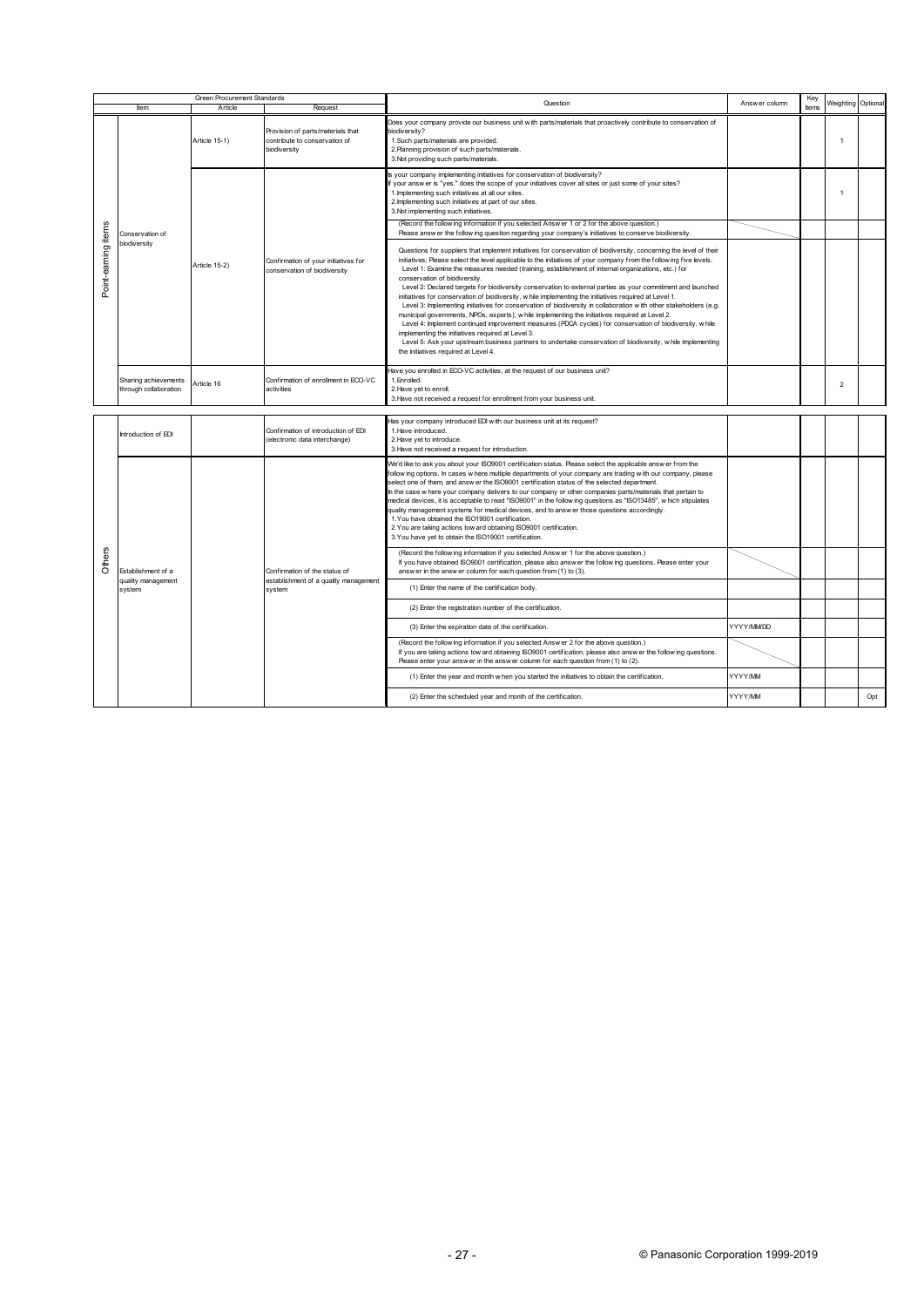Appendix 2

## **Appendix Creen Procurement Survey List (For Category II Suppliers)**

| <supplier's basic="" information=""></supplier's> |                  | <information about="" company="" deliveries="" our="" to=""> Please record the top 5 business units in terms of sales amount.</information> |                    |  |
|---------------------------------------------------|------------------|---------------------------------------------------------------------------------------------------------------------------------------------|--------------------|--|
| Survey year                                       | <b>Fiscal XX</b> | Domain company name                                                                                                                         | Business unit name |  |
| Date of entry                                     | YYYY/MM/DD       |                                                                                                                                             |                    |  |
| Company name                                      |                  |                                                                                                                                             |                    |  |
| G code                                            |                  |                                                                                                                                             |                    |  |
| Production site                                   |                  |                                                                                                                                             |                    |  |
| Person responsible for entry                      |                  |                                                                                                                                             |                    |  |
| (Title)                                           |                  |                                                                                                                                             |                    |  |

| Green Procurement Standards |                                                   |               | Question                                                                                                                                                       | Answer column                                                                                                                                                                                                                                                                                                                                                                                                                                                                                                                                                                                                                                                                                                                                                                                                                                                                                                                                                                                                                                                                                                                                                                                                                                                                                                                                                                                                                                                                                                                                                                                                                                                                                                                                                                                                                                                                                                                                                                                                                                                                                                                                                                                                                                                                                                                                                                                                                                                                                                                                                                                                                                                                                                                                                                                                                                                                                                                                                                                                                                                                                                                                                                                                                                                                                                                                                                                                                                                                                                                                                                                                                                                                                                                                                                                                                                                                                                                                                                                                                                                                                                                                                                                                                                                                                                                                                                                                                                                                                                                                                                                                                                                                                                                                                                                                                                                                                                                                                                                                                                                                                                                                                                                                                                                                                                      | Key | Veighting Optional |                |  |
|-----------------------------|---------------------------------------------------|---------------|----------------------------------------------------------------------------------------------------------------------------------------------------------------|--------------------------------------------------------------------------------------------------------------------------------------------------------------------------------------------------------------------------------------------------------------------------------------------------------------------------------------------------------------------------------------------------------------------------------------------------------------------------------------------------------------------------------------------------------------------------------------------------------------------------------------------------------------------------------------------------------------------------------------------------------------------------------------------------------------------------------------------------------------------------------------------------------------------------------------------------------------------------------------------------------------------------------------------------------------------------------------------------------------------------------------------------------------------------------------------------------------------------------------------------------------------------------------------------------------------------------------------------------------------------------------------------------------------------------------------------------------------------------------------------------------------------------------------------------------------------------------------------------------------------------------------------------------------------------------------------------------------------------------------------------------------------------------------------------------------------------------------------------------------------------------------------------------------------------------------------------------------------------------------------------------------------------------------------------------------------------------------------------------------------------------------------------------------------------------------------------------------------------------------------------------------------------------------------------------------------------------------------------------------------------------------------------------------------------------------------------------------------------------------------------------------------------------------------------------------------------------------------------------------------------------------------------------------------------------------------------------------------------------------------------------------------------------------------------------------------------------------------------------------------------------------------------------------------------------------------------------------------------------------------------------------------------------------------------------------------------------------------------------------------------------------------------------------------------------------------------------------------------------------------------------------------------------------------------------------------------------------------------------------------------------------------------------------------------------------------------------------------------------------------------------------------------------------------------------------------------------------------------------------------------------------------------------------------------------------------------------------------------------------------------------------------------------------------------------------------------------------------------------------------------------------------------------------------------------------------------------------------------------------------------------------------------------------------------------------------------------------------------------------------------------------------------------------------------------------------------------------------------------------------------------------------------------------------------------------------------------------------------------------------------------------------------------------------------------------------------------------------------------------------------------------------------------------------------------------------------------------------------------------------------------------------------------------------------------------------------------------------------------------------------------------------------------------------------------------------------------------------------------------------------------------------------------------------------------------------------------------------------------------------------------------------------------------------------------------------------------------------------------------------------------------------------------------------------------------------------------------------------------------------------------------------------------------------------------------|-----|--------------------|----------------|--|
|                             | Item                                              | Article       |                                                                                                                                                                |                                                                                                                                                                                                                                                                                                                                                                                                                                                                                                                                                                                                                                                                                                                                                                                                                                                                                                                                                                                                                                                                                                                                                                                                                                                                                                                                                                                                                                                                                                                                                                                                                                                                                                                                                                                                                                                                                                                                                                                                                                                                                                                                                                                                                                                                                                                                                                                                                                                                                                                                                                                                                                                                                                                                                                                                                                                                                                                                                                                                                                                                                                                                                                                                                                                                                                                                                                                                                                                                                                                                                                                                                                                                                                                                                                                                                                                                                                                                                                                                                                                                                                                                                                                                                                                                                                                                                                                                                                                                                                                                                                                                                                                                                                                                                                                                                                                                                                                                                                                                                                                                                                                                                                                                                                                                                                                    |     | Items              |                |  |
|                             | Reduction of<br>greenhouse gas (GHG)<br>emissions |               | Confirmation of the implementation and<br>the scope of the initiatives to reduce<br>GHG emissions of your company                                              | your answer is "yes," does the scope of your initiatives cover all sites or part of your sites?<br>1. Implementing such initiatives at all our sites.<br>2. Implementing such initiatives at part of our sites.<br>3. Not implementing such initiatives.<br>(Record the follow ing information if you selected Answ er 1 or 2 for the above question.)                                                                                                                                                                                                                                                                                                                                                                                                                                                                                                                                                                                                                                                                                                                                                                                                                                                                                                                                                                                                                                                                                                                                                                                                                                                                                                                                                                                                                                                                                                                                                                                                                                                                                                                                                                                                                                                                                                                                                                                                                                                                                                                                                                                                                                                                                                                                                                                                                                                                                                                                                                                                                                                                                                                                                                                                                                                                                                                                                                                                                                                                                                                                                                                                                                                                                                                                                                                                                                                                                                                                                                                                                                                                                                                                                                                                                                                                                                                                                                                                                                                                                                                                                                                                                                                                                                                                                                                                                                                                                                                                                                                                                                                                                                                                                                                                                                                                                                                                                             |     |                    | -1             |  |
|                             |                                                   | Article 12-2) |                                                                                                                                                                | We'd like to ask you about the level of your initiatives to reduce greenhouse gas (GHG) emissions. Please<br>select the level applicable to the initiatives of your company from the follow ing five levels<br>Level 1: Examine the measures needed (training, establishment of internal organizations, etc.) to monitor and<br>reduce GHG emissions.<br>Level 2: Monitor GHG emissions by year or factory w hile implementing the initiatives required at Level 1.<br>Level 3: Declared your GHG emissions reduction target to external parties as your commitment and launched<br>initiatives to reduce GHG emissions w hile implementing the initiatives required at Level 2.<br>Level 4: Implement continued improvement measures (PDCA cycles) to reduce GHG emissions w hile<br>implementing the initiatives required at Level 3.<br>Level 5: Ask your upstream business partners to reduce GHG emissions w hile implementing the initiatives<br>required at Level 4.                                                                                                                                                                                                                                                                                                                                                                                                                                                                                                                                                                                                                                                                                                                                                                                                                                                                                                                                                                                                                                                                                                                                                                                                                                                                                                                                                                                                                                                                                                                                                                                                                                                                                                                                                                                                                                                                                                                                                                                                                                                                                                                                                                                                                                                                                                                                                                                                                                                                                                                                                                                                                                                                                                                                                                                                                                                                                                                                                                                                                                                                                                                                                                                                                                                                                                                                                                                                                                                                                                                                                                                                                                                                                                                                                                                                                                                                                                                                                                                                                                                                                                                                                                                                                                                                                                                                        |     |                    |                |  |
|                             |                                                   | Article 12-3) | Submission of supply chain GHG<br>emissions data concerning our company                                                                                        | Does your company calculate supply chain GHG emissions data concerning our company, based on calculation<br>methods specified by us, at the request of our business unit, and does it submit such data to the business unit?<br>1.Submitted<br>2. Have yet to submit<br>3. Have not received a request for submission.                                                                                                                                                                                                                                                                                                                                                                                                                                                                                                                                                                                                                                                                                                                                                                                                                                                                                                                                                                                                                                                                                                                                                                                                                                                                                                                                                                                                                                                                                                                                                                                                                                                                                                                                                                                                                                                                                                                                                                                                                                                                                                                                                                                                                                                                                                                                                                                                                                                                                                                                                                                                                                                                                                                                                                                                                                                                                                                                                                                                                                                                                                                                                                                                                                                                                                                                                                                                                                                                                                                                                                                                                                                                                                                                                                                                                                                                                                                                                                                                                                                                                                                                                                                                                                                                                                                                                                                                                                                                                                                                                                                                                                                                                                                                                                                                                                                                                                                                                                                             |     |                    | $\overline{2}$ |  |
|                             |                                                   | Article 13-1) | Provision of parts/materials that<br>contribute to zero production w aste<br>emissions at our company sites                                                    | Does your company provide our business unit with parts/materials that contribute to zero production w aste<br>emissions at our company sites (including reuse of packaging materials used for shipping/protection by parts<br>suppliers, etc.)?<br>1. Such parts/materials are provided.<br>2. Planning provision of such parts/materials.<br>3. Not providing such parts/materials.                                                                                                                                                                                                                                                                                                                                                                                                                                                                                                                                                                                                                                                                                                                                                                                                                                                                                                                                                                                                                                                                                                                                                                                                                                                                                                                                                                                                                                                                                                                                                                                                                                                                                                                                                                                                                                                                                                                                                                                                                                                                                                                                                                                                                                                                                                                                                                                                                                                                                                                                                                                                                                                                                                                                                                                                                                                                                                                                                                                                                                                                                                                                                                                                                                                                                                                                                                                                                                                                                                                                                                                                                                                                                                                                                                                                                                                                                                                                                                                                                                                                                                                                                                                                                                                                                                                                                                                                                                                                                                                                                                                                                                                                                                                                                                                                                                                                                                                               |     |                    | -1             |  |
|                             |                                                   |               |                                                                                                                                                                | Request<br>s your company implementing initiatives to reduce GHG emissions?<br>Please answ er the follow ing question regarding your company's initiatives to reduce GHG emissions.<br>Does your company implement initiatives for zero production w aste emissions?<br>f your answ er is "yes," does the scope of your initiatives cover all sites or just some of your sites?<br>1. Implementing such initiatives at all our sites.<br>2. Implementing such initiatives at part of our sites.<br>3. Not implementing such initiatives.<br>(Record the follow ing information if you selected Answ er 1 or 2 for the above question.)<br>Please answ er the follow ing question regarding your company's initiatives to zero w aste emissions from<br>manufacturing activities.<br>Questions for suppliers that implement initiatives for zero production w aste emissions, concerning the level of<br>their initiatives; Please select the level applicable to the initiatives of your company from the follow ing five<br>levels.<br>Level 1: Examine the measures needed (training, establishment of internal organizations, etc.) to reduce<br>production w aste.<br>Level 2: Monitor the types, amounts, and treatment status, etc., of production w aste w hile implementing the<br>initiatives required at Level 1.<br>Level 3: Declared your production w aste reduction targets to external parties as your commitment and<br>launched initiatives to reduce production w aste w hile implementing the initiatives required at Level 2.<br>Level 4: Implement ongoing improvement measures (PDCA cycles) to reduce production w aste w hile<br>implementing the initiatives required at Level 3.<br>Level 5: Ask your upstream business partners to reduce production w aste w hile implementing the initiatives<br>required at Level 4.<br>s your company implementing initiatives to reduce w ater resources used in production at your sites?<br>f your answ er is "yes," does the scope of your initiatives cover all sites or just some of your sites?<br>1. Implementing such initiatives at all our sites.<br>2. Implementing such initiatives at part of our sites.<br>3. Not implementing such initiatives.<br>(Record the follow ing information if you selected Answ er 1 or 2 for the above question.)<br>Please answ er the follow ing question regarding your company's initiatives to reduce w ater resources used in<br>production.<br>Questions for suppliers that implement initiatives to reduce water resources used in production, concerning the<br>level of their initiatives; please select the level applicable to the initiatives of your company from the follow ing<br>five levels.<br>Level 1: Examine the measures needed (training, establishment of internal organizations, etc.) to reduce water<br>resources used in production.<br>Level 2: Monitor the types, amounts, and treatment status, etc., of w ater resources used in production w hile<br>implementing the initiatives required at Level 1.<br>Level 3: Set reduction targets for w ater resources used in production, and launched initiatives to reduce<br>w ater resources used in production, w hile implementing the initiatives required at Level 2.<br>Level 4: Implement ongoing improvement measures (PDCA cycles) to reduce water resources used in<br>production w hile implementing the initiatives required at Level 3.<br>Level 5: Ask your upstream business partners to reduce w ater resources used in production w hile<br>implementing the initiatives required at Level 4.<br>s your company implementing initiatives for the management of factory w astew ater at your sites?<br>f your answ er is "yes," does the scope of your initiatives cover all sites or just some of your sites?<br>1. Implementing such initiatives at all our sites.<br>2. Implementing such initiatives at part of our sites.<br>3. Not implementing such initiatives.<br>(Record the follow ing information if you selected Answ er 1 or 2 for the above question.)<br>Please answ er the follow ing question regarding your company's initiatives to factory effluent management.<br>Questions for suppliers that implement initiatives for the management of factory w astew ater, concerning the<br>level of their initiatives; Please select the level applicable to the initiatives of your company from the follow ing<br>five levels.<br>Level 1: Examine the measures needed (training, establishment of internal organizations, etc.) for the<br>management of factory w astew ater.<br>Level 2: Periodically measure factory w astew ater levels, and verify that they are below regulatory control<br>values, w hile implementing the initiatives required at Level 1.<br>Level 3: Established systems for taking necessary actions in the event of deviation (i.e. exceeding of control<br>values), w hile implementing the initiatives required at Level 2.<br>Level 4: Implement ongoing improvement measures (PDCA cycles) for management of factory w astew ater<br>w hile implementing the initiatives required at Level 3.<br>Level 5: Ask your upstream business partners to undertake management of factory w astew ater w hile<br>implementing the initiatives required at Level 4. |     |                    | -1             |  |
|                             | Promotion of resource<br>recycling                |               |                                                                                                                                                                |                                                                                                                                                                                                                                                                                                                                                                                                                                                                                                                                                                                                                                                                                                                                                                                                                                                                                                                                                                                                                                                                                                                                                                                                                                                                                                                                                                                                                                                                                                                                                                                                                                                                                                                                                                                                                                                                                                                                                                                                                                                                                                                                                                                                                                                                                                                                                                                                                                                                                                                                                                                                                                                                                                                                                                                                                                                                                                                                                                                                                                                                                                                                                                                                                                                                                                                                                                                                                                                                                                                                                                                                                                                                                                                                                                                                                                                                                                                                                                                                                                                                                                                                                                                                                                                                                                                                                                                                                                                                                                                                                                                                                                                                                                                                                                                                                                                                                                                                                                                                                                                                                                                                                                                                                                                                                                                    |     |                    |                |  |
| Point-earning items         |                                                   | Article 13-2) | Confirmation of your initiatives for zero<br>production w aste emissions                                                                                       |                                                                                                                                                                                                                                                                                                                                                                                                                                                                                                                                                                                                                                                                                                                                                                                                                                                                                                                                                                                                                                                                                                                                                                                                                                                                                                                                                                                                                                                                                                                                                                                                                                                                                                                                                                                                                                                                                                                                                                                                                                                                                                                                                                                                                                                                                                                                                                                                                                                                                                                                                                                                                                                                                                                                                                                                                                                                                                                                                                                                                                                                                                                                                                                                                                                                                                                                                                                                                                                                                                                                                                                                                                                                                                                                                                                                                                                                                                                                                                                                                                                                                                                                                                                                                                                                                                                                                                                                                                                                                                                                                                                                                                                                                                                                                                                                                                                                                                                                                                                                                                                                                                                                                                                                                                                                                                                    |     |                    |                |  |
|                             |                                                   |               |                                                                                                                                                                |                                                                                                                                                                                                                                                                                                                                                                                                                                                                                                                                                                                                                                                                                                                                                                                                                                                                                                                                                                                                                                                                                                                                                                                                                                                                                                                                                                                                                                                                                                                                                                                                                                                                                                                                                                                                                                                                                                                                                                                                                                                                                                                                                                                                                                                                                                                                                                                                                                                                                                                                                                                                                                                                                                                                                                                                                                                                                                                                                                                                                                                                                                                                                                                                                                                                                                                                                                                                                                                                                                                                                                                                                                                                                                                                                                                                                                                                                                                                                                                                                                                                                                                                                                                                                                                                                                                                                                                                                                                                                                                                                                                                                                                                                                                                                                                                                                                                                                                                                                                                                                                                                                                                                                                                                                                                                                                    |     |                    | $\overline{1}$ |  |
|                             |                                                   |               |                                                                                                                                                                |                                                                                                                                                                                                                                                                                                                                                                                                                                                                                                                                                                                                                                                                                                                                                                                                                                                                                                                                                                                                                                                                                                                                                                                                                                                                                                                                                                                                                                                                                                                                                                                                                                                                                                                                                                                                                                                                                                                                                                                                                                                                                                                                                                                                                                                                                                                                                                                                                                                                                                                                                                                                                                                                                                                                                                                                                                                                                                                                                                                                                                                                                                                                                                                                                                                                                                                                                                                                                                                                                                                                                                                                                                                                                                                                                                                                                                                                                                                                                                                                                                                                                                                                                                                                                                                                                                                                                                                                                                                                                                                                                                                                                                                                                                                                                                                                                                                                                                                                                                                                                                                                                                                                                                                                                                                                                                                    |     |                    |                |  |
|                             | Promotion of water<br>resource recycling          | Article 14-2) |                                                                                                                                                                |                                                                                                                                                                                                                                                                                                                                                                                                                                                                                                                                                                                                                                                                                                                                                                                                                                                                                                                                                                                                                                                                                                                                                                                                                                                                                                                                                                                                                                                                                                                                                                                                                                                                                                                                                                                                                                                                                                                                                                                                                                                                                                                                                                                                                                                                                                                                                                                                                                                                                                                                                                                                                                                                                                                                                                                                                                                                                                                                                                                                                                                                                                                                                                                                                                                                                                                                                                                                                                                                                                                                                                                                                                                                                                                                                                                                                                                                                                                                                                                                                                                                                                                                                                                                                                                                                                                                                                                                                                                                                                                                                                                                                                                                                                                                                                                                                                                                                                                                                                                                                                                                                                                                                                                                                                                                                                                    |     |                    |                |  |
|                             |                                                   |               |                                                                                                                                                                |                                                                                                                                                                                                                                                                                                                                                                                                                                                                                                                                                                                                                                                                                                                                                                                                                                                                                                                                                                                                                                                                                                                                                                                                                                                                                                                                                                                                                                                                                                                                                                                                                                                                                                                                                                                                                                                                                                                                                                                                                                                                                                                                                                                                                                                                                                                                                                                                                                                                                                                                                                                                                                                                                                                                                                                                                                                                                                                                                                                                                                                                                                                                                                                                                                                                                                                                                                                                                                                                                                                                                                                                                                                                                                                                                                                                                                                                                                                                                                                                                                                                                                                                                                                                                                                                                                                                                                                                                                                                                                                                                                                                                                                                                                                                                                                                                                                                                                                                                                                                                                                                                                                                                                                                                                                                                                                    |     |                    | -1             |  |
|                             |                                                   |               |                                                                                                                                                                |                                                                                                                                                                                                                                                                                                                                                                                                                                                                                                                                                                                                                                                                                                                                                                                                                                                                                                                                                                                                                                                                                                                                                                                                                                                                                                                                                                                                                                                                                                                                                                                                                                                                                                                                                                                                                                                                                                                                                                                                                                                                                                                                                                                                                                                                                                                                                                                                                                                                                                                                                                                                                                                                                                                                                                                                                                                                                                                                                                                                                                                                                                                                                                                                                                                                                                                                                                                                                                                                                                                                                                                                                                                                                                                                                                                                                                                                                                                                                                                                                                                                                                                                                                                                                                                                                                                                                                                                                                                                                                                                                                                                                                                                                                                                                                                                                                                                                                                                                                                                                                                                                                                                                                                                                                                                                                                    |     |                    |                |  |
|                             |                                                   | Article 14-3) | Confirmation of your initiatives to reduce<br>water resources used in production<br>Confirmation of your initiatives for<br>management of factory w astew ater |                                                                                                                                                                                                                                                                                                                                                                                                                                                                                                                                                                                                                                                                                                                                                                                                                                                                                                                                                                                                                                                                                                                                                                                                                                                                                                                                                                                                                                                                                                                                                                                                                                                                                                                                                                                                                                                                                                                                                                                                                                                                                                                                                                                                                                                                                                                                                                                                                                                                                                                                                                                                                                                                                                                                                                                                                                                                                                                                                                                                                                                                                                                                                                                                                                                                                                                                                                                                                                                                                                                                                                                                                                                                                                                                                                                                                                                                                                                                                                                                                                                                                                                                                                                                                                                                                                                                                                                                                                                                                                                                                                                                                                                                                                                                                                                                                                                                                                                                                                                                                                                                                                                                                                                                                                                                                                                    |     |                    |                |  |

(Please record the results of your initiatives at the production site where you manufacture products delivered to our company.)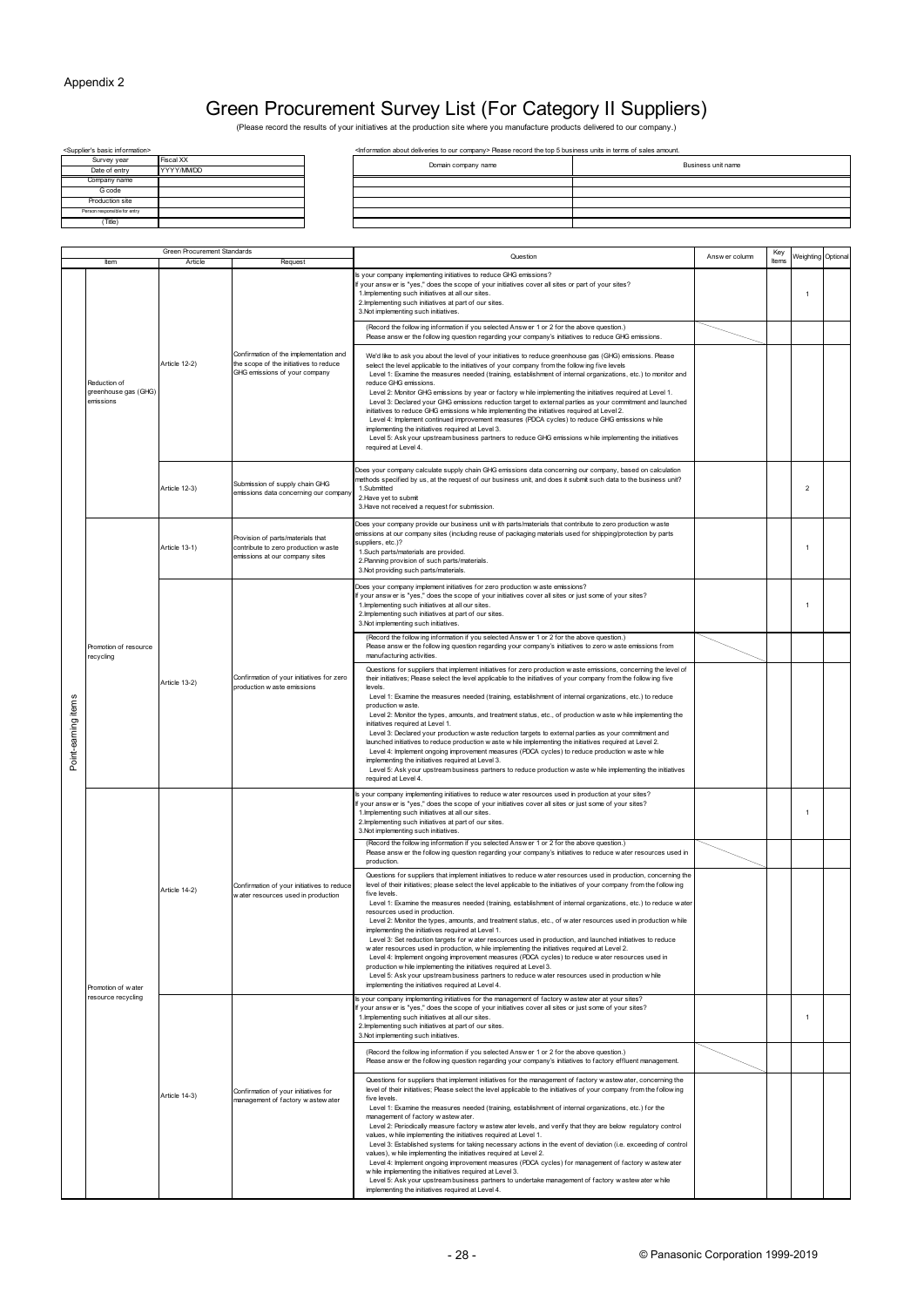- 29 - © Panasonic Corporation 1999-2019

| Green Procurement Standards |                                               |                                                                                                                                                                                                                                                                                                                                                                | Question                                                             | Answer column                                                                                                                                                                                                                                                                                                                                                                                                                                                                                                                                                                                                                                                                                                                                                                                                                                                                                                                                                                                                                                                                                                                                           | Key        |                | Weighting Optional |     |
|-----------------------------|-----------------------------------------------|----------------------------------------------------------------------------------------------------------------------------------------------------------------------------------------------------------------------------------------------------------------------------------------------------------------------------------------------------------------|----------------------------------------------------------------------|---------------------------------------------------------------------------------------------------------------------------------------------------------------------------------------------------------------------------------------------------------------------------------------------------------------------------------------------------------------------------------------------------------------------------------------------------------------------------------------------------------------------------------------------------------------------------------------------------------------------------------------------------------------------------------------------------------------------------------------------------------------------------------------------------------------------------------------------------------------------------------------------------------------------------------------------------------------------------------------------------------------------------------------------------------------------------------------------------------------------------------------------------------|------------|----------------|--------------------|-----|
|                             | Item                                          | Article                                                                                                                                                                                                                                                                                                                                                        | Request                                                              |                                                                                                                                                                                                                                                                                                                                                                                                                                                                                                                                                                                                                                                                                                                                                                                                                                                                                                                                                                                                                                                                                                                                                         |            | ttems          |                    |     |
|                             |                                               | f your answ er is "yes," does the scope of your initiatives cover all sites or just some of your sites?<br>1. Implementing such initiatives at all our sites.<br>2. Implementing such initiatives at part of our sites.<br>3. Not implementing such initiatives.<br>(Record the follow ing information if you selected Answ er 1 or 2 for the above question.) |                                                                      | s your company implementing initiatives for conservation of biodiversity?                                                                                                                                                                                                                                                                                                                                                                                                                                                                                                                                                                                                                                                                                                                                                                                                                                                                                                                                                                                                                                                                               |            |                | -1                 |     |
|                             |                                               |                                                                                                                                                                                                                                                                                                                                                                |                                                                      | Please answ er the follow ing question regarding your company's initiatives to conserve biodiversity.                                                                                                                                                                                                                                                                                                                                                                                                                                                                                                                                                                                                                                                                                                                                                                                                                                                                                                                                                                                                                                                   |            | $\overline{2}$ |                    |     |
| Point-earning items         | Conservation of<br>biodiversity               | Article 15-2)                                                                                                                                                                                                                                                                                                                                                  | Confirmation of your initiatives for<br>conservation of biodiversity | Questions for suppliers that implement initiatives for conservation of biodiversity, concerning the level of their<br>initiatives; Please select the level applicable to the initiatives of your company from the follow ing five levels.<br>Level 1: Examine the measures needed (training, establishment of internal organizations, etc.) for<br>conservation of biodiversity.<br>Level 2: Declared targets for biodiversity conservation to external parties as your commitment and launched<br>initiatives for conservation of biodiversity, while implementing the initiatives required at Level 1.<br>Level 3: Implementing initiatives for conservation of biodiversity in collaboration with other stakeholders (e.g.<br>municipal governments, NPOs, experts), w hile implementing the initiatives required at Level 2.<br>Level 4: Implement continued improvement measures (PDCA cycles) for conservation of biodiversity, w hile<br>implementing the initiatives required at Level 3.<br>Level 5: Ask your upstream business partners to undertake conservation of biodiversity, while implementing<br>the initiatives required at Level 4. |            |                |                    |     |
|                             | Sharing achievements<br>through collaboration | Article 16                                                                                                                                                                                                                                                                                                                                                     | Confirmation of enrollment in ECO-VC<br>activities                   | Have you enrolled in ECO-VC activities, at the request of our business unit?<br>1. Enrolled.<br>2. Have yet to enroll.<br>3. Have not received a request for enrollment from your business unit.                                                                                                                                                                                                                                                                                                                                                                                                                                                                                                                                                                                                                                                                                                                                                                                                                                                                                                                                                        |            |                |                    |     |
|                             |                                               |                                                                                                                                                                                                                                                                                                                                                                |                                                                      |                                                                                                                                                                                                                                                                                                                                                                                                                                                                                                                                                                                                                                                                                                                                                                                                                                                                                                                                                                                                                                                                                                                                                         |            |                |                    |     |
|                             |                                               |                                                                                                                                                                                                                                                                                                                                                                |                                                                      | We'd like to ask you about your ISO9001 certification status. Please select the applicable answ er from the<br>follow ing options. In cases w here multiple departments of your company are trading with our company, please<br>select one of them, and answ er the ISO9001 certification status of the selected department.<br>In the case w here your company delivers to our company or other companies parts/materials that pertain to<br>medical devices, it is acceptable to read "ISO9001" in the follow ing questions as "ISO13485", w hich stipulates<br>quality management systems for medical devices, and to answ er those questions accordingly.<br>1. You have obtained the ISO19001 certification.<br>2. You are taking actions tow ard obtaining ISO9001 certification.<br>3. You have yet to obtain the ISO19001 certification.                                                                                                                                                                                                                                                                                                        |            |                |                    |     |
|                             | Establishment of a                            |                                                                                                                                                                                                                                                                                                                                                                | Confirmation of the status of                                        | (Record the follow ing information if you selected Answ er 1 for the above question.)<br>If you have obtained ISO9001 certification, please also answ er the follow ing questions. Please enter your<br>answer in the answer column for each question from (1) to (3).                                                                                                                                                                                                                                                                                                                                                                                                                                                                                                                                                                                                                                                                                                                                                                                                                                                                                  |            |                |                    |     |
| Others                      | quality management<br>system                  |                                                                                                                                                                                                                                                                                                                                                                | establishment of a quality management<br>system                      | (1) Enter the name of the certification body.                                                                                                                                                                                                                                                                                                                                                                                                                                                                                                                                                                                                                                                                                                                                                                                                                                                                                                                                                                                                                                                                                                           |            |                |                    |     |
|                             |                                               |                                                                                                                                                                                                                                                                                                                                                                |                                                                      | (2) Enter the registration number of the certification.                                                                                                                                                                                                                                                                                                                                                                                                                                                                                                                                                                                                                                                                                                                                                                                                                                                                                                                                                                                                                                                                                                 |            |                |                    |     |
|                             |                                               |                                                                                                                                                                                                                                                                                                                                                                |                                                                      | (3) Enter the expiration date of the certification.                                                                                                                                                                                                                                                                                                                                                                                                                                                                                                                                                                                                                                                                                                                                                                                                                                                                                                                                                                                                                                                                                                     | YYYY/MM/DD |                |                    |     |
|                             |                                               |                                                                                                                                                                                                                                                                                                                                                                |                                                                      | (Record the follow ing information if you selected Answ er 2 for the above question.)<br>If you are taking actions tow ard obtaining ISO9001 certification, please also answ er the following questions.<br>Please enter your answ er in the answ er column for each question from $(1)$ to $(2)$ .                                                                                                                                                                                                                                                                                                                                                                                                                                                                                                                                                                                                                                                                                                                                                                                                                                                     |            |                |                    |     |
|                             |                                               |                                                                                                                                                                                                                                                                                                                                                                |                                                                      | (1) Enter the year and month w hen you started the initiatives to obtain the certification.                                                                                                                                                                                                                                                                                                                                                                                                                                                                                                                                                                                                                                                                                                                                                                                                                                                                                                                                                                                                                                                             | YYYY/MM    |                |                    |     |
|                             |                                               |                                                                                                                                                                                                                                                                                                                                                                |                                                                      | (2) Enter the scheduled year and month of the certification.                                                                                                                                                                                                                                                                                                                                                                                                                                                                                                                                                                                                                                                                                                                                                                                                                                                                                                                                                                                                                                                                                            | YYYY/MM    |                |                    | Opt |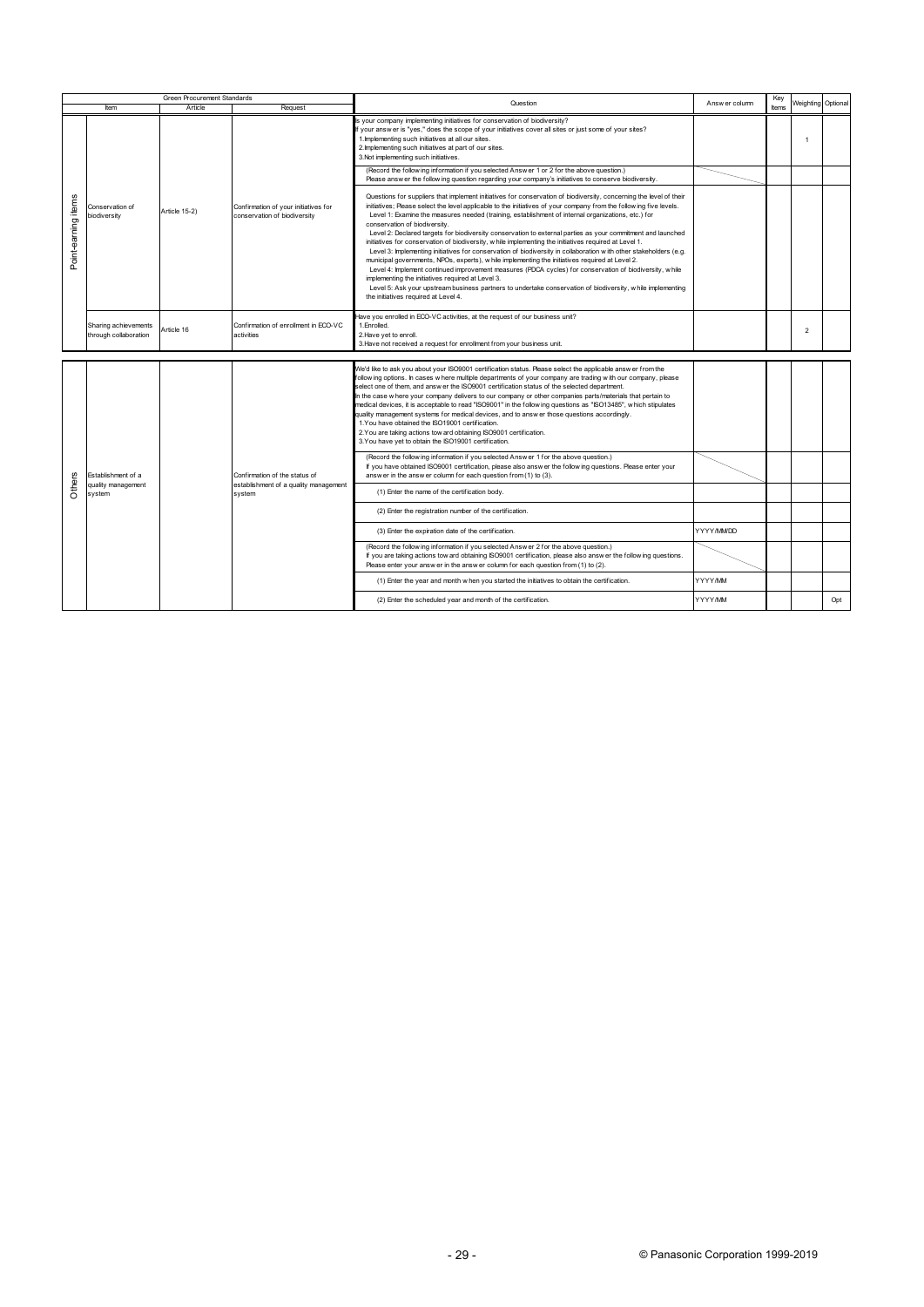Appendix 3

## **Appendix Creen Procurement Survey List (For Category III Suppliers)**

| <supplier's basic="" information=""></supplier's> |           | <information about="" company="" deliveries="" our="" to=""> Please record the top 5 business units in terms of sales amount.</information> |                    |
|---------------------------------------------------|-----------|---------------------------------------------------------------------------------------------------------------------------------------------|--------------------|
| Survey year                                       | Fiscal XX | Domain company name                                                                                                                         | Business unit name |
| Date of entry                                     | YYYY/MWDD |                                                                                                                                             |                    |
| Company name                                      |           |                                                                                                                                             |                    |
| G code                                            |           |                                                                                                                                             |                    |
| Production site                                   |           |                                                                                                                                             |                    |
| Person responsible for entry                      |           |                                                                                                                                             |                    |
| (Title)                                           |           |                                                                                                                                             |                    |

| Green Procurement Standards |                                                   |               | Question                                                                                                          | Answ er column                                                                                                                                                                                                                                                                                                                                                                                                                                                                                                                                                                                                                                                                                                                                                                                                                                                                                                                                                                                                                                                                                                                     | Key | Neighting | Optional       |  |
|-----------------------------|---------------------------------------------------|---------------|-------------------------------------------------------------------------------------------------------------------|------------------------------------------------------------------------------------------------------------------------------------------------------------------------------------------------------------------------------------------------------------------------------------------------------------------------------------------------------------------------------------------------------------------------------------------------------------------------------------------------------------------------------------------------------------------------------------------------------------------------------------------------------------------------------------------------------------------------------------------------------------------------------------------------------------------------------------------------------------------------------------------------------------------------------------------------------------------------------------------------------------------------------------------------------------------------------------------------------------------------------------|-----|-----------|----------------|--|
|                             | Item                                              | Article       | Request                                                                                                           | Is your company implementing initiatives to reduce GHG emissions?                                                                                                                                                                                                                                                                                                                                                                                                                                                                                                                                                                                                                                                                                                                                                                                                                                                                                                                                                                                                                                                                  |     |           |                |  |
|                             |                                                   |               |                                                                                                                   | If your answ er is "yes," does the scope of your initiatives cover all sites or part of your sites?<br>1. Implementing such initiatives at all our sites.<br>2. Implementing such initiatives at part of our sites.<br>3. Not implementing such initiatives.                                                                                                                                                                                                                                                                                                                                                                                                                                                                                                                                                                                                                                                                                                                                                                                                                                                                       |     |           |                |  |
|                             |                                                   |               |                                                                                                                   | (Record the follow ing information if you selected Answer 1 or 2 for the above question.)<br>Please answ er the follow ing question regarding your company's initiatives to reduce GHG emissions.                                                                                                                                                                                                                                                                                                                                                                                                                                                                                                                                                                                                                                                                                                                                                                                                                                                                                                                                  |     |           |                |  |
|                             | Reduction of<br>greenhouse gas (GHG)<br>emissions | Article 12-2) | Confirmation of the implementation and<br>the scope of the initiatives to reduce<br>GHG emissions of your company | We'd like to ask you about the level of your initiatives to reduce greenhouse gas (GHG) emissions. Please<br>select the level applicable to the initiatives of your company from the follow ing five levels<br>Level 1: Examine the measures needed (training, establishment of internal organizations, etc.) to monitor and<br>reduce GHG emissions.<br>Level 2: Monitor GHG emissions by year or factory while implementing the initiatives required at Level 1.<br>Level 3: Declared your GHG emissions reduction target to external parties as your commitment and launched<br>initiatives to reduce GHG emissions w hile implementing the initiatives required at Level 2.<br>Level 4: Implement continued improvement measures (PDCA cycles) to reduce GHG emissions w hile<br>implementing the initiatives required at Level 3.<br>Level 5: Ask your upstream business partners to reduce GHG emissions while implementing the initiatives<br>required at Level 4.                                                                                                                                                          |     |           |                |  |
|                             |                                                   | Article 12-3) | Submission of supply chain GHG<br>emissions data concerning our company                                           | Does your company calculate supply chain GHG emissions data concerning our company, based on calculation<br>methods specified by us, at the request of our business unit, and does it submit such data to the business unit?<br>1.Submitted<br>2. Have yet to submit<br>3. Have not received a request for submission.                                                                                                                                                                                                                                                                                                                                                                                                                                                                                                                                                                                                                                                                                                                                                                                                             |     |           | $\overline{2}$ |  |
|                             |                                                   |               |                                                                                                                   | Does your company implement initiatives for zero production waste emissions?<br>If your answ er is "yes," does the scope of your initiatives cover all sites or just some of your sites?<br>1. Implementing such initiatives at all our sites.<br>2. Implementing such initiatives at part of our sites.<br>3. Not implementing such initiatives.                                                                                                                                                                                                                                                                                                                                                                                                                                                                                                                                                                                                                                                                                                                                                                                  |     |           |                |  |
|                             |                                                   |               |                                                                                                                   | (Record the follow ing information if you selected Answer 1 or 2 for the above question.)<br>Please answ er the follow ing question regarding your company's initiatives to zero w aste emissions from<br>manufacturing activities.                                                                                                                                                                                                                                                                                                                                                                                                                                                                                                                                                                                                                                                                                                                                                                                                                                                                                                |     | Items     |                |  |
| Point-earning items         | Promotion of resource<br>recycling                | Article 13-2) | Confirmation of your initiatives for zero<br>production w aste emissions                                          | Questions for suppliers that implement initiatives for zero production w aste emissions, concerning the level of<br>their initiatives; Please select the level applicable to the initiatives of your company from the follow ing five<br>levels<br>Level 1: Examine the measures needed (training, establishment of internal organizations, etc.) to reduce<br>production w aste.<br>Level 2: Monitor the types, amounts, and treatment status, etc., of production w aste w hile implementing the<br>initiatives required at Level 1.<br>Level 3: Declared your production w aste reduction targets to external parties as your commitment and<br>launched initiatives to reduce production w aste w hile implementing the initiatives required at Level 2.<br>Level 4: Implement ongoing improvement measures (PDCA cycles) to reduce production w aste w hile<br>implementing the initiatives required at Level 3.<br>Level 5: Ask your upstream business partners to reduce production w aste w hile implementing the initiatives<br>required at Level 4.                                                                      |     |           |                |  |
|                             |                                                   |               |                                                                                                                   | Is your company implementing initiatives to reduce water resources used in production at your sites?<br>If your answ er is "yes," does the scope of your initiatives cover all sites or just some of your sites?<br>1. Implementing such initiatives at all our sites.<br>2. Implementing such initiatives at part of our sites.<br>3. Not implementing such initiatives.<br>(Record the follow ing information if you selected Answer 1 or 2 for the above question.)                                                                                                                                                                                                                                                                                                                                                                                                                                                                                                                                                                                                                                                             |     |           |                |  |
|                             |                                                   |               |                                                                                                                   | Please answ er the follow ing question regarding your company's initiatives to reduce w ater resources used in<br>production.                                                                                                                                                                                                                                                                                                                                                                                                                                                                                                                                                                                                                                                                                                                                                                                                                                                                                                                                                                                                      |     |           |                |  |
|                             | Promotion of water                                | Article 14-2) | Confirmation of your initiatives to reduce<br>w ater resources used in production                                 | Questions for suppliers that implement initiatives to reduce w ater resources used in production, concerning the<br>level of their initiatives; please select the level applicable to the initiatives of your company from the following<br>five levels.<br>Level 1: Examine the measures needed (training, establishment of internal organizations, etc.) to reduce w ater<br>resources used in production.<br>Level 2: Monitor the types, amounts, and treatment status, etc., of water resources used in production while<br>implementing the initiatives required at Level 1.<br>Level 3: Set reduction targets for w ater resources used in production, and launched initiatives to reduce<br>w ater resources used in production, while implementing the initiatives required at Level 2.<br>Level 4: Implement ongoing improvement measures (PDCA cycles) to reduce w ater resources used in<br>production w hile implementing the initiatives required at Level 3.<br>Level 5: Ask your upstream business partners to reduce water resources used in production while<br>implementing the initiatives required at Level 4. |     |           |                |  |
|                             | resource recycling                                |               |                                                                                                                   | Is your company implementing initiatives for the management of factory w astew ater at your sites?<br>f your answ er is "yes," does the scope of your initiatives cover all sites or just some of your sites?<br>1. Implementing such initiatives at all our sites.<br>2. Implementing such initiatives at part of our sites.<br>3. Not implementing such initiatives.                                                                                                                                                                                                                                                                                                                                                                                                                                                                                                                                                                                                                                                                                                                                                             |     |           |                |  |
|                             |                                                   |               |                                                                                                                   | (Record the follow ing information if you selected Answer 1 or 2 for the above question.)<br>Please answ er the follow ing question regarding your company's initiatives to factory effluent management.                                                                                                                                                                                                                                                                                                                                                                                                                                                                                                                                                                                                                                                                                                                                                                                                                                                                                                                           |     |           |                |  |
|                             |                                                   | Article 14-3) | Confirmation of your initiatives for<br>management of factory w astew ater                                        | Questions for suppliers that implement initiatives for the management of factory wastew ater, concerning the<br>level of their initiatives; Please select the level applicable to the initiatives of your company from the following<br>five levels.<br>Level 1: Examine the measures needed (training, establishment of internal organizations, etc.) for the<br>management of factory w astew ater.<br>Level 2: Periodically measure factory wastewater levels, and verify that they are below regulatory control<br>values, w hile implementing the initiatives required at Level 1.<br>Level 3: Established systems for taking necessary actions in the event of deviation (i.e. exceeding of control<br>values), while implementing the initiatives required at Level 2.<br>Level 4: Implement ongoing improvement measures (PDCA cycles) for management of factory wastew ater<br>w hile implementing the initiatives required at Level 3.<br>Level 5: Ask your upstream business partners to undertake management of factory w astew ater w hile<br>implementing the initiatives required at Level 4.                       |     |           |                |  |

(Please record the results of your initiatives at the production site where you manufacture products delivered to our company.)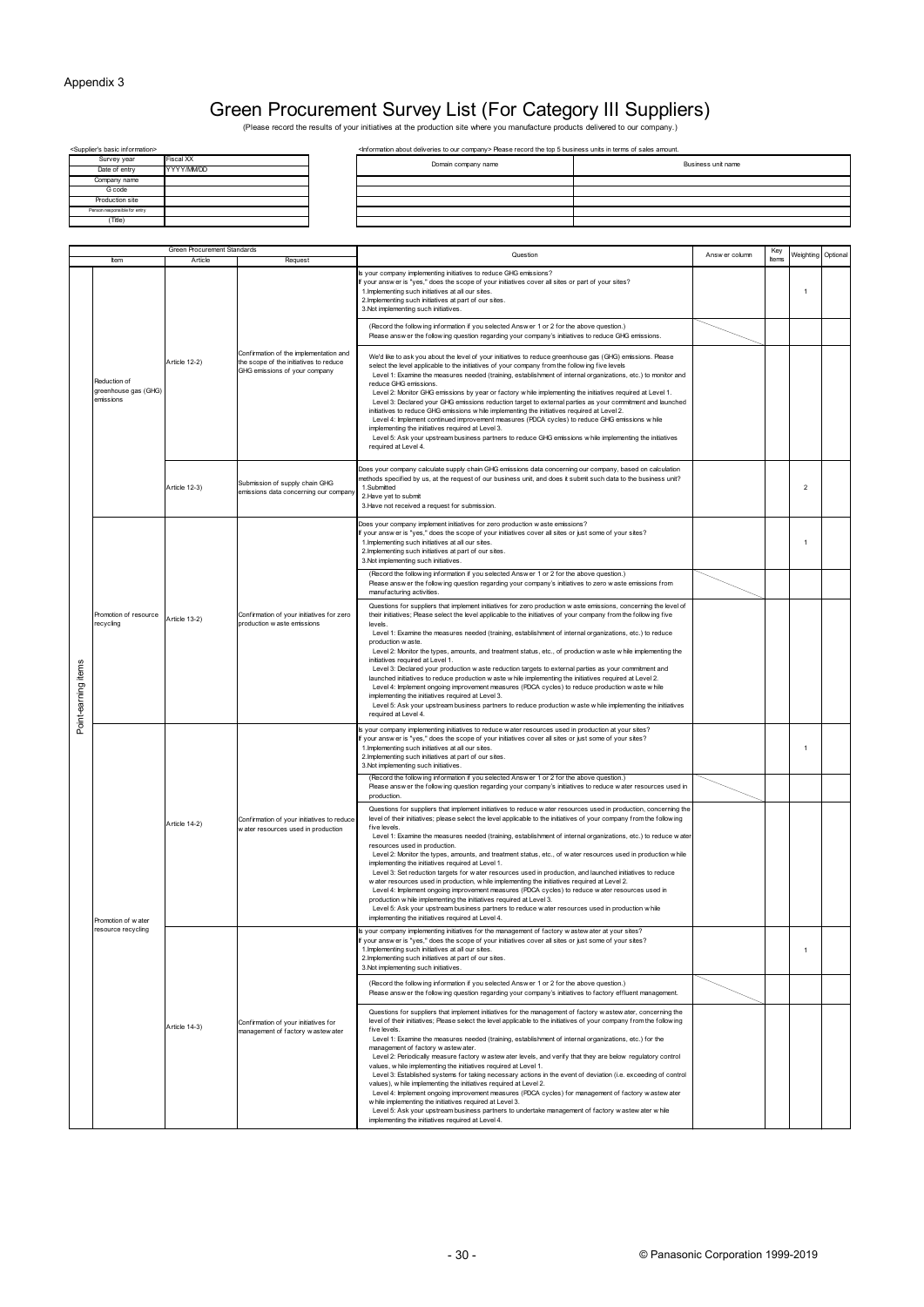- 31 - © Panasonic Corporation 1999-2019

| <b>Green Procurement Standards</b> |                                 |                                                                                                                                                                                                                                                                                                                                                                                                                                                                                                                                                                                                                                                                                                                                                                                                                                                  | Question                                                             | Answ er column                                                                                                                                                                                                                                                                                                                                                                                                                                                                                                                                                                                                                                                                                                                                                                                                                                                                                                                                                                                                                                                                                                                                         | Key                             |       | Weighting Optional |     |
|------------------------------------|---------------------------------|--------------------------------------------------------------------------------------------------------------------------------------------------------------------------------------------------------------------------------------------------------------------------------------------------------------------------------------------------------------------------------------------------------------------------------------------------------------------------------------------------------------------------------------------------------------------------------------------------------------------------------------------------------------------------------------------------------------------------------------------------------------------------------------------------------------------------------------------------|----------------------------------------------------------------------|--------------------------------------------------------------------------------------------------------------------------------------------------------------------------------------------------------------------------------------------------------------------------------------------------------------------------------------------------------------------------------------------------------------------------------------------------------------------------------------------------------------------------------------------------------------------------------------------------------------------------------------------------------------------------------------------------------------------------------------------------------------------------------------------------------------------------------------------------------------------------------------------------------------------------------------------------------------------------------------------------------------------------------------------------------------------------------------------------------------------------------------------------------|---------------------------------|-------|--------------------|-----|
|                                    | Item                            | Article                                                                                                                                                                                                                                                                                                                                                                                                                                                                                                                                                                                                                                                                                                                                                                                                                                          | Request                                                              |                                                                                                                                                                                                                                                                                                                                                                                                                                                                                                                                                                                                                                                                                                                                                                                                                                                                                                                                                                                                                                                                                                                                                        |                                 | Items |                    |     |
|                                    |                                 |                                                                                                                                                                                                                                                                                                                                                                                                                                                                                                                                                                                                                                                                                                                                                                                                                                                  |                                                                      | s your company implementing initiatives for conservation of biodiversity?<br>your answ er is "yes," does the scope of your initiatives cover all sites or just some of your sites?<br>1. Implementing such initiatives at all our sites.<br>2. Implementing such initiatives at part of our sites.<br>3. Not implementing such initiatives.                                                                                                                                                                                                                                                                                                                                                                                                                                                                                                                                                                                                                                                                                                                                                                                                            |                                 |       | 1                  |     |
|                                    |                                 |                                                                                                                                                                                                                                                                                                                                                                                                                                                                                                                                                                                                                                                                                                                                                                                                                                                  |                                                                      | (Record the follow ing information if you selected Answ er 1 or 2 for the above question.)<br>Please answ er the follow ing question regarding your company's initiatives to conserve biodiversity.                                                                                                                                                                                                                                                                                                                                                                                                                                                                                                                                                                                                                                                                                                                                                                                                                                                                                                                                                    |                                 |       |                    |     |
| Point-earning items                | Conservation of<br>biodiversity | Article 15-2)                                                                                                                                                                                                                                                                                                                                                                                                                                                                                                                                                                                                                                                                                                                                                                                                                                    | Confirmation of your initiatives for<br>conservation of biodiversity | Questions for suppliers that implement initiatives for conservation of biodiversity, concerning the level of their<br>initiatives; Please select the level applicable to the initiatives of your company from the follow ing five levels.<br>Level 1: Examine the measures needed (training, establishment of internal organizations, etc.) for<br>conservation of biodiversity.<br>Level 2: Declared targets for biodiversity conservation to external parties as your commitment and launched<br>initiatives for conservation of biodiversity, while implementing the initiatives required at Level 1.<br>Level 3: Implementing initiatives for conservation of biodiversity in collaboration with other stakeholders (e.g.<br>municipal governments, NPOs, experts), w hile implementing the initiatives required at Level 2.<br>Level 4: Implement continued improvement measures (PDCA cycles) for conservation of biodiversity, while<br>implementing the initiatives required at Level 3.<br>Level 5: Ask your upstream business partners to undertake conservation of biodiversity, while implementing<br>the initiatives required at Level 4. |                                 |       |                    |     |
|                                    |                                 |                                                                                                                                                                                                                                                                                                                                                                                                                                                                                                                                                                                                                                                                                                                                                                                                                                                  |                                                                      |                                                                                                                                                                                                                                                                                                                                                                                                                                                                                                                                                                                                                                                                                                                                                                                                                                                                                                                                                                                                                                                                                                                                                        |                                 |       |                    |     |
|                                    |                                 | We'd like to ask you about your ISO9001 certification status. Please select the applicable answ er from the<br>follow ing options. In cases w here multiple departments of your company are trading with our company, please<br>select one of them, and answ er the ISO9001 certification status of the selected department.<br>In the case w here your company delivers to our company or other companies parts/materials that pertain to<br>medical devices, it is acceptable to read "ISO9001" in the follow ing questions as "ISO13485", w hich stipulates<br>quality management systems for medical devices, and to answ er those questions accordingly.<br>1. You have obtained the ISO19001 certification.<br>2. You are taking actions tow ard obtaining ISO9001 certification.<br>3. You have yet to obtain the ISO19001 certification. |                                                                      |                                                                                                                                                                                                                                                                                                                                                                                                                                                                                                                                                                                                                                                                                                                                                                                                                                                                                                                                                                                                                                                                                                                                                        |                                 |       |                    |     |
|                                    | Establishment of a              |                                                                                                                                                                                                                                                                                                                                                                                                                                                                                                                                                                                                                                                                                                                                                                                                                                                  | Confirmation of the status of                                        | (Record the follow ing information if you selected Answ er 1 for the above question.)<br>If you have obtained ISO9001 certification, please also answ er the follow ing questions. Please enter your<br>answer in the answer column for each question from (1) to (3).                                                                                                                                                                                                                                                                                                                                                                                                                                                                                                                                                                                                                                                                                                                                                                                                                                                                                 |                                 |       |                    |     |
| Others                             | quality management<br>system    |                                                                                                                                                                                                                                                                                                                                                                                                                                                                                                                                                                                                                                                                                                                                                                                                                                                  | establishment of a quality management<br>system                      | (1) Enter the name of the certification body.                                                                                                                                                                                                                                                                                                                                                                                                                                                                                                                                                                                                                                                                                                                                                                                                                                                                                                                                                                                                                                                                                                          | YYYY/MWDD<br>YYYY/MM<br>YYYY/MM |       |                    |     |
|                                    |                                 |                                                                                                                                                                                                                                                                                                                                                                                                                                                                                                                                                                                                                                                                                                                                                                                                                                                  |                                                                      | (2) Enter the registration number of the certification.<br>(3) Enter the expiration date of the certification.                                                                                                                                                                                                                                                                                                                                                                                                                                                                                                                                                                                                                                                                                                                                                                                                                                                                                                                                                                                                                                         |                                 |       |                    |     |
|                                    |                                 |                                                                                                                                                                                                                                                                                                                                                                                                                                                                                                                                                                                                                                                                                                                                                                                                                                                  |                                                                      |                                                                                                                                                                                                                                                                                                                                                                                                                                                                                                                                                                                                                                                                                                                                                                                                                                                                                                                                                                                                                                                                                                                                                        |                                 |       |                    |     |
|                                    |                                 |                                                                                                                                                                                                                                                                                                                                                                                                                                                                                                                                                                                                                                                                                                                                                                                                                                                  |                                                                      | (Record the follow ing information if you selected Answ er 2 for the above question.)<br>If you are taking actions tow ard obtaining ISO9001 certification, please also answ er the follow ing questions.<br>Please enter your answ er in the answ er column for each question from $(1)$ to $(2)$ .                                                                                                                                                                                                                                                                                                                                                                                                                                                                                                                                                                                                                                                                                                                                                                                                                                                   |                                 |       |                    |     |
|                                    |                                 |                                                                                                                                                                                                                                                                                                                                                                                                                                                                                                                                                                                                                                                                                                                                                                                                                                                  |                                                                      | (1) Enter the year and month w hen you started the initiatives to obtain the certification.                                                                                                                                                                                                                                                                                                                                                                                                                                                                                                                                                                                                                                                                                                                                                                                                                                                                                                                                                                                                                                                            |                                 |       |                    |     |
|                                    |                                 |                                                                                                                                                                                                                                                                                                                                                                                                                                                                                                                                                                                                                                                                                                                                                                                                                                                  |                                                                      | (2) Enter the scheduled year and month of the certification.                                                                                                                                                                                                                                                                                                                                                                                                                                                                                                                                                                                                                                                                                                                                                                                                                                                                                                                                                                                                                                                                                           |                                 |       |                    | Opt |